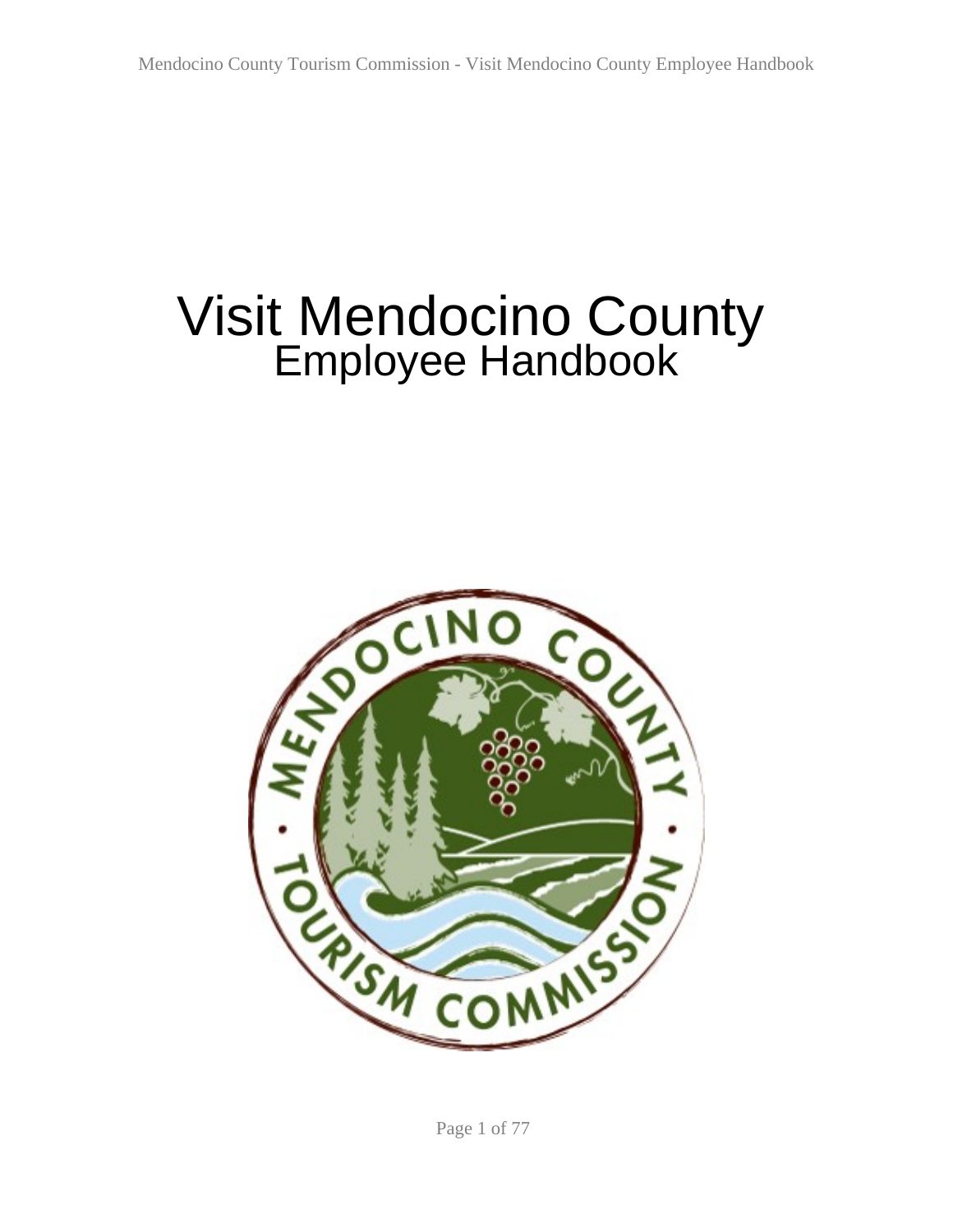### **Contents**

| Confirmation of Harassment Discrimination and Retaliation Prevention Policy12 |  |
|-------------------------------------------------------------------------------|--|
|                                                                               |  |
|                                                                               |  |
|                                                                               |  |
|                                                                               |  |
|                                                                               |  |
|                                                                               |  |
|                                                                               |  |
|                                                                               |  |
|                                                                               |  |
| Domestic Violence, Sexual Assault or Stalking Leave and Accommodation22       |  |
|                                                                               |  |
|                                                                               |  |
|                                                                               |  |
|                                                                               |  |
|                                                                               |  |
|                                                                               |  |
|                                                                               |  |
|                                                                               |  |
|                                                                               |  |
|                                                                               |  |
|                                                                               |  |
|                                                                               |  |
|                                                                               |  |
|                                                                               |  |
|                                                                               |  |
|                                                                               |  |
|                                                                               |  |
|                                                                               |  |
|                                                                               |  |
|                                                                               |  |
|                                                                               |  |
|                                                                               |  |
|                                                                               |  |
|                                                                               |  |
|                                                                               |  |
|                                                                               |  |
|                                                                               |  |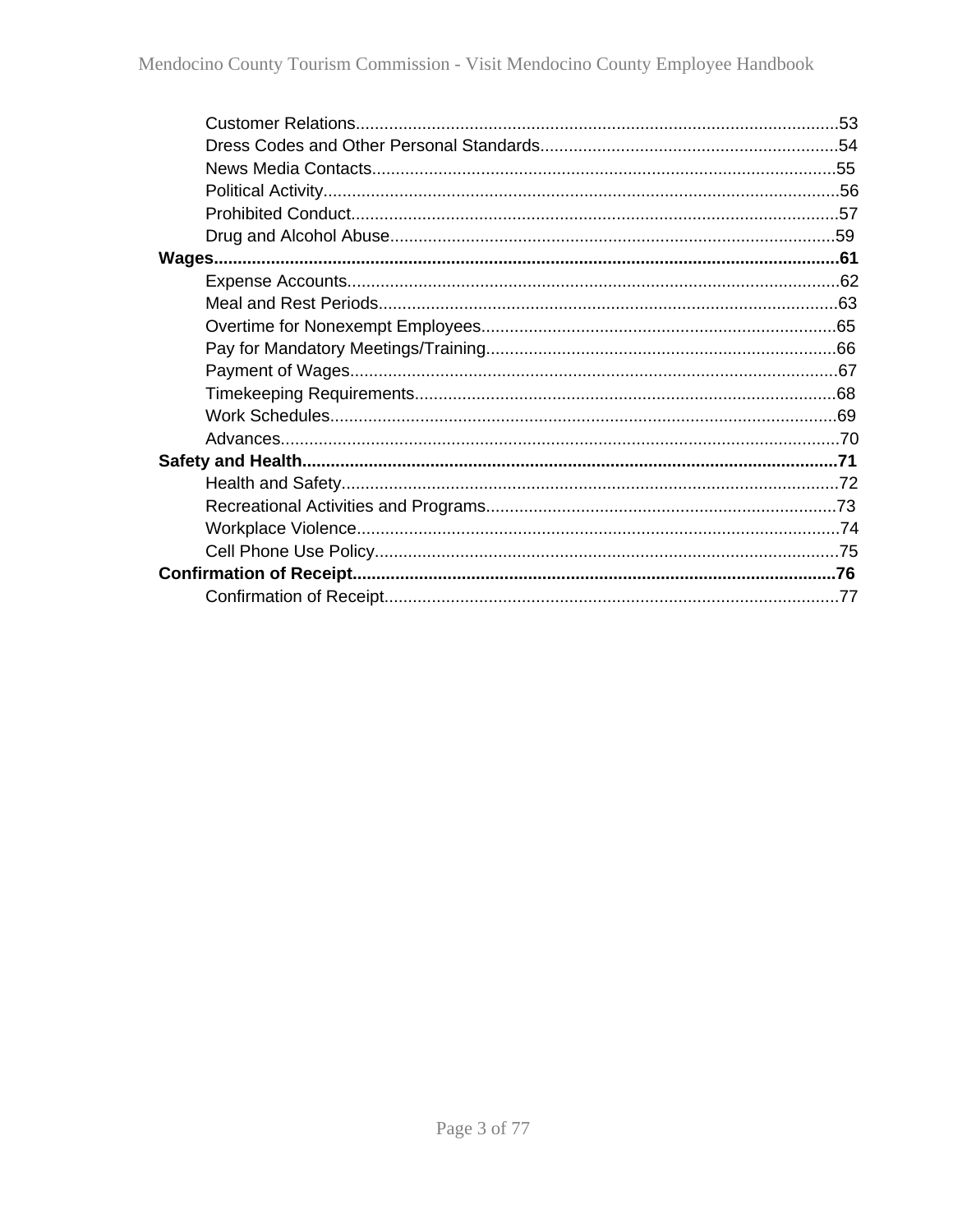Mendocino County Tourism Commission - Visit Mendocino County Employee Handbook

## **General Employment Policies**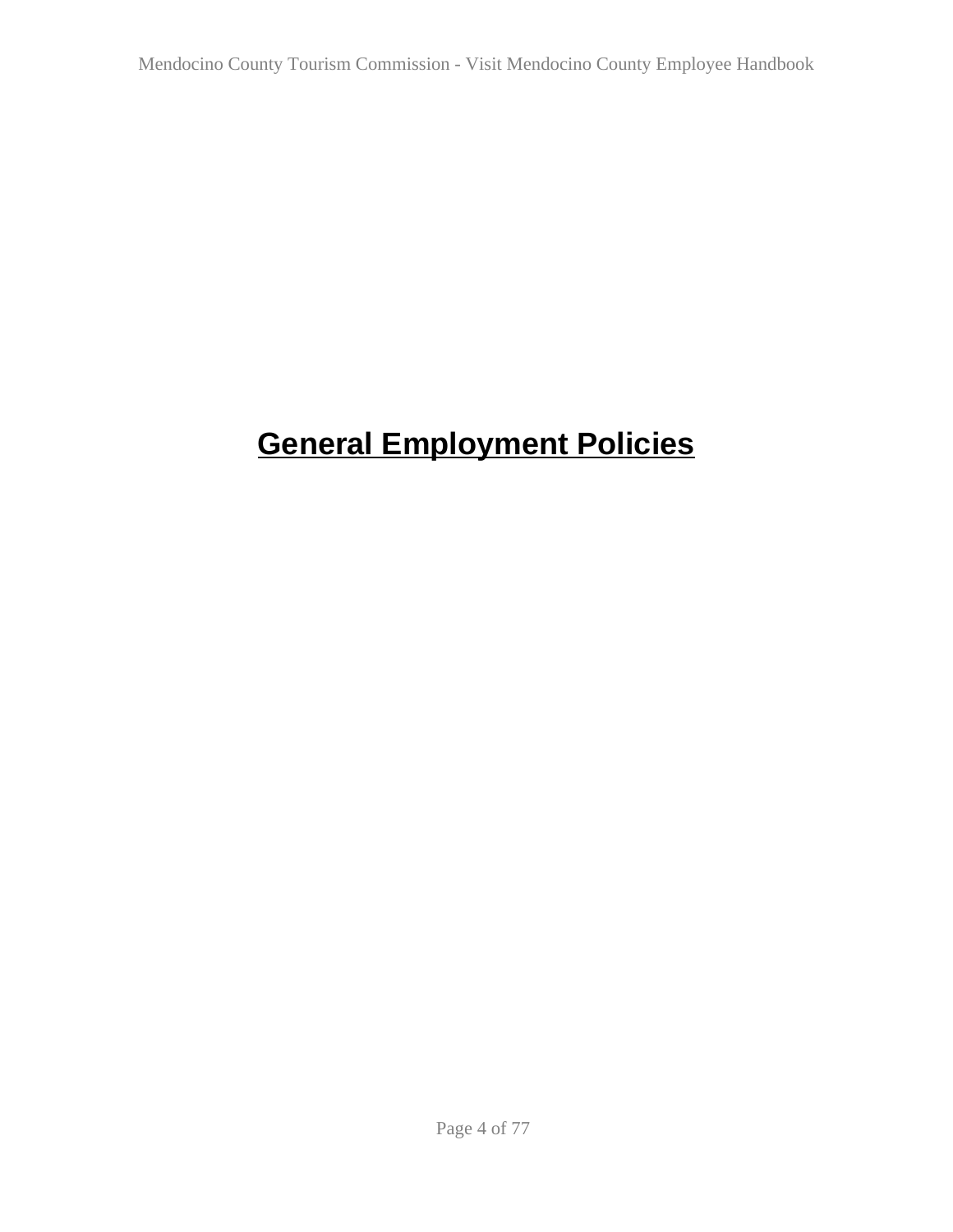#### **Introductory Statement**

Welcome! As an employee of Mendocino County Tourism Commission dba Mendocino County Tourism Commission (VMC), you are an important member of a team effort. We hope that you will find your position with VMC rewarding, challenging, and productive.

Because our success depends upon the dedication of our employees, we are highly selective in choosing new members of our team. We look to you and the other employees to contribute to the success of Visit Mendocino County.

This employee handbook is intended to explain the terms and conditions of employment of all full- and part-time employees and supervisors. Written employment contracts between Mendocino County Tourism Commission and some individuals may supersede some of the provisions of this handbook.

This handbook summarizes the policies and practices in effect at the time of publication. This handbook supersedes all previously issued handbooks and any policy or benefit statements or memorandum that are inconsistent with the policies described here. The Executive Director will be happy to answer any questions you may have.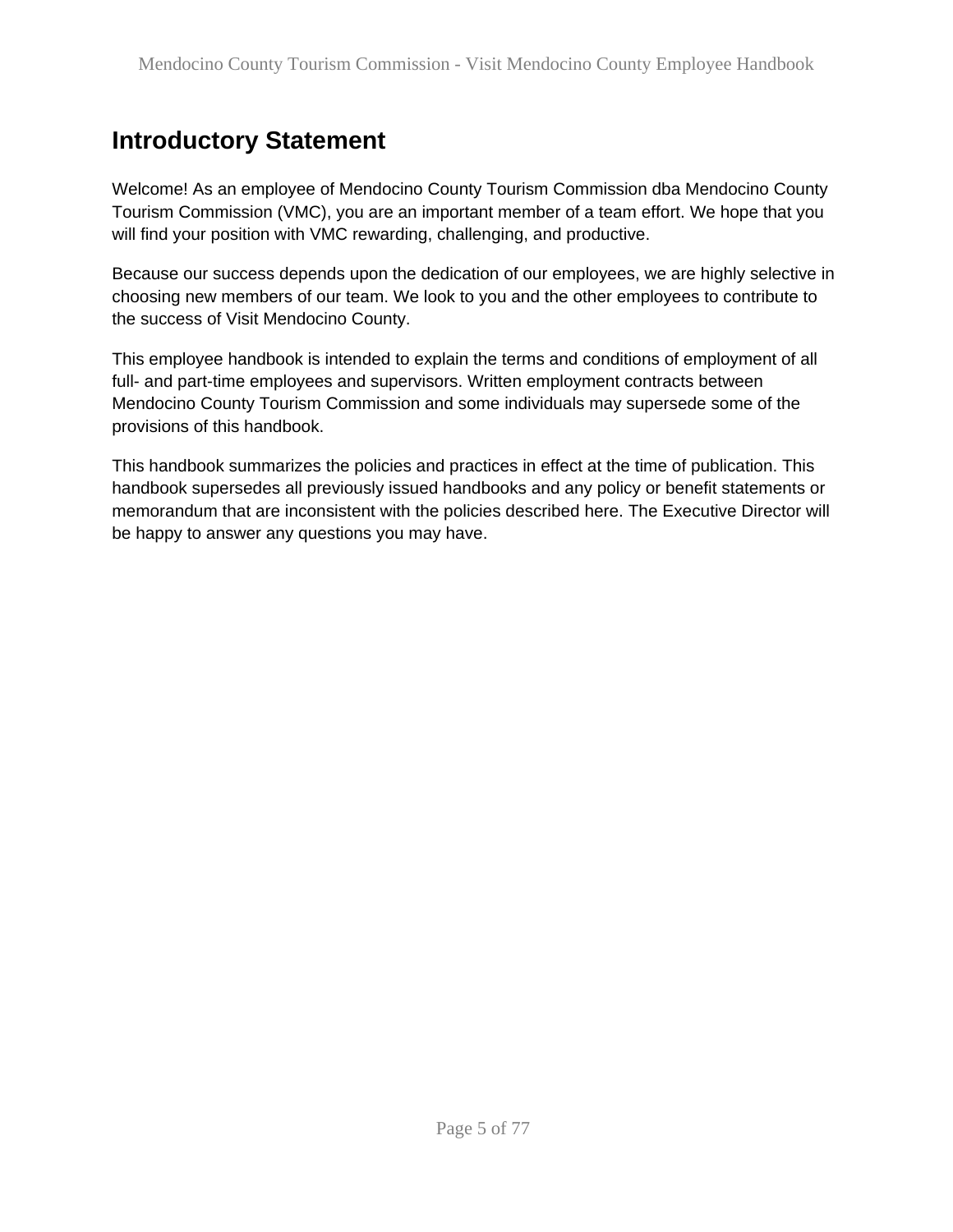### **Right to Revise**

This employee handbook contains the employment policies and practices of Mendocino County Tourism Commission in effect at the time of publication. All previously issued handbooks and any inconsistent policy statements or memorandum are superseded.

Mendocino County Tourism Commission reserves the right to revise, modify, delete, or add to any and all policies, procedures, work rules, or benefits stated in this handbook or in any other document, except for the policy of at-will employment. However, any such changes must be in writing and must be signed by the Executive Director of Mendocino County Tourism Commission.

Any written changes to this handbook will be distributed to all employees so that employees will be aware of the new policies or procedures. No oral statements or representations can in any way alter the provisions of this handbook.

This handbook sets forth the entire agreement between you and Mendocino County Tourism Commission as to the duration of employment and the circumstances under which employment may be terminated. Nothing in this employee handbook or in any other personnel document, including benefit plan descriptions, creates or is intended to create a promise or representation of continued employment for any employee.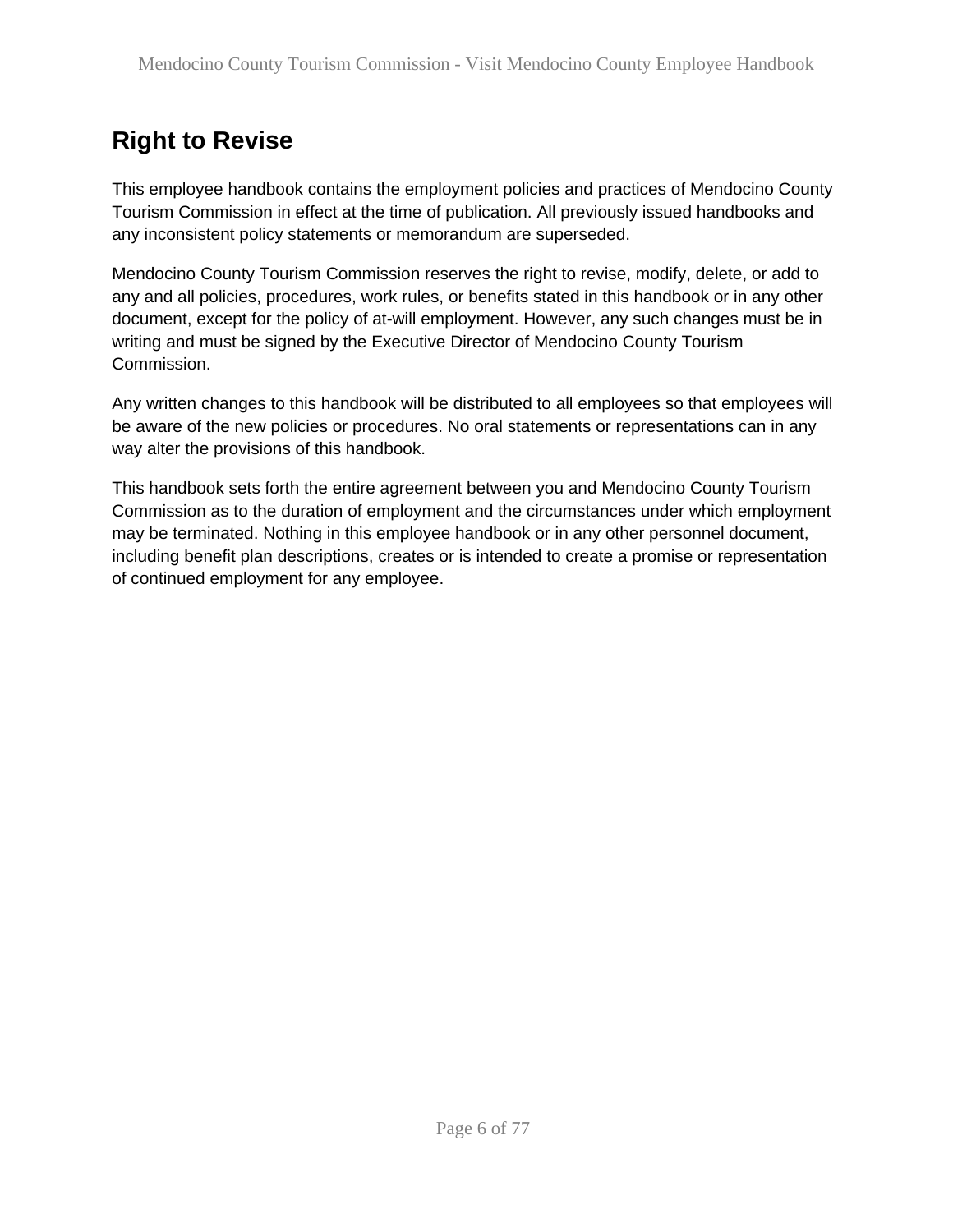### **At-Will Employment Status**

Mendocino County Tourism Commissionpersonnel are employed on an at-will basis. Employment at-will means that the employment relationship may be terminated, with or without cause and with or without advance notice at any time by the employee or Visit Mendocino County. Nothing in this handbook shall limit the right to terminate at-will employment.

No manager, supervisor, or employee of VMC has any authority to enter into an agreement for employment for any specified period of time or to make an agreement for employment on other than at-will terms. Only the Executive Director of Mendocino County Tourism Commissionhas the authority to make any such agreement, which is binding only if it is in writing.

Nothing in this at-will statement is intended to interfere with an employee's rights to communicate or work with others toward altering the terms and conditions of his or her employment.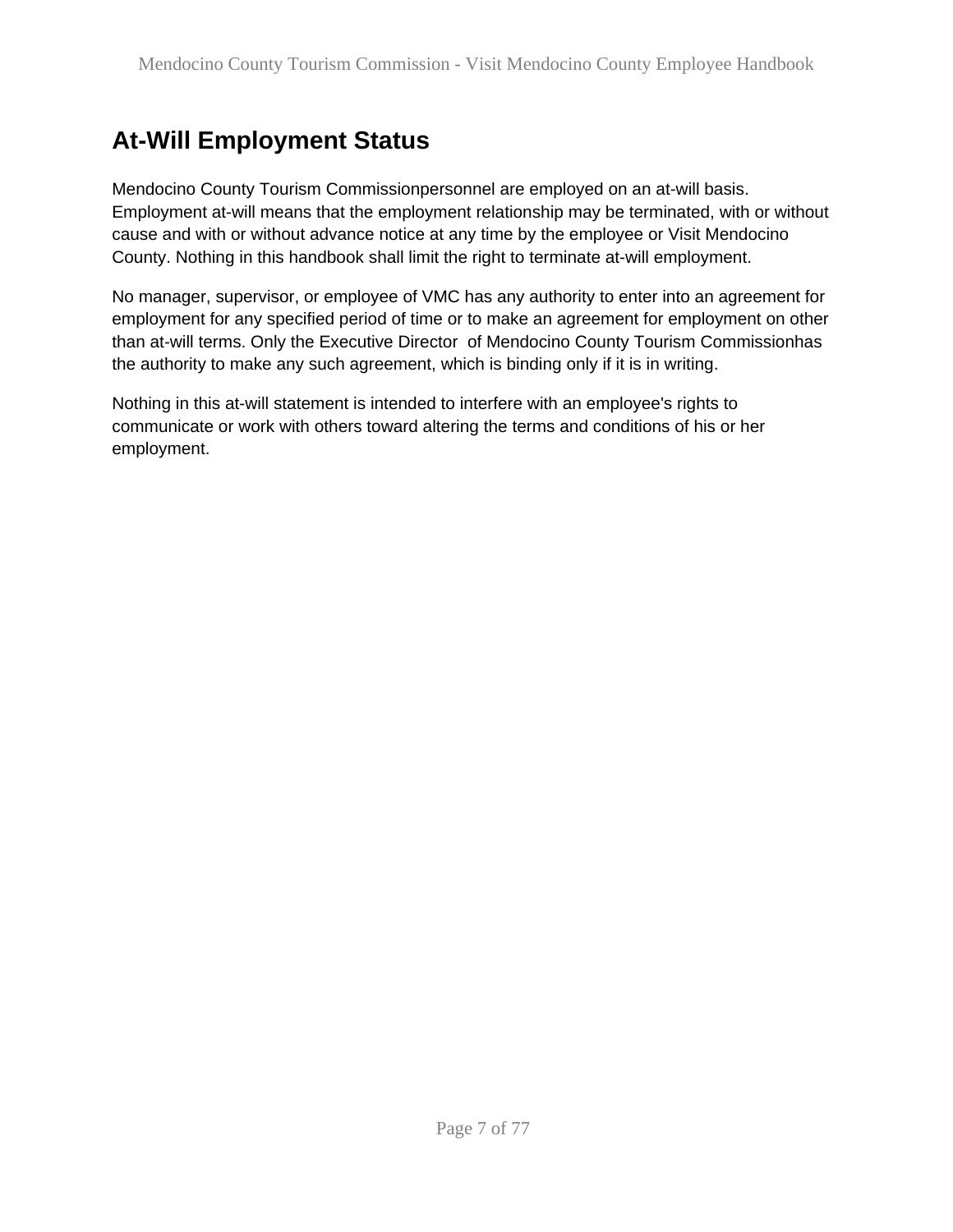#### **Harassment Discrimination and Retaliation Prevention**

Mendocino County Tourism Commissionis an equal opportunity employer. Mendocino County Tourism Commissionis committed to providing a work environment free of harassment, discrimination, retaliation, and disrespectful or other unprofessional conduct based on:

- Race
- Religion (including religious dress and grooming practices)
- Color
- Sex/gender (including pregnancy, childbirth, breastfeeding or related medical conditions), sex stereotype, gender identity/gender expression/transgender (including whether or not you are transitioning or have transitioned) and sexual orientation
- National origin (including language use restrictions and possession of a driver's license issued to persons unable to prove their presence in the United States is authorized under federal law [Vehicle Code section 12801.9])
- Ancestry
- Physical or mental disability
- Medical condition
- Genetic information/characteristics
- Marital status/registered domestic partner status
- Age (40 and over)
- Sexual orientation
- Military or veteran status
- Any other basis protected by federal, state or local law or ordinance or regulation

Mendocino County Tourism Commission also prohibits discrimination, harassment, disrespectful or unprofessional conduct based on the perception that anyone has any of those characteristics, or is associated with a person who has or is perceived as having any of those characteristics.

In addition, VMC prohibits retaliation against individuals who raise complaints of discrimination or harassment or who participate in workplace investigations.

#### **All such conduct violates VMC policy.**

#### **Harassment Prevention**

Visit Mendocino County's policy prohibiting harassment applies to all persons involved in the operation of VMC. VMC prohibits harassment, disrespectful or unprofessional conduct by any employee of VMC, including supervisors, managers and co-workers. Visit Mendocino County's anti-harassment policy also applies to vendors, customers, independent contractors, unpaid interns, volunteers, persons providing services pursuant to a contract and other persons with whom you come into contact while working.

Prohibited harassment, disrespectful or unprofessional conduct includes, but is not limited to, the following behavior: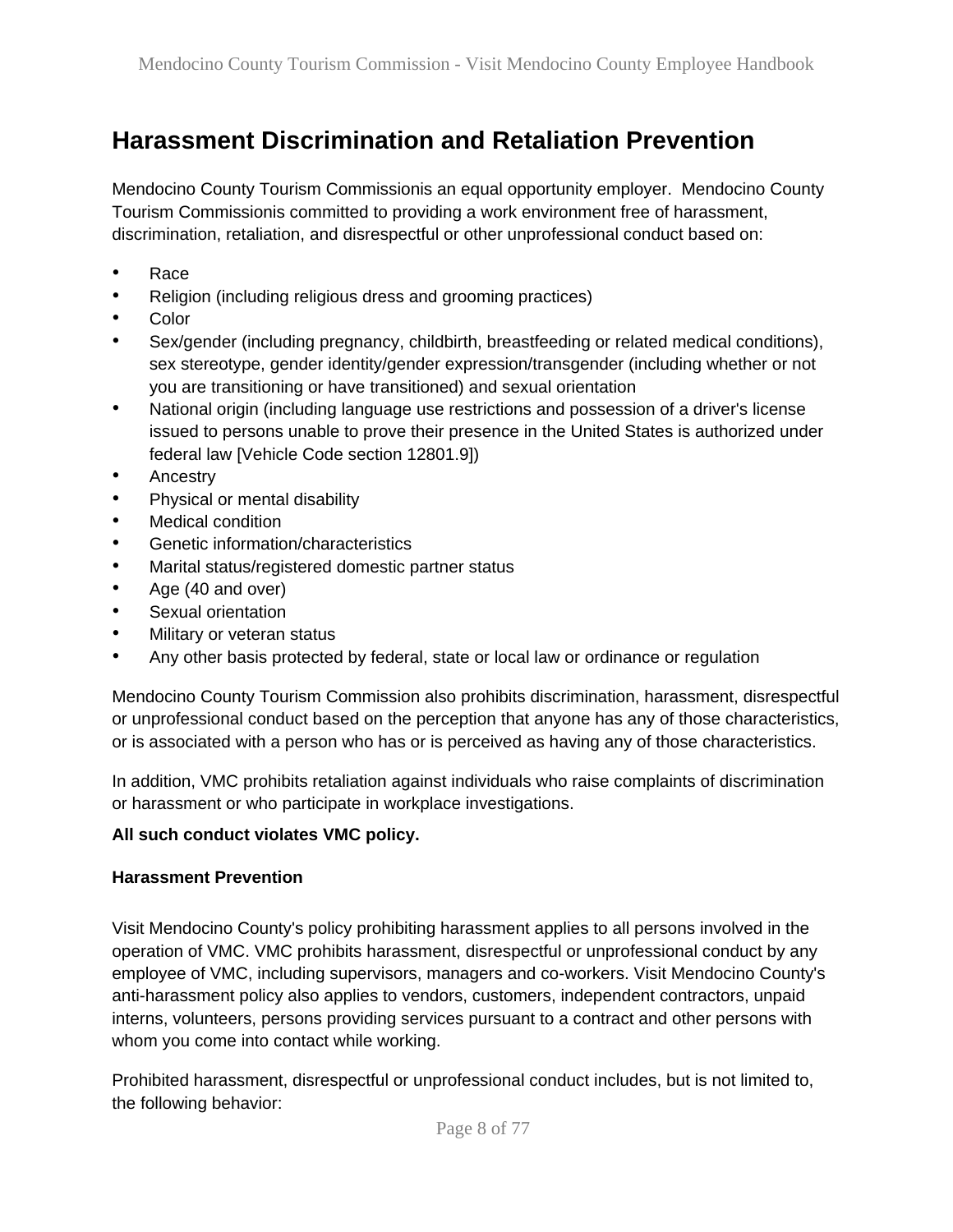- Verbal conduct such as epithets, derogatory jokes or comments, slurs or unwanted sexual advances, invitations, comments, posts or messages;
- Visual displays such as derogatory and/or sexually-oriented posters, photography, cartoons, drawings or gestures;
- Physical conduct including assault, unwanted touching, intentionally blocking normal movement or interfering with work because of sex, race or any other protected basis;
- Threats and demands to submit to sexual requests or sexual advances as a condition of continued employment, or to avoid some other loss and offers of employment benefits in return for sexual favors;
- Retaliation for reporting or threatening to report harassment; and
- Communication via electronic media of any type that includes any conduct that is prohibited by state and/or federal law or by company policy.

Sexual harassment does not need to be motivated by sexual desire to be unlawful or to violate this policy. For example, hostile acts toward an employee because of his/her gender can amount to sexual harassment, regardless of whether the treatment is motivated by sexual desire.

Prohibited harassment is not just sexual harassment but harassment based on any protected category.

#### **Non-Discrimination**

Visit Mendocino County is committed to compliance with all applicable laws providing equal employment opportunities. This commitment applies to all persons involved in VMC operations. VMC prohibits unlawful discrimination against any job applicant, employee or unpaid intern by any employee of VMC, including supervisors and co-workers.

Pay discrimination between employees of the opposite sex or between employees of another race or ethnicity performing substantially similar work, as defined by the California Fair Pay Act and federal law, is prohibited. Pay differentials may be valid in certain situations defined by law. Employees will not be retaliated against for inquiring about or discussing wages. However, Mendocino County Tourism Commission is not obligated to disclose the wages of other employees.

#### **Anti-Retaliation**

Visit Mendocino County will not retaliate against you for filing a complaint or participating in any workplace investigation or complaint process, and will not tolerate or permit retaliation by management, employees or co-workers.

#### **Complaint Process**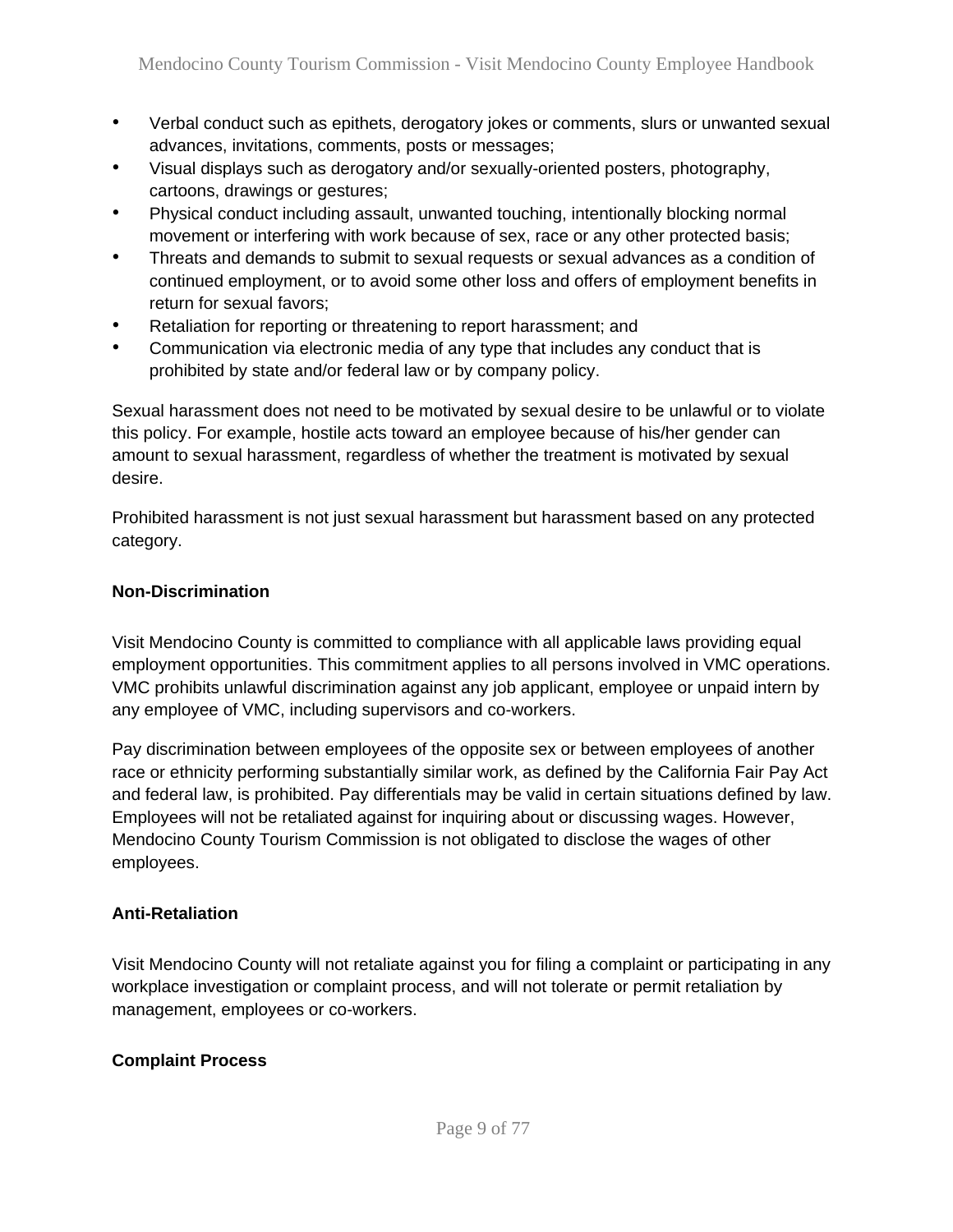If you believe that you have been the subject of harassment, discrimination, retaliation or other prohibited conduct, bring your complaint to:

- The Executive Director
- Any member of the Personnel Committee

as soon as possible after the incident. You can bring your complaint to any of these individuals. If you need assistance with your complaint, or if you prefer to make a complaint in person, contact the Executive Director. Please provide all known details of the incident or incidents, names of individuals involved and names of any witnesses. It would be best to communicate your complaint in writing, but this is not mandatory.

Visit Mendocino County encourages all individuals to report any incidents of harassment, discrimination, retaliation or other prohibited conduct forbidden by this policy immediately so that complaints can be quickly and fairly resolved.

You also should be aware that the Federal Equal Employment Opportunity Commission and the California Department of Fair Employment and Housing investigate and prosecute complaints of prohibited harassment, discrimination and retaliation in employment. If you think you have been harassed or discriminated against or that you have been retaliated against for resisting, complaining or participating in an investigation, you may file a complaint with the appropriate agency. The nearest office can be found by visiting the agency websites at [www.dfeh.ca.gov](http://www.dfeh.ca.gov) and [www.eeoc.gov.](http://www.eeoc.gov)

All employees/contractors must refer all complaints involving harassment, discrimination, retaliation or other prohibited conduct to the Executive Director of Visit Mendocino County so VMC can try to resolve the complaint.

When VMC receives allegations of misconduct, it will immediately undertake a fair, timely, thorough and objective investigation of the allegations in accordance with all legal requirements. VMC will reach reasonable conclusions based on the evidence collected.

Visit Mendocino County will maintain confidentiality to the extent possible. However, VMC cannot promise complete confidentiality. The employer's duty to investigate and take corrective action may require the disclosure of information to individuals with a need to know.

Complaints will be:

- Responded to in a timely manner
- Kept confidential to the extent possible
- Investigated impartially by qualified personnel in a timely manner
- Documented and tracked for reasonable progress
- Given appropriate options for remedial action and resolution
- Closed in a timely manner

If VMC determines that harassment, discrimination, retaliation or other prohibited conduct has occurred, appropriate and effective corrective and remedial action will be taken in accordance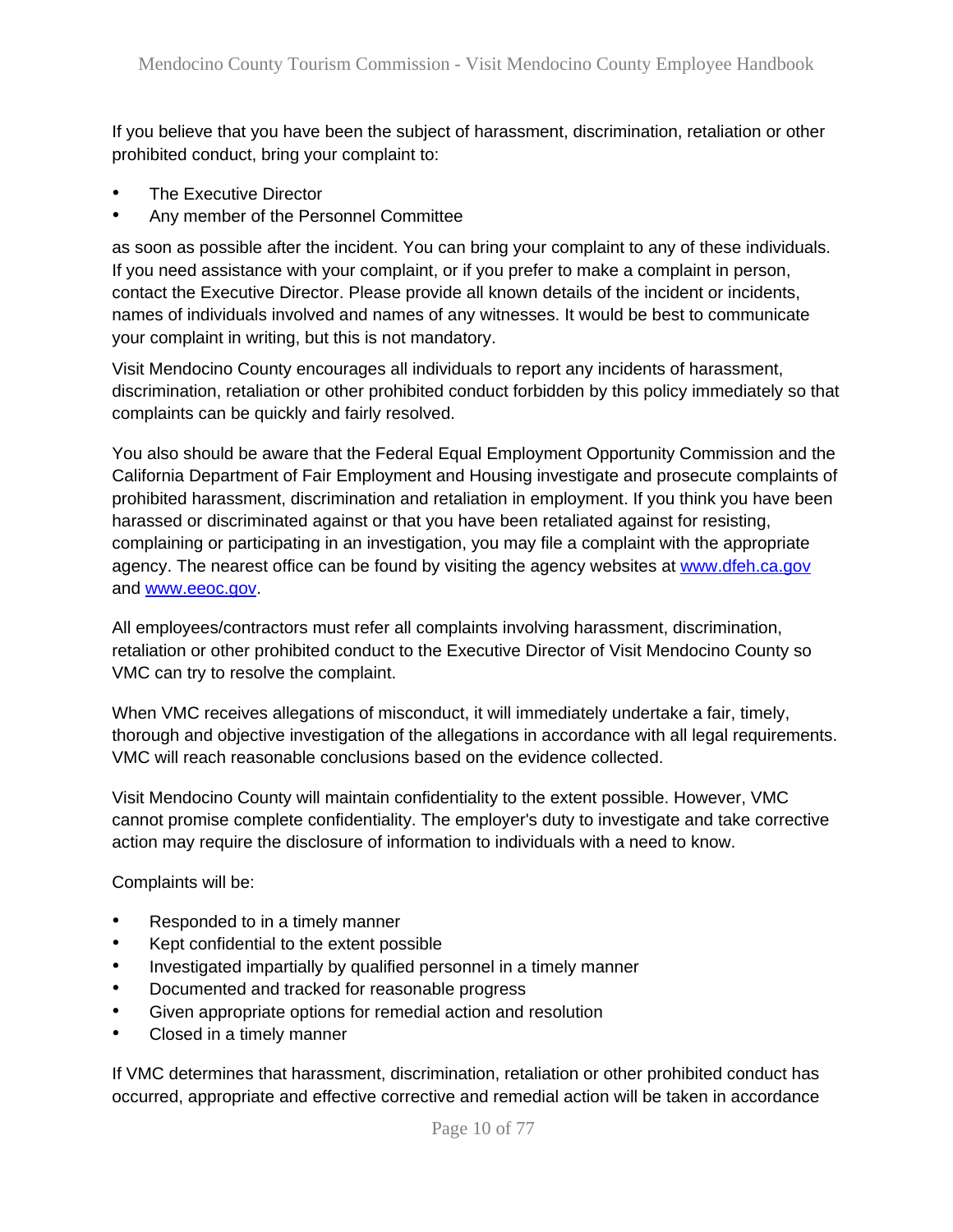with the circumstances involved. Visit Mendocino County also will take appropriate action to deter future misconduct.

Any employee determined by VMC to be responsible for harassment, discrimination, retaliation or other prohibited conduct will be subject to appropriate disciplinary action, up to and including termination. Employees should also know that if they engage in unlawful harassment, they can be held personally liable for the misconduct.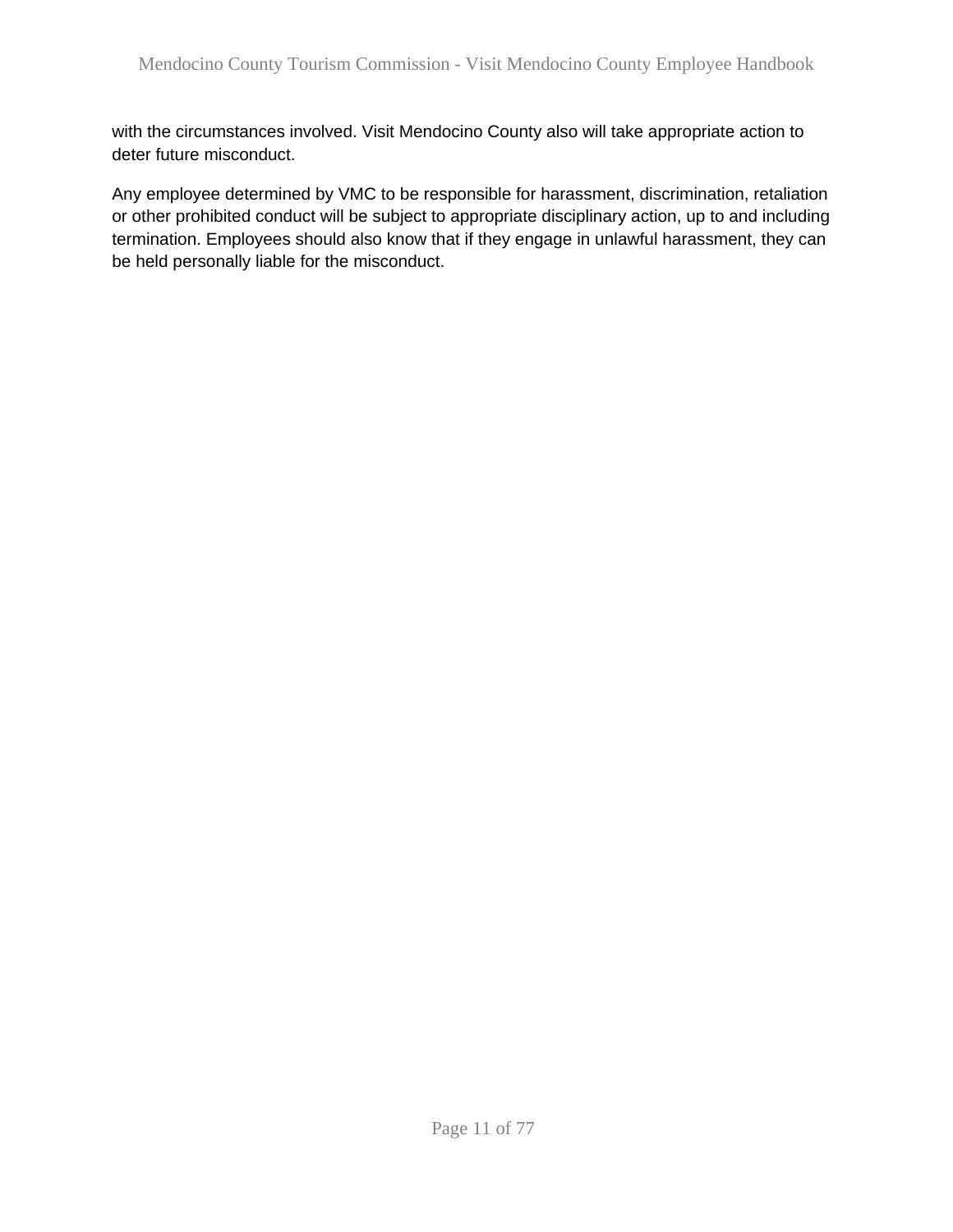### **Confirmation of Harassment Discrimination and Retaliation Prevention Policy**

I have received my copy of Visit Mendocino County's Harassment, Discrimination and Retaliation Prevention policy. I understand and agree that it is my responsibility to read and familiarize myself with this policy.

I understand that Visit Mendocino County is committed to providing a work environment that is free from harassment, discrimination and retaliation. My signature certifies that I understand that I must conform to and abide by the rules and requirements described in this policy.

Employee's Signature\_\_\_\_\_\_\_\_\_\_\_\_\_\_\_\_\_\_\_\_\_\_\_\_\_\_\_\_\_\_\_\_\_\_\_\_\_\_\_\_\_\_\_\_\_\_

Employee's Printed Name \_\_\_\_\_\_\_\_\_\_\_\_\_\_\_\_\_\_\_\_\_\_\_\_\_\_\_\_\_\_\_\_\_\_\_\_\_\_\_\_\_\_\_\_\_\_\_\_\_\_

Date \_\_\_\_\_\_\_\_\_\_\_\_\_\_\_\_\_\_\_\_\_\_\_\_\_\_\_\_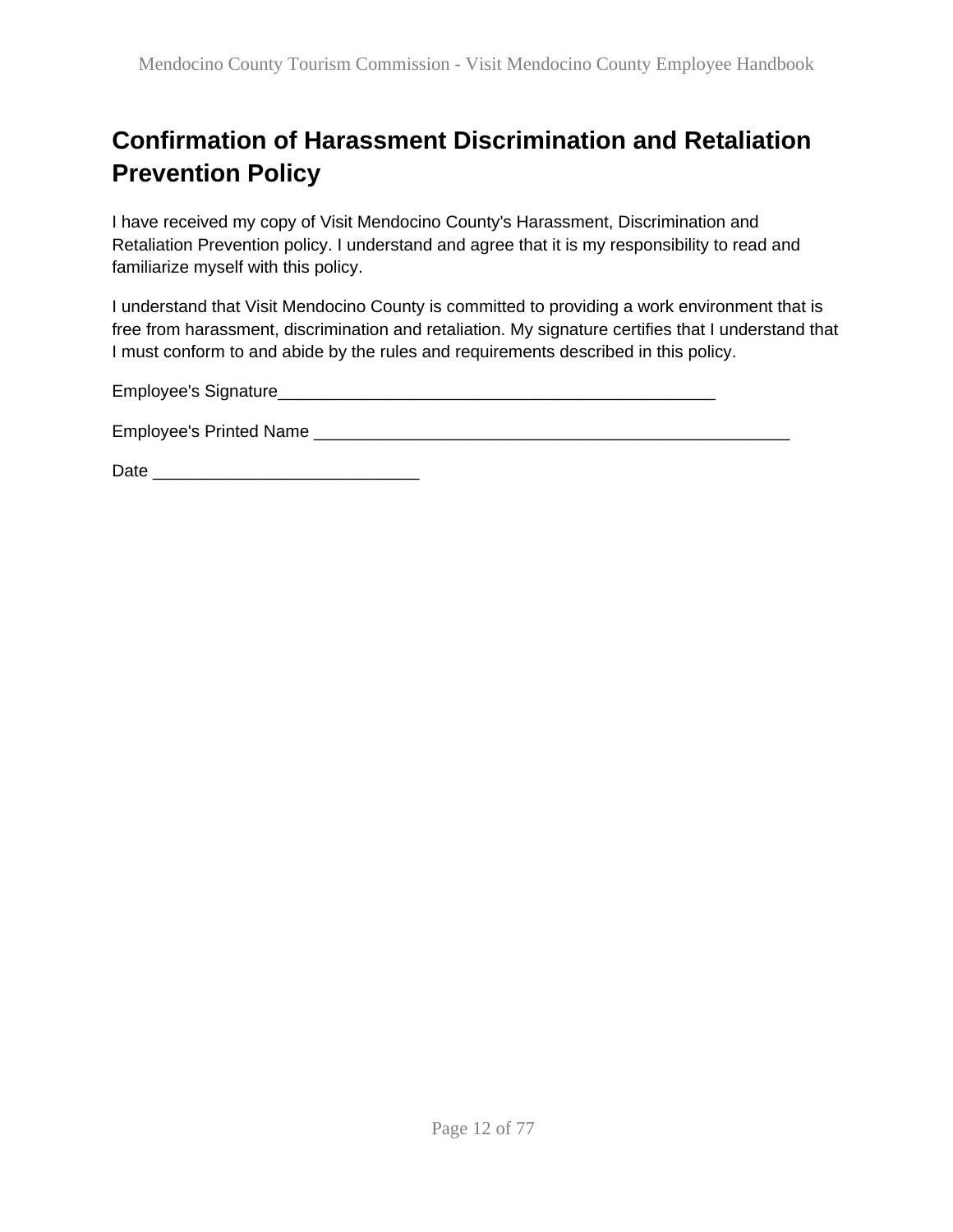Mendocino County Tourism Commission - Visit Mendocino County Employee Handbook

## **Hiring**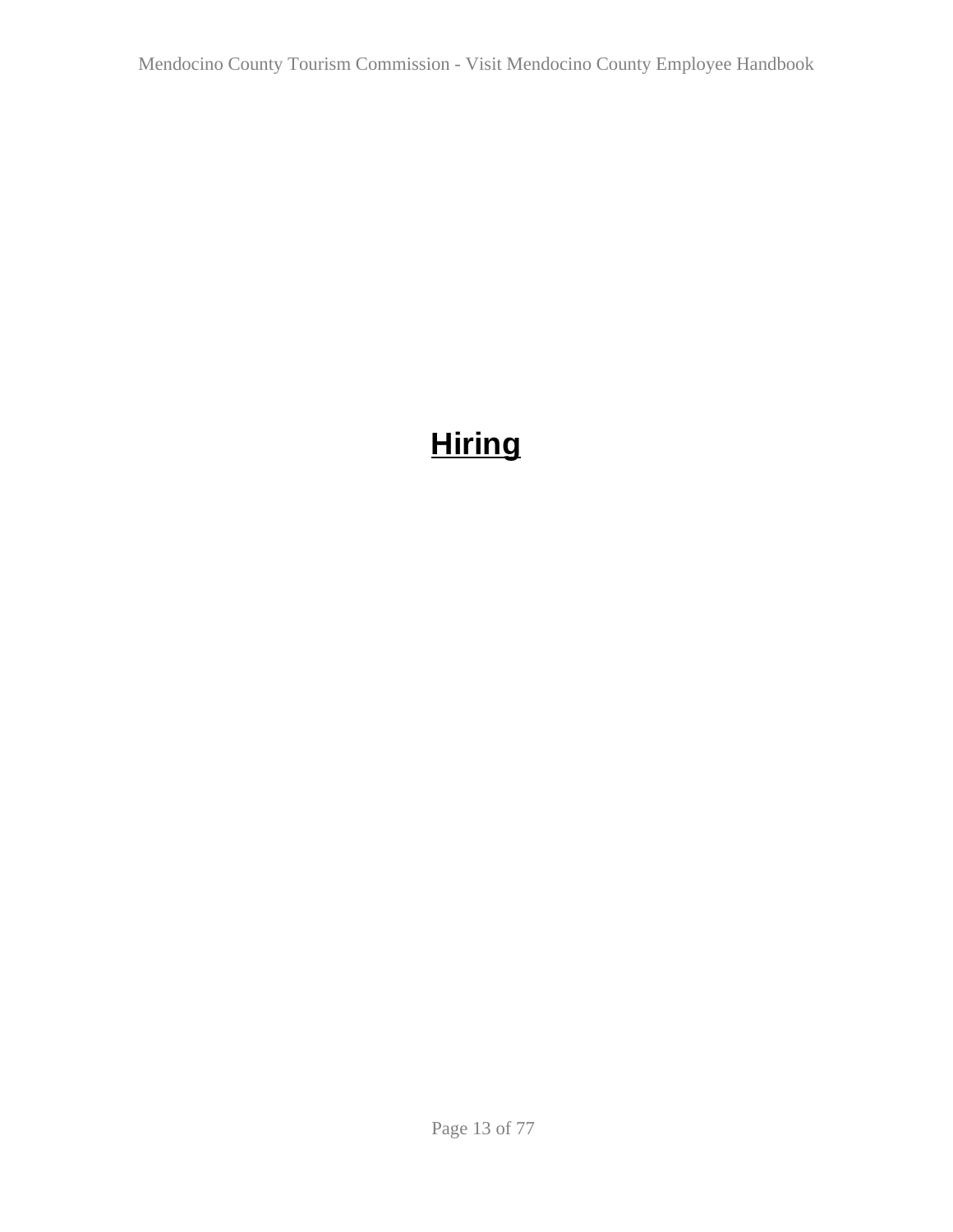### **Full-Time Employees**

Regular full-time employees are those who are scheduled for and do work 40 hours per week. Regular full-time employees are eligible for most employee benefits described in this handbook. Benefit eligibility may depend on length of continuous service. Benefit eligibility requirements may also be imposed by the plans themselves or by law.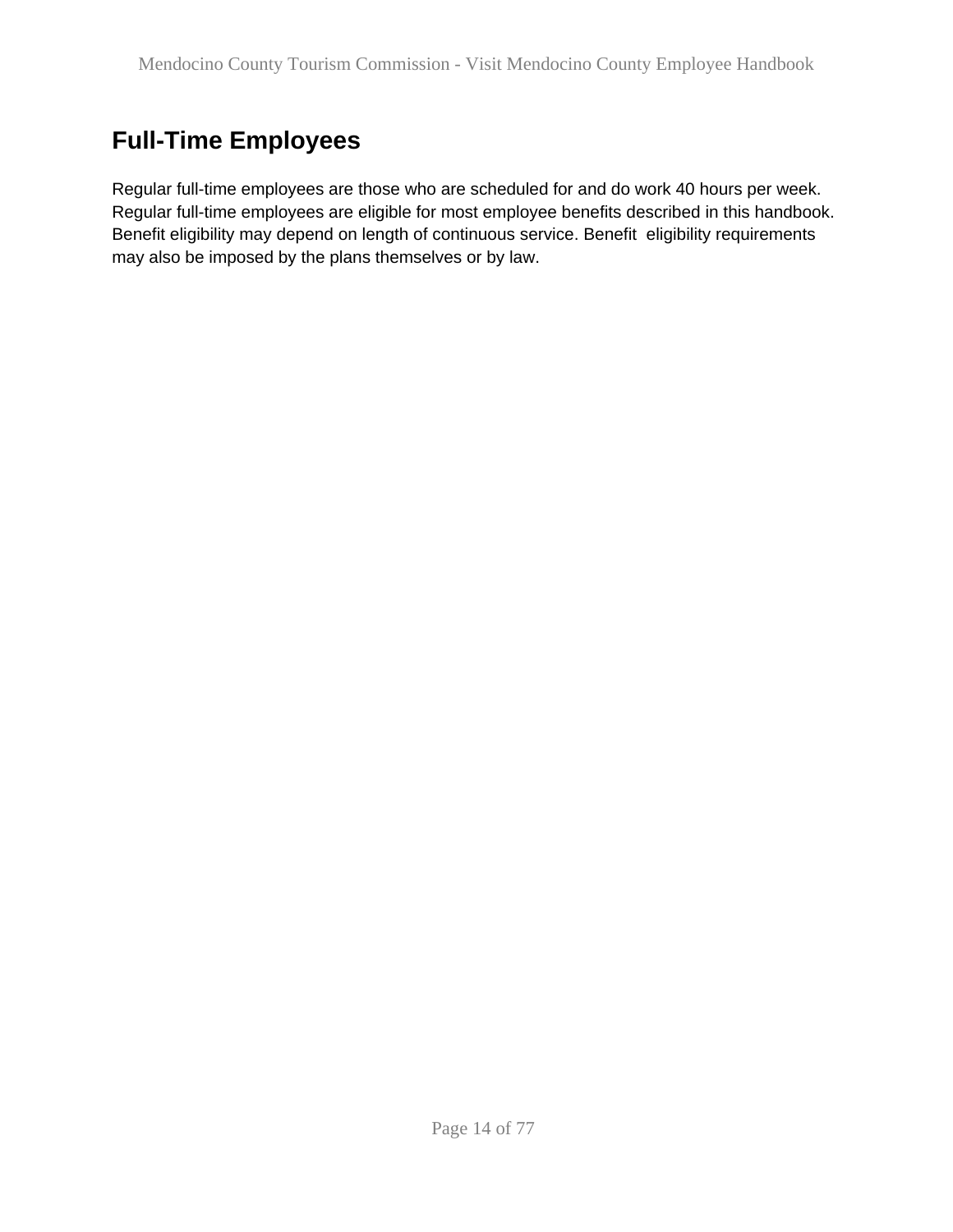#### **Part-Time Employees**

Visit Mendocino County will on occasion engage employees on a part-time basis. Part-time employees are those who are scheduled for and do work less than 30 hours per week. Part-time employees are not eligible for any employee benefits except for state mandated sick leave as described in this Handbook. However, part-time employees may develop into full-time roles, at which time they would be eligible for full-time benefits as described in this Handbook.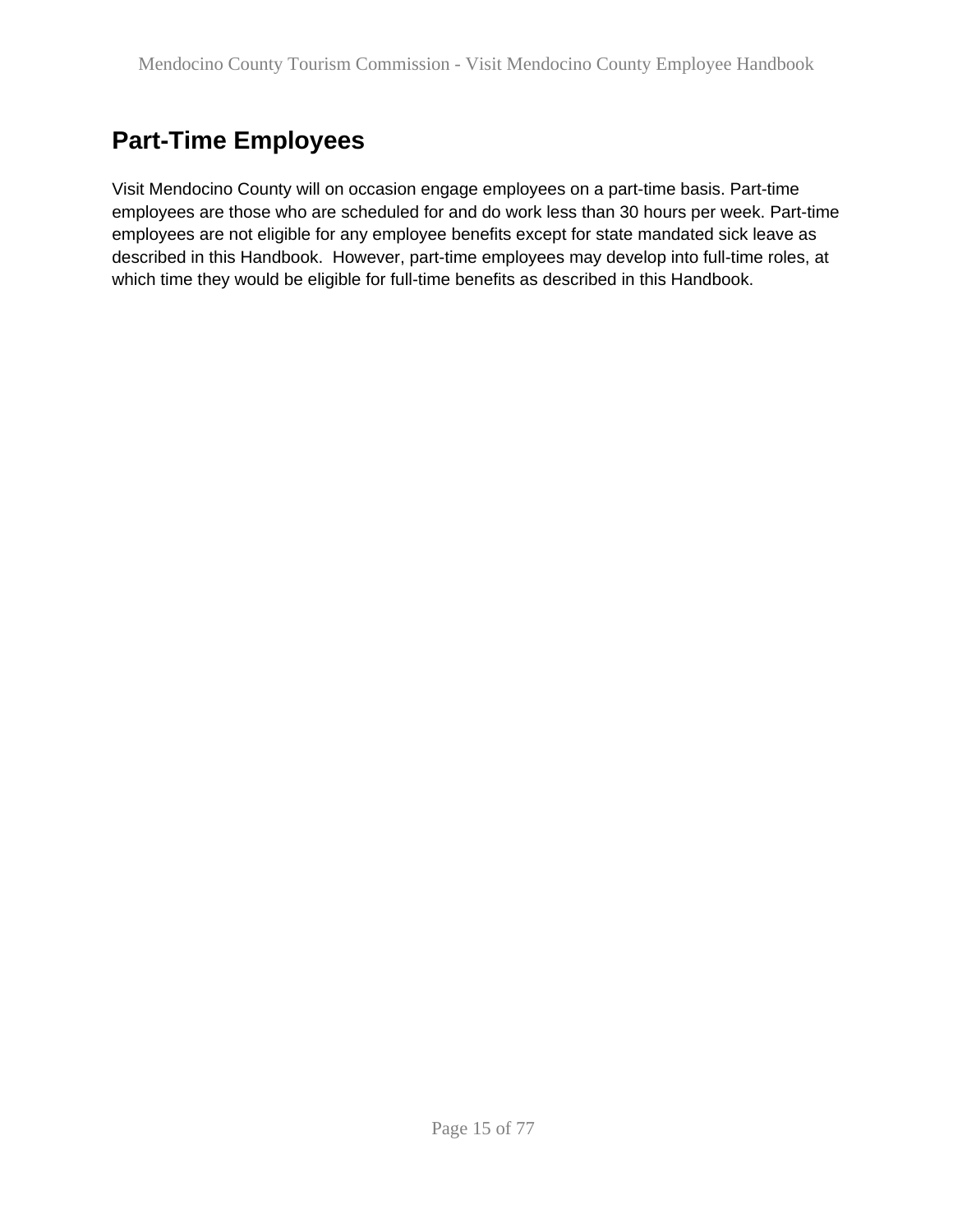### **Regular Employees**

Regular employees are those who are hired to work on a regular schedule. Regular employees may be classified as full-time or part-time.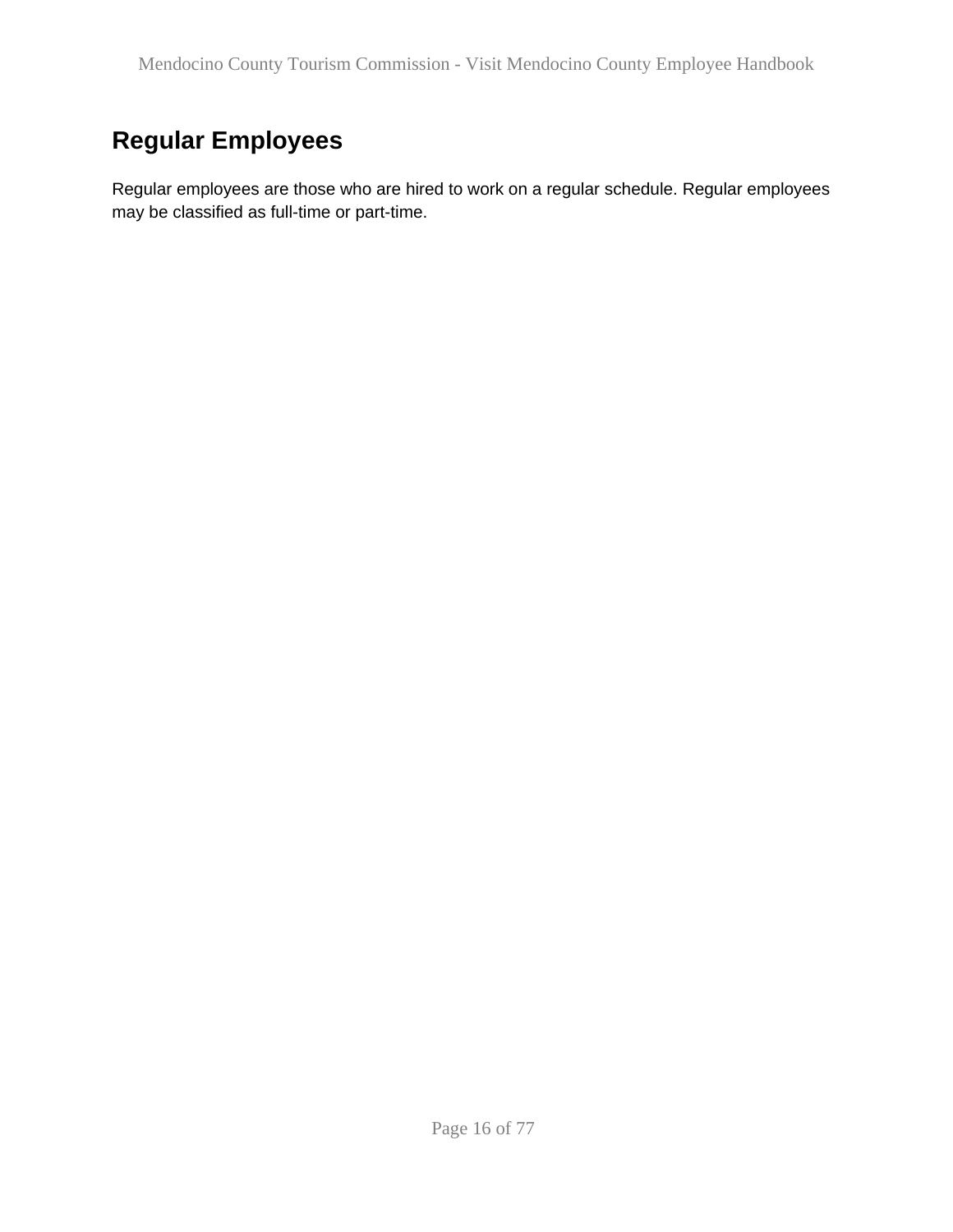### **Temporary Employees**

Temporary employees are those employed for short-term assignments. Short-term assignments generally are periods of three months or fewer; however, such assignments may be extended. Temporary employees are not eligible for employee benefits except those mandated by applicable law.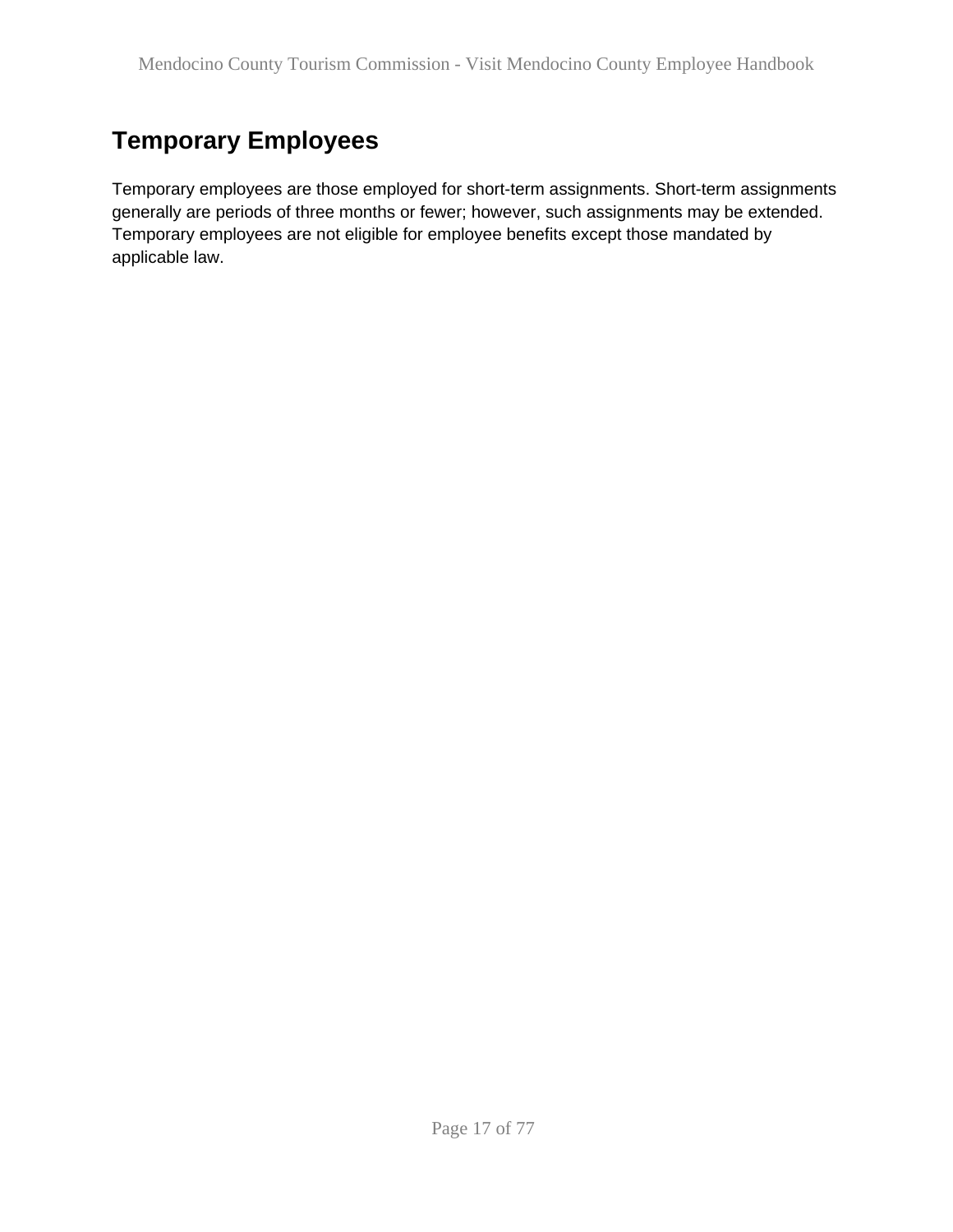#### **New Hires**

Completion of the introductory period does not entitle you to remain employed by Mendocino County Tourism Commission for any definite period of time. Your status as an at-will employee does not change. The employment relationship may be terminated with or without cause and with or without advance notice, at any time by you or VMC.

The first 90 days of continuous employment at Mendocino County Tourism Commissionis considered an introductory period. During this time, you will learn your responsibilities, get acquainted with fellow employees and determine whether or not you are happy with your job. The Executive Director will closely monitor your performance.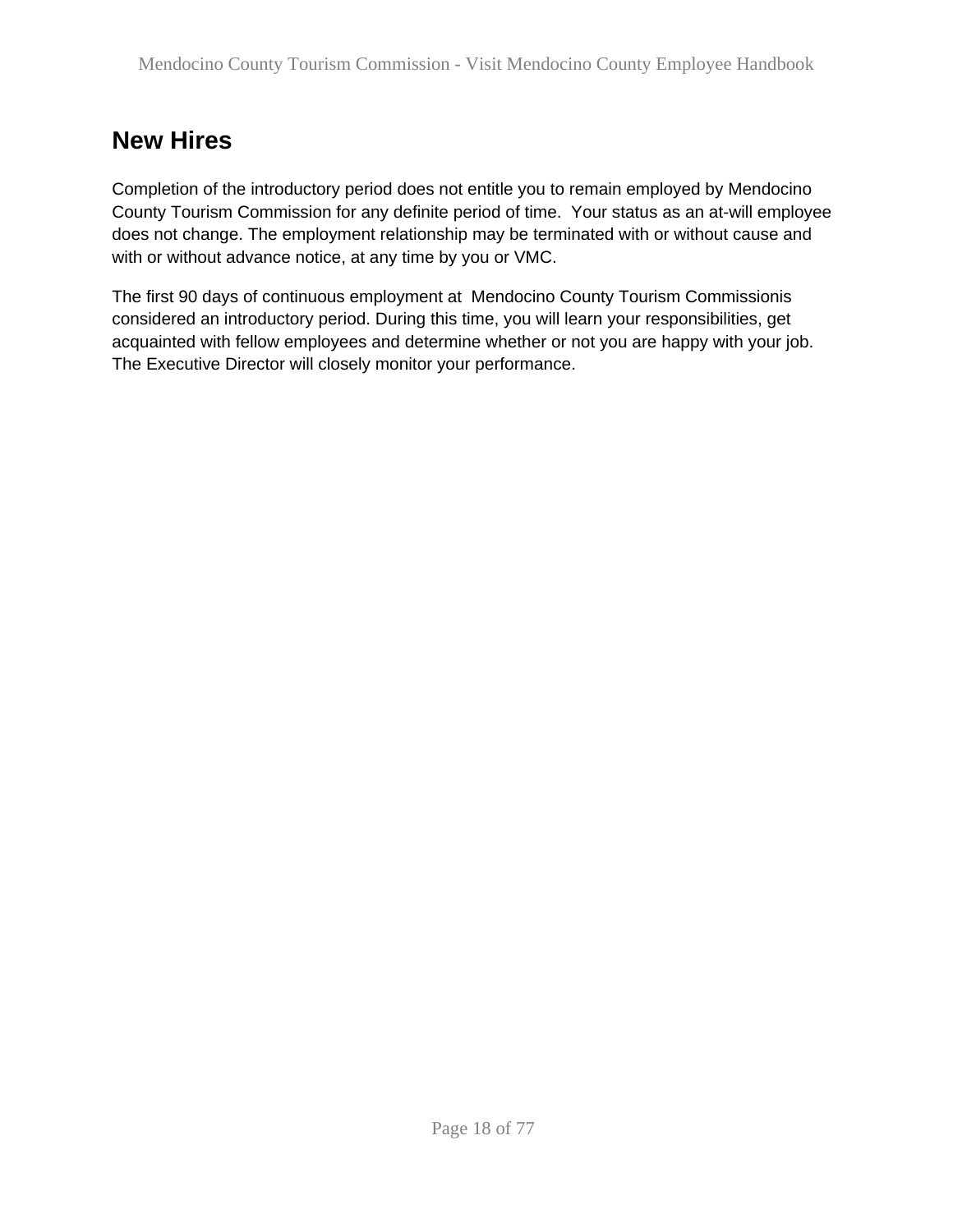### **Job Duties**

During the introductory period, your supervisor will explain your job responsibilities and the performance standards expected of you. Be aware that your job responsibilities may change at any time during your employment. From time to time, you may be asked to work on special projects, or to assist with other work necessary or important to the operation of your department or Mendocino County Tourism Commission. Your cooperation and assistance in performing such additional work is expected.

Mendocino County Tourism Commission reserves the right, at any time, with or without notice, to alter or change job responsibilities, reassign or transfer job positions, or assign additional job responsibilities.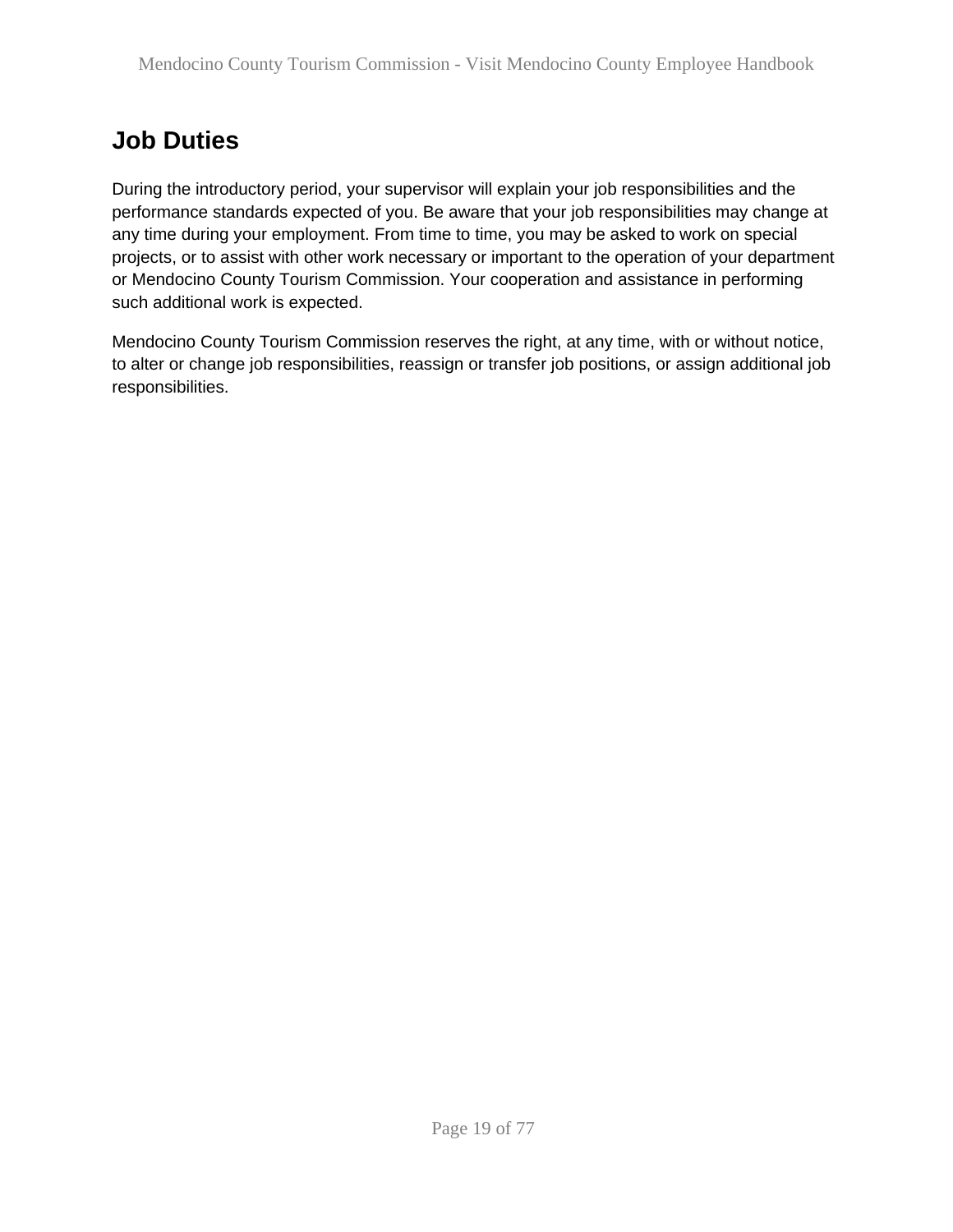Mendocino County Tourism Commission - Visit Mendocino County Employee Handbook

## **Leaves of Absence**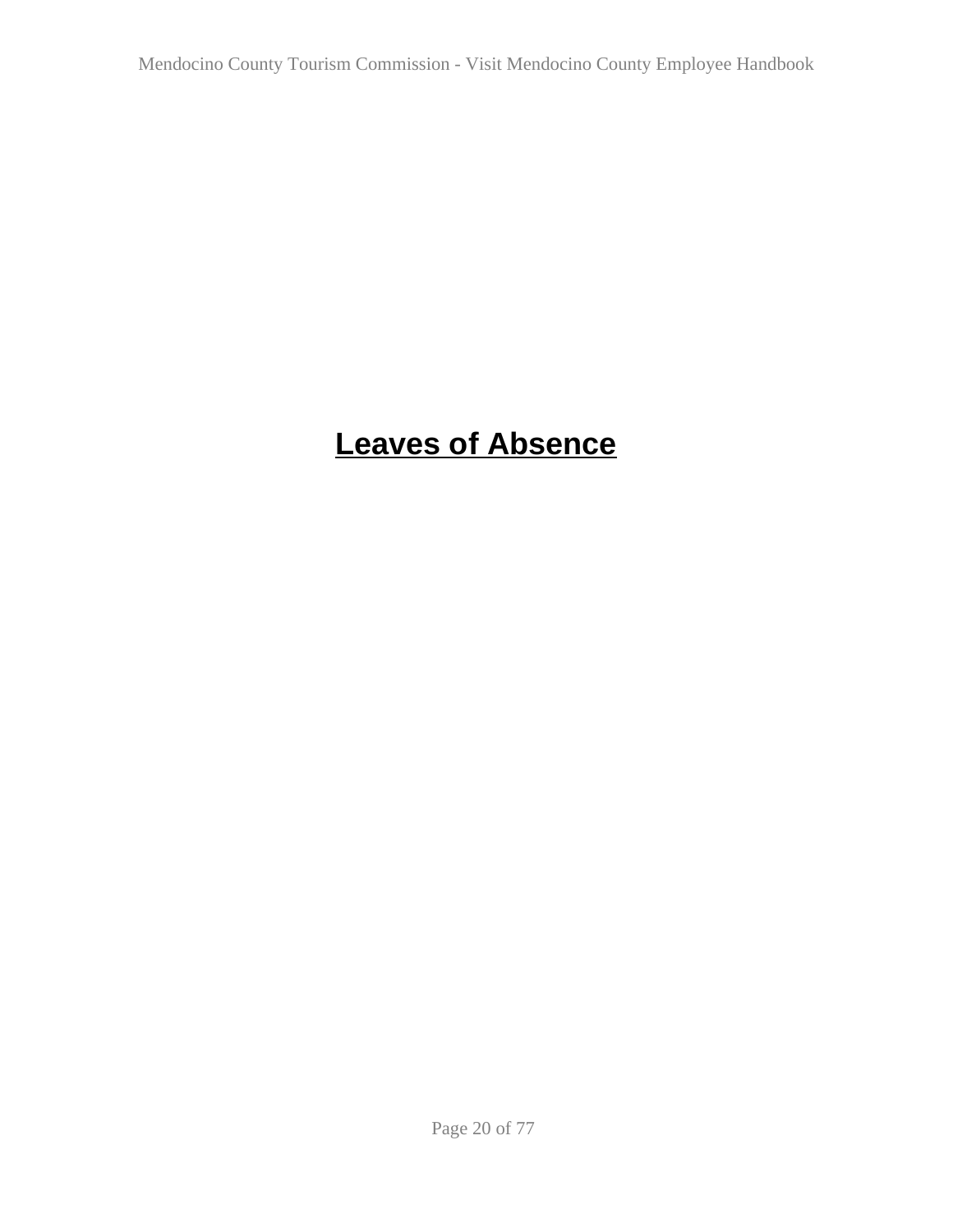#### **Bereavement Leave**

Mendocino County Tourism Commission grants leave of absence to employees in the event of the death of the employee's current spouse, registered domestic partner, child, parent, legal guardian, brother, sister, grandparent, or grandchild; or mother-, father-, sister-, brother-, son-, or daughter-in-law. An employee with such a death in the family may take up to 3 consecutive scheduled workdays off with pay with the approval of the Executive Director. The Executive Director may approve additional unpaid time off.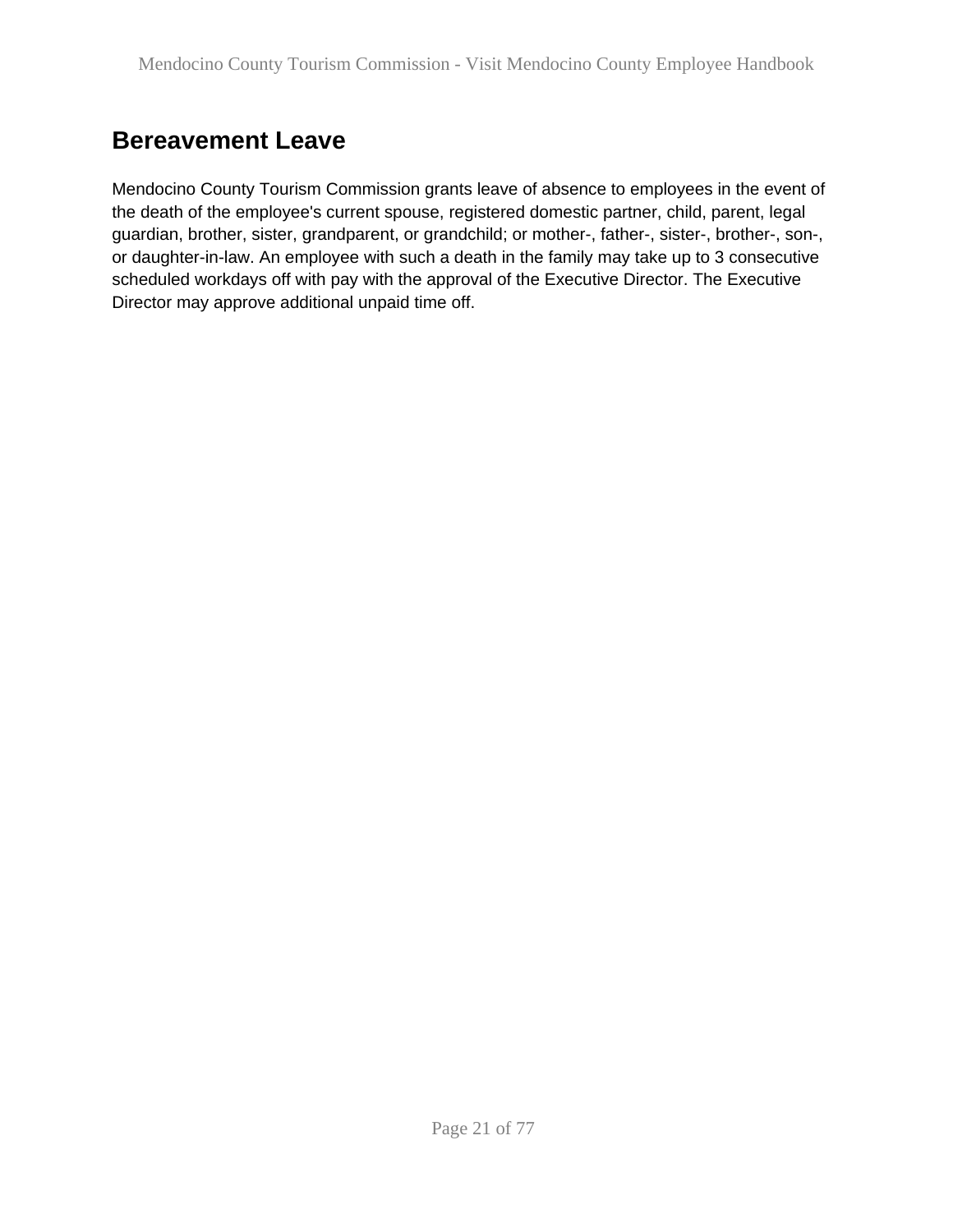### **Domestic Violence, Sexual Assault or Stalking Leave and Accommodation**

Employees who are victims of domestic violence, sexual assault and stalking are eligible for unpaid leave. Although the leave is generally unpaid, employees can use their paid sick time under California's Healthy Workplaces, Healthy Families Act for the purposes described below.

You may request leave if you are involved in a judicial action, such as obtaining restraining orders, or appearing in court to obtain relief to ensure your health, safety or welfare, or that of your child. Please provide reasonable advance notice of the need for leave unless advance notice is not feasible, contact the Executive Director.

Employees who are victims of domestic violence, sexual assault or stalking and need a reasonable accommodation for their safety at work should contact the Executive Director with day-to-day personnel responsibilities and discuss the need for an accommodation. If you are requesting such a reasonable accommodation, you will need to submit a written statement signed by you, or by an individual acting on your behalf, certifying that the accommodation is for the purpose of your safety at work.

For reasonable accommodation requests, VMC will also require certification demonstrating that you are the victim of domestic violence, sexual assault or stalking. Any of the forms of certification described above for leave purposes will suffice. VMC may request re-certification every six months from the date of the previous certification. You should notify VMC if an approved accommodation is no longer needed.

Visit Mendocino County will engage in an interactive process with the employee to identify possible accommodations, if any, that are effective and will make reasonable accommodations unless an undue hardship will result.

Mendocino County Tourism Commission will, to the extent allowed by law, maintain the confidentiality of an employee requesting leave or accommodation under these provisions.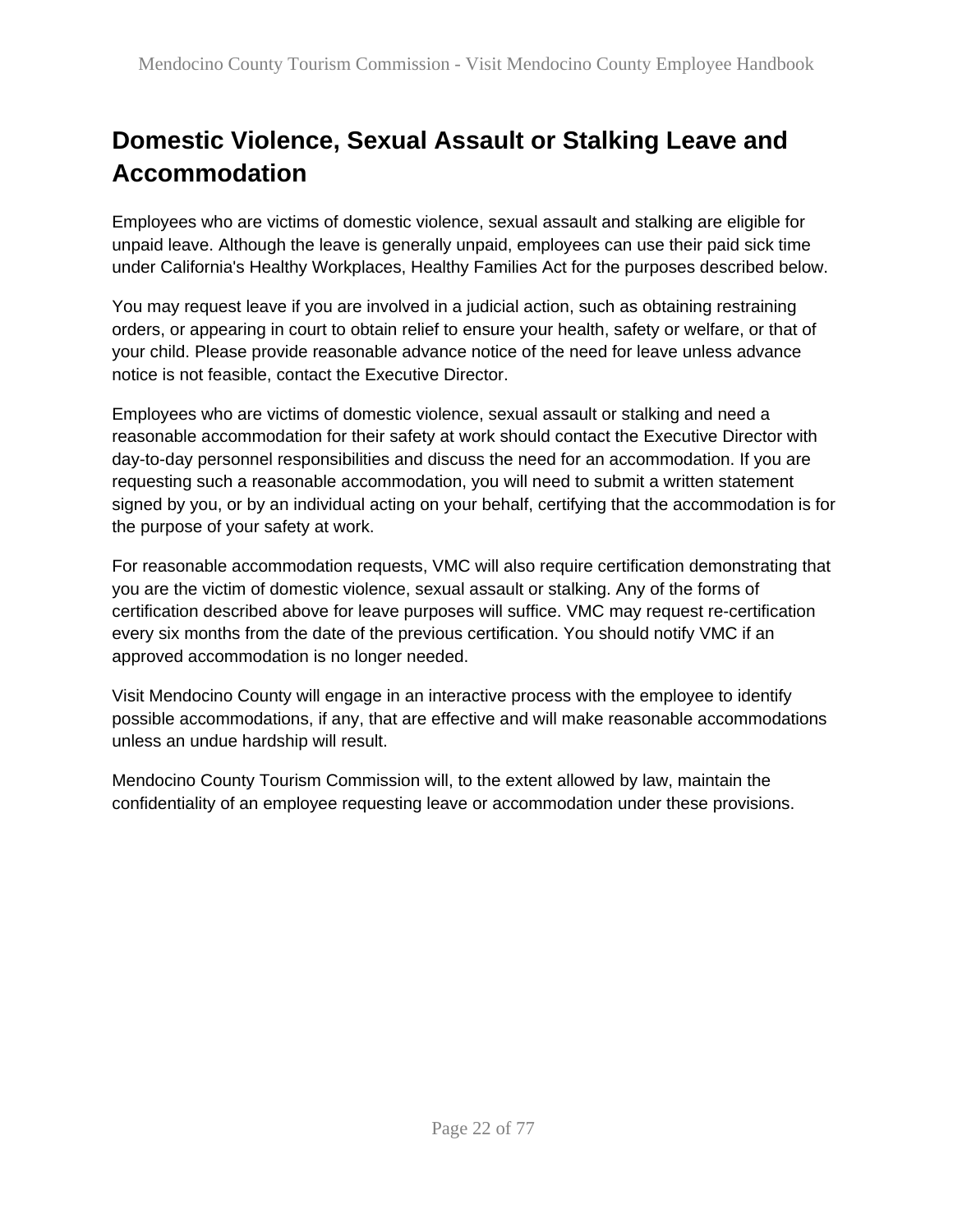#### **Extended Medical Leave**

A medical leave of absence may be granted for non-work-related medical disabilities (other than pregnancy, childbirth, and related medical conditions) with a doctor's written certificate of disability. Extended disability leaves will also be considered on a case-by-case basis, consistent with Visit Mendocino County's obligations under federal and state disability laws.

Employees should request any leave in writing as far in advance as possible. If you are granted a medical leave, Mendocino County Tourism Commission will pay you sick pay for the period of time equivalent to your accumulated sick pay earned. You also may use any paid vacation time previously accrued.

A medical leave begins on the first day your doctor certifies that you are unable to work, and ends when your doctor certifies that you are able to return to work. Your supervisor will supply you with a form for your doctor to complete, showing the date you were disabled and the estimated date you will be able to return to work. An employee returning from a medical disability leave must present a doctor's certificate declaring fitness to return to work.

If returning from a non-work-related medical leave, you will be offered the same position you held at the time your leave began, if available. If your former position is not available, a comparable position will be offered. If neither the same nor a comparable position is available, your return to work will depend on job openings existing at the time of your scheduled return. Mendocino County Tourism Commission makes no guarantees of reinstatement, and your return will depend on your qualifications for existing openings.

California workers' compensation laws govern work-related injuries and illnesses. California pregnancy disability laws govern leaves taken because of pregnancy, childbirth, and related medical conditions. An employee that needs reasonable accommodations should discuss the need for an accommodation with the Executive Director.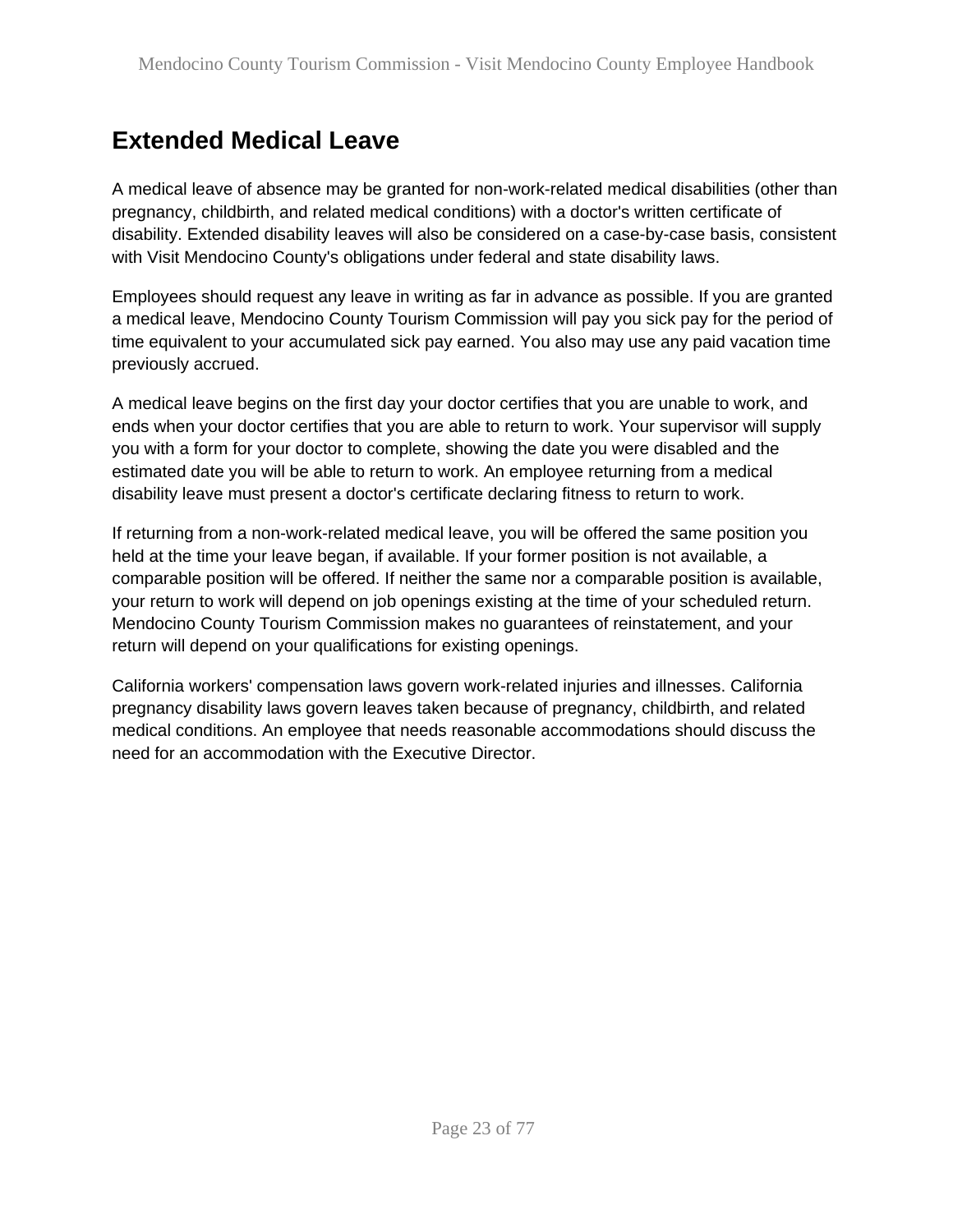#### **Jury Duty and Witness Leave**

Mendocino County Tourism Commission encourages employees to serve on jury duty when called. Non-exempt employees who have completed their introductory periods will receive full pay while serving up to 3 days of jury duty. Exempt employees will receive full salary unless they are absent for a full week and perform no work. You should notify the Executive Director of the need for time off for jury duty as soon as a notice or summons from the court is received. You may be requested to provide written verification from the court clerk of performance of jury service. If work time remains after any day of jury selection or jury duty, you will be expected to return to work for the remainder of your work schedule.

#### **Fees Paid by the Court**

You may retain any mileage allowance or other fee paid by the court for jury services.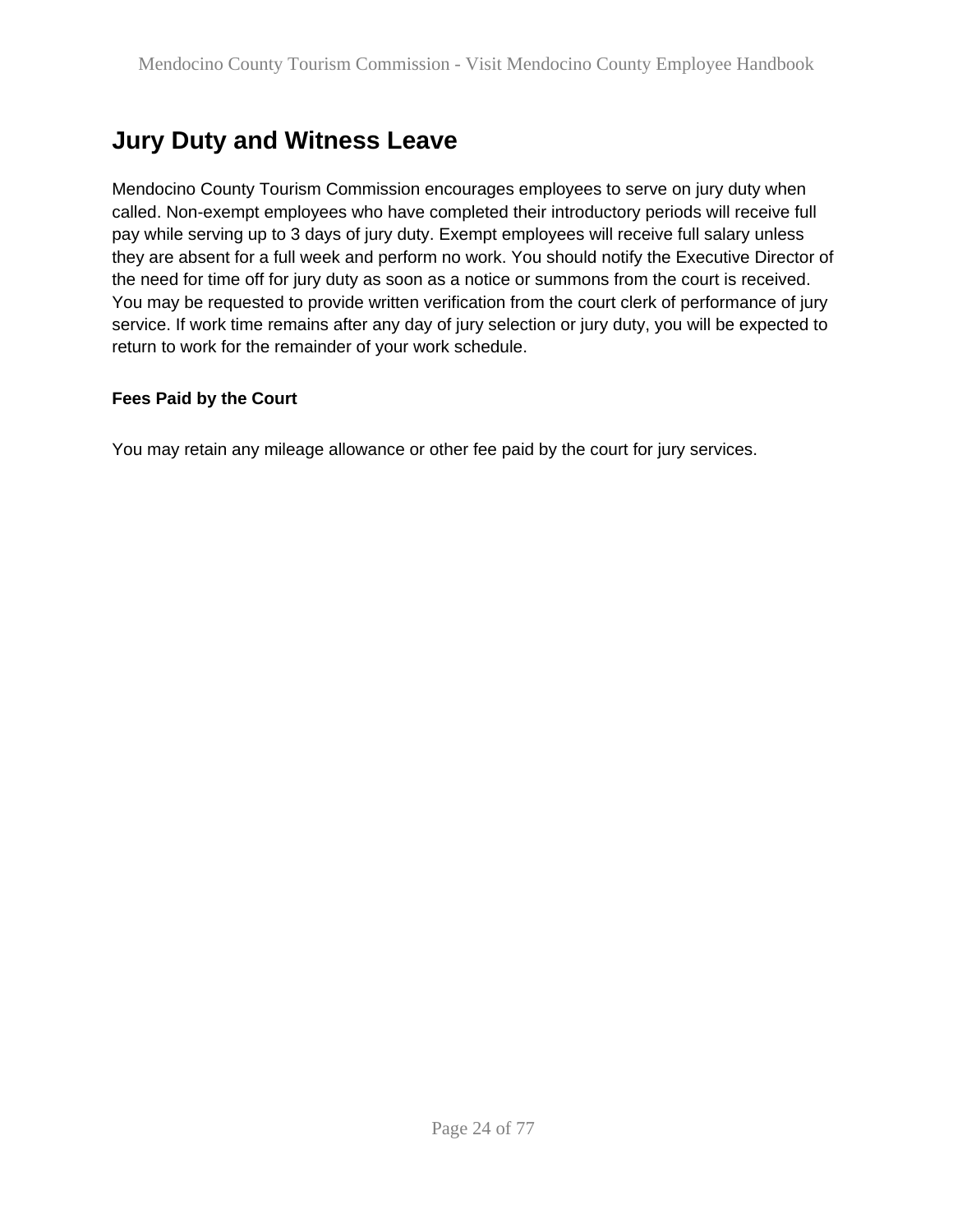### **Military Leave**

Employees who wish to serve in the military and take military leave should contact the Executive Director for information about their rights before and after such leave. You are entitled to reinstatement upon completion of military service, provided you return or apply for reinstatement within the time allowed by law.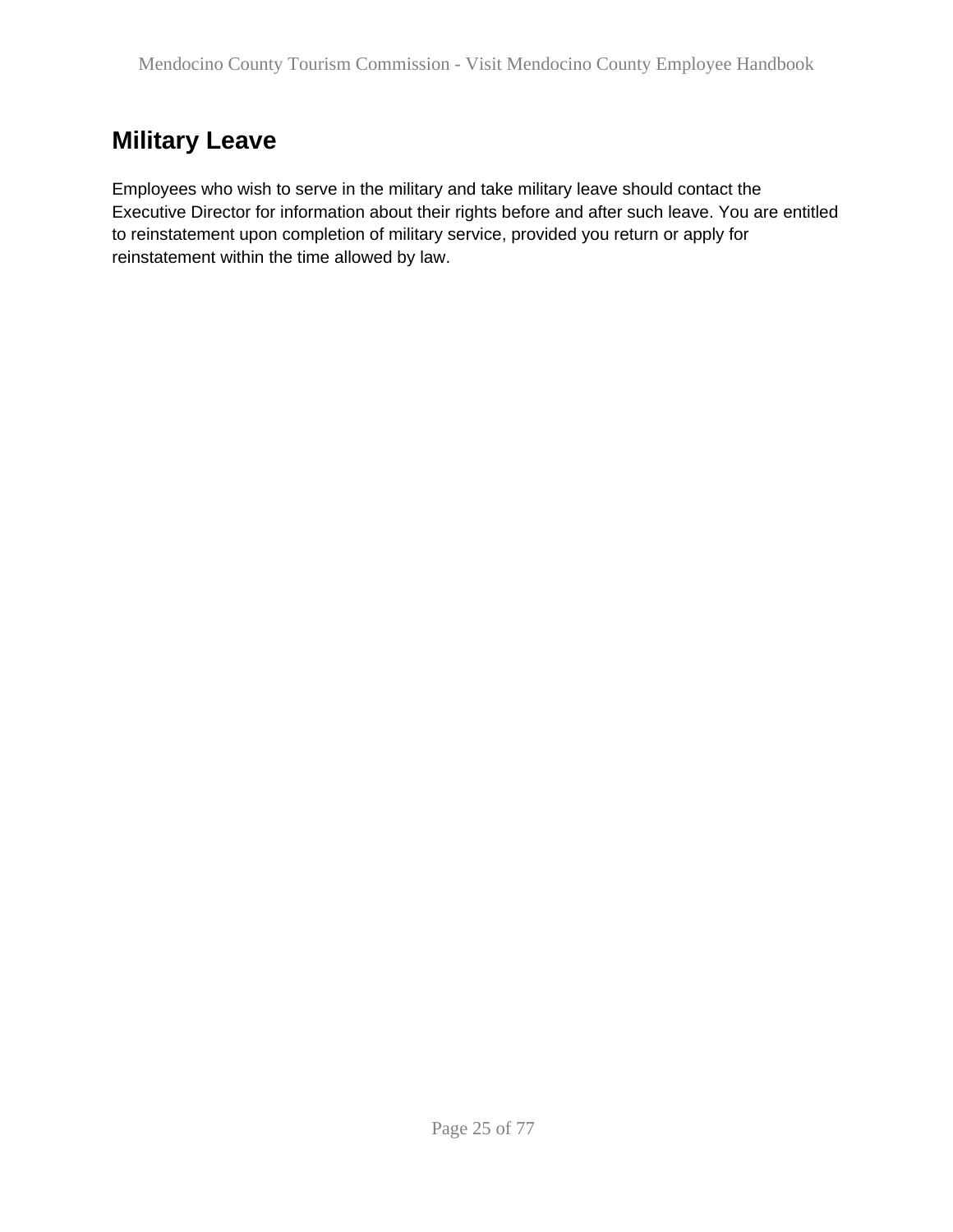#### **Paid Time Off**

Employees are entitled to paid time off (PTO) based upon their years of active service. Active service commences with an employee's first day of work and continues thereafter unless broken by an absence without pay, a leave of absence or termination of employment.

PTO can accrue to a maximum cap. Once this cap is reached, the employee will have a reasonable amount of time to take accrued PTO. If no PTO is taken during that reasonable amount of time period, no further PTO will accrue until some paid time off is used.

Employees become eligible to take PTO beginning on the 90th day of employment.

Employees may use accrued PTO for any reason, including vacation, illness, care for family members or other personal matters. Employees will need to schedule time off with the Executive Director. **Specific provisions relating to paid sick leave under California's Healthy Workplaces, Healthy Families Act, including procedures relating to notification and usage of this paid sick time, are discussed below.**

An employee whose employment terminates will be paid for accrued, unused PTO. Employees on unpaid leave do not accrue PTO. Paid time off will be accrued on the following basis:

| <b>Years of Service</b> | <b>PTO</b> accrued per year | Cap     | Accrual rate per hour worked |
|-------------------------|-----------------------------|---------|------------------------------|
| $0 - 4$                 | 10 days                     | 20 days | 0.03861                      |
| $5 - 10$                | 15 days                     | 30 days | 0.05778                      |
| 10 +                    | 20 days                     | 40 days | 0.07694                      |

An employee may not use paid time off before its accrual. Employees will not be paid for any time in excess of accrued paid time off.

An employee's use of paid time off may run concurrently with other leaves pursuant to local, state or federal laws.

#### **California Paid Sick Leave**

Beginning July 1, 2015, California law provides for mandatory paid sick leave under the Healthy Workplaces, Healthy Families Act (the "Act"). All employees who have worked in California for the same employer for 30 or more days within a year from the start of their employment are eligible for protected paid sick time under the Act. Employees cannot be discriminated or retaliated against for requesting or using paid time off (PTO) for qualifying reasons protected by the Act.

Mendocino County Tourism Commission's PTO policy meets the requirements of the Act. Our PTO policy provides a **minimum** of at least: (1) one day or eight hours of accrued paid time Page 26 of 77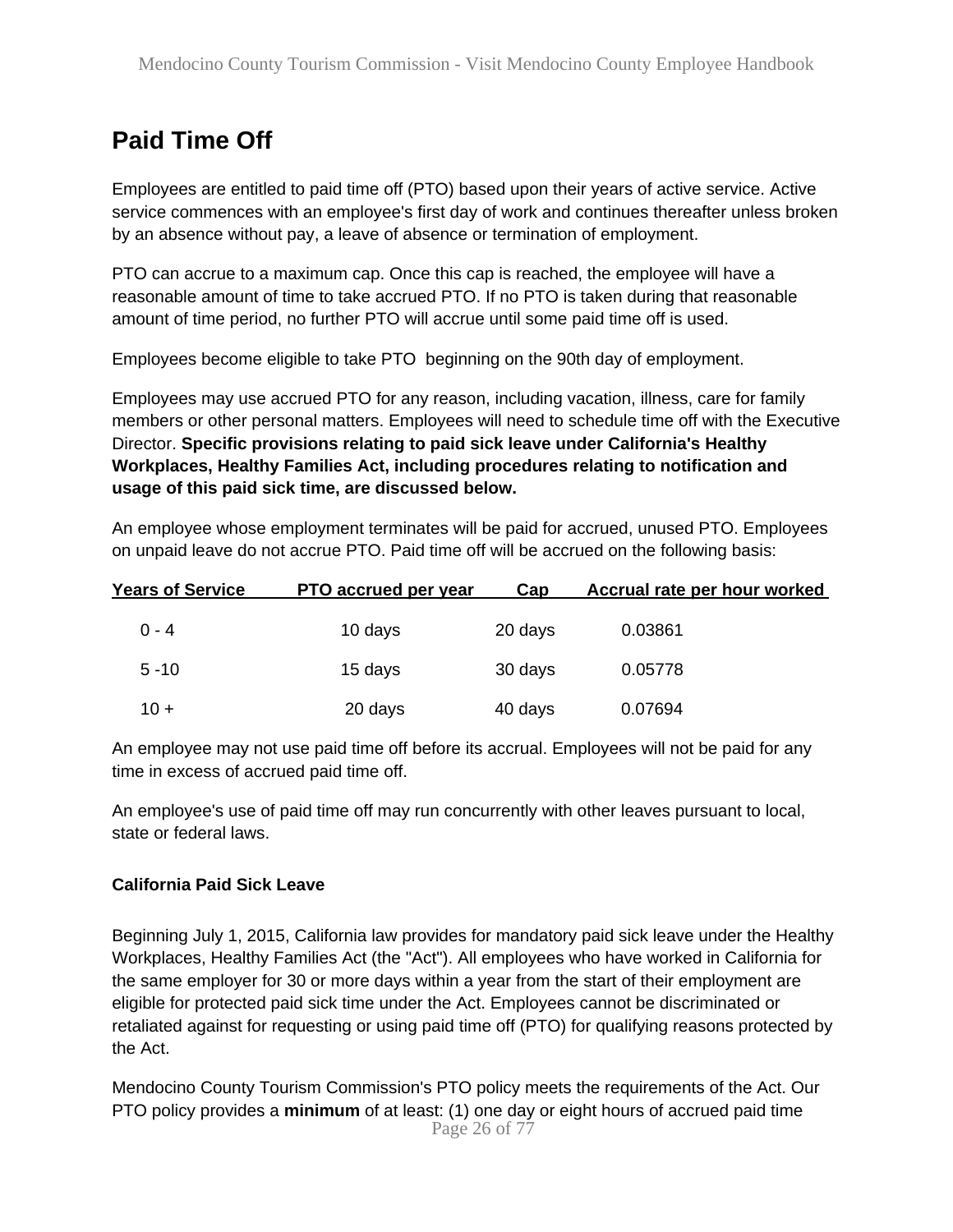within three months of employment, each calendar year, or in each 12-month period; and (2) employees are eligible to earn at least three days or 24 hours of paid time off within nine months of employment.

An employee can use accrued PTO for any of the qualifying reasons protected by the Act, as set forth below. If an employee decides to use PTO as protected paid sick time, the employee should designate the time off accordingly. Otherwise, Mendocino County Tourism Commission will treat the time off as PTO and not protected paid sick time.

If you have any questions, please contact the Executive Director.

#### **Sick Time Notification**

Employees that have a foreseeable need to take paid time off for a qualifying reason under the Act must provide advance oral or written notification to the Executive Director. If the need is not foreseeable, employees shall provide notice to the Executive Director as soon as practicable.

#### **Qualifying Reasons for Paid Sick Leave**

Paid time off under the Act can be used for any of the following reasons:

- Diagnosis, care or treatment of an existing health condition for an employee or covered family member, as defined below.
- Preventive care for an employee or an employee's covered family member.
- For certain specified purposes when the employee is a victim of domestic violence, sexual assault or stalking.

For purposes of paid time off under the Act, a covered family member includes:

- A child: Defined as a biological, foster or adopted child; a stepchild; or a legal ward, regardless of the age or dependency status of the child. A "child" also may be someone for whom you have accepted the duties and responsibilities of raising, even if he or she is not your legal child.
- A parent: Defined as a biological, foster or adoptive parent; a stepparent; or a legal guardian of an employee or the employee's spouse or registered domestic partner. A "parent" may also be someone who accepted the duties and responsibilities of raising you when you were a minor child, even if he or she is not your legal parent.
- A spouse.
- A registered domestic partner.
- A grandparent.
- A grandchild.
- A sibling.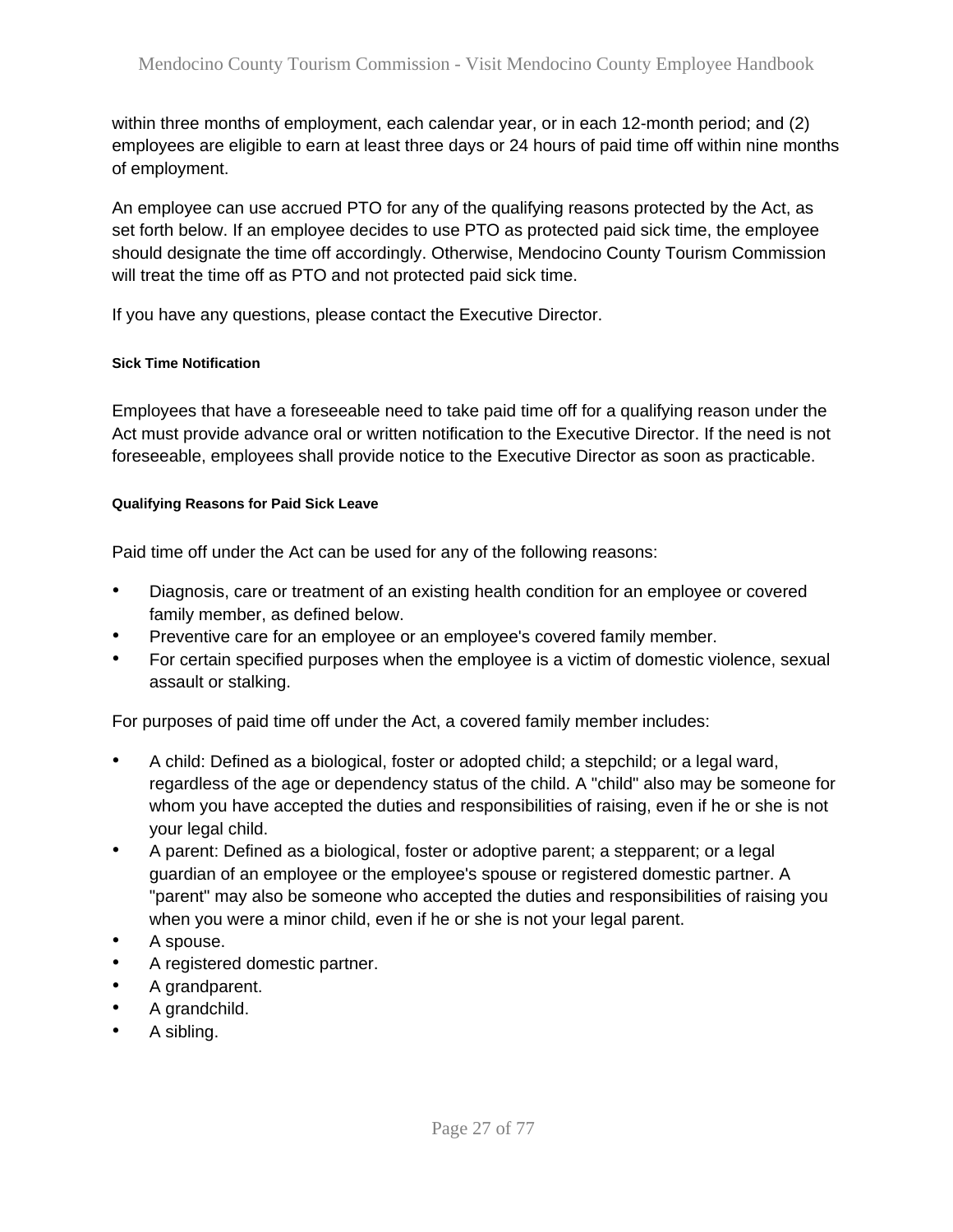#### **Personal Leave**

A personal leave of absence without pay may be granted at the discretion of the Executive Director. Requests for personal leave should be limited to unusual circumstances requiring an absence of longer than two weeks. Approved personal absences of shorter duration are not normally treated as leaves, but rather as excused absences without pay.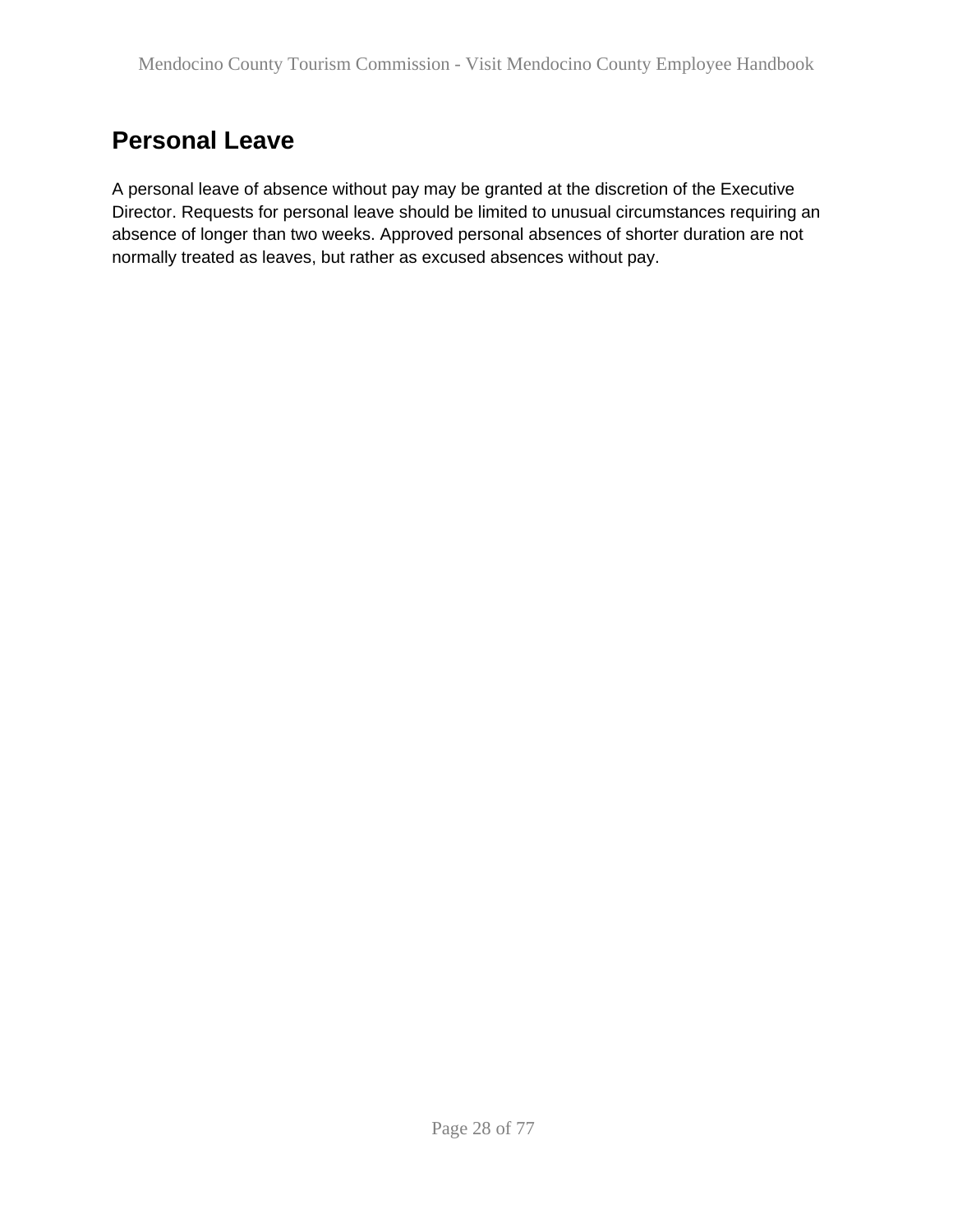#### **School Appearances Involving Suspension**

If an employee who is the parent or guardian of a child facing suspension from school is summoned to the school to discuss the matter, the employee should alert the Executive Director as soon as possible before leaving work. In agreement with California Labor Code Section 230.7, no discriminatory action will be taken against an employee who takes time off for this purpose.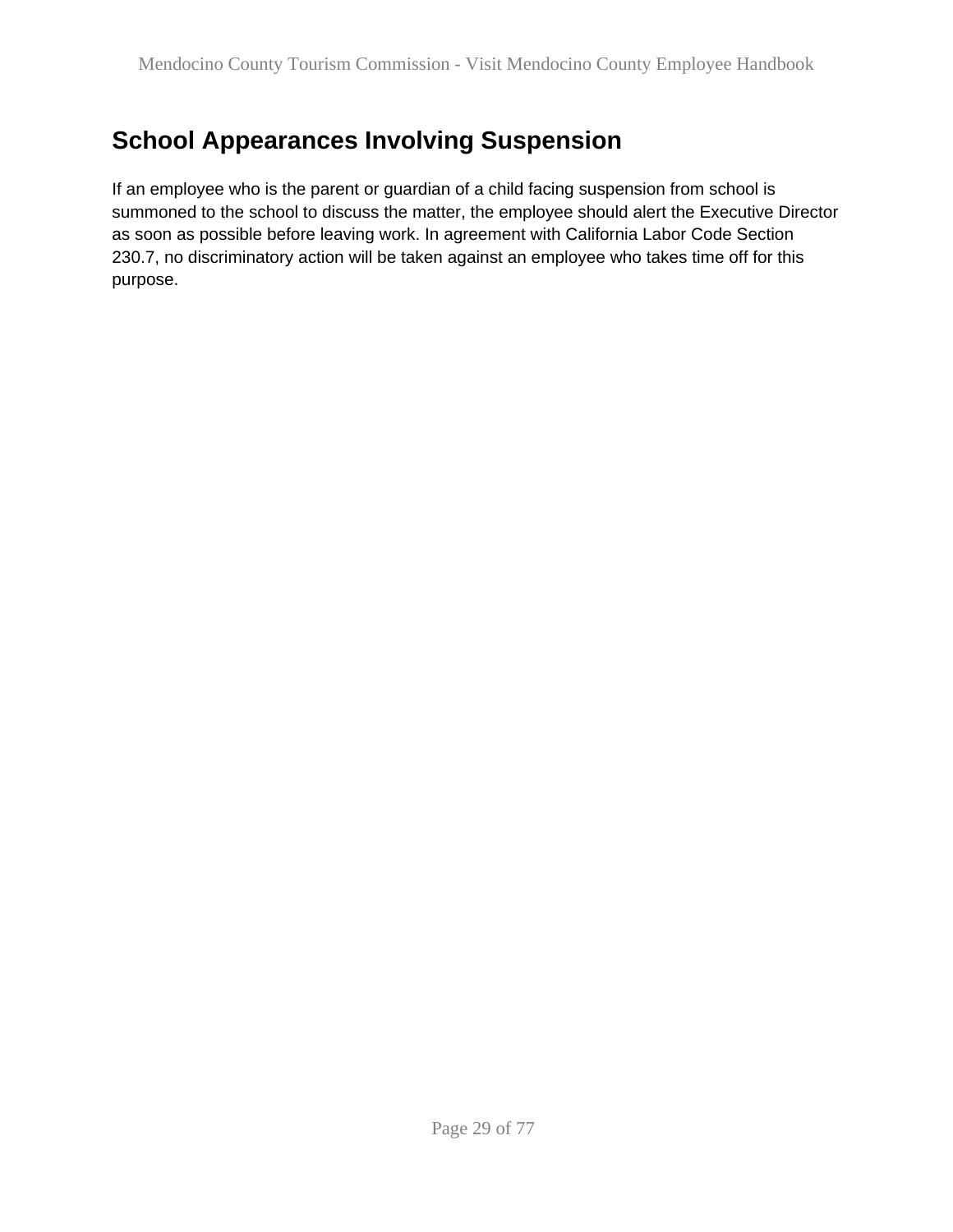### **Time Off for Voting**

If an employee does not have sufficient time outside of working hours to vote in an official state-sanctioned election, the employee may take off enough working time to vote. Such time off shall be taken at the beginning or the end of the regular working shift, whichever allows for more free time, and the time taken off shall be combined with the voting time available outside of working hours to a maximum of 2 hours combined. Under these circumstances, an employee will be allowed a maximum of 2 hours of time off during an election day without loss of pay. When possible, an employee requesting time off to vote shall give his or her supervisor at least two days notice.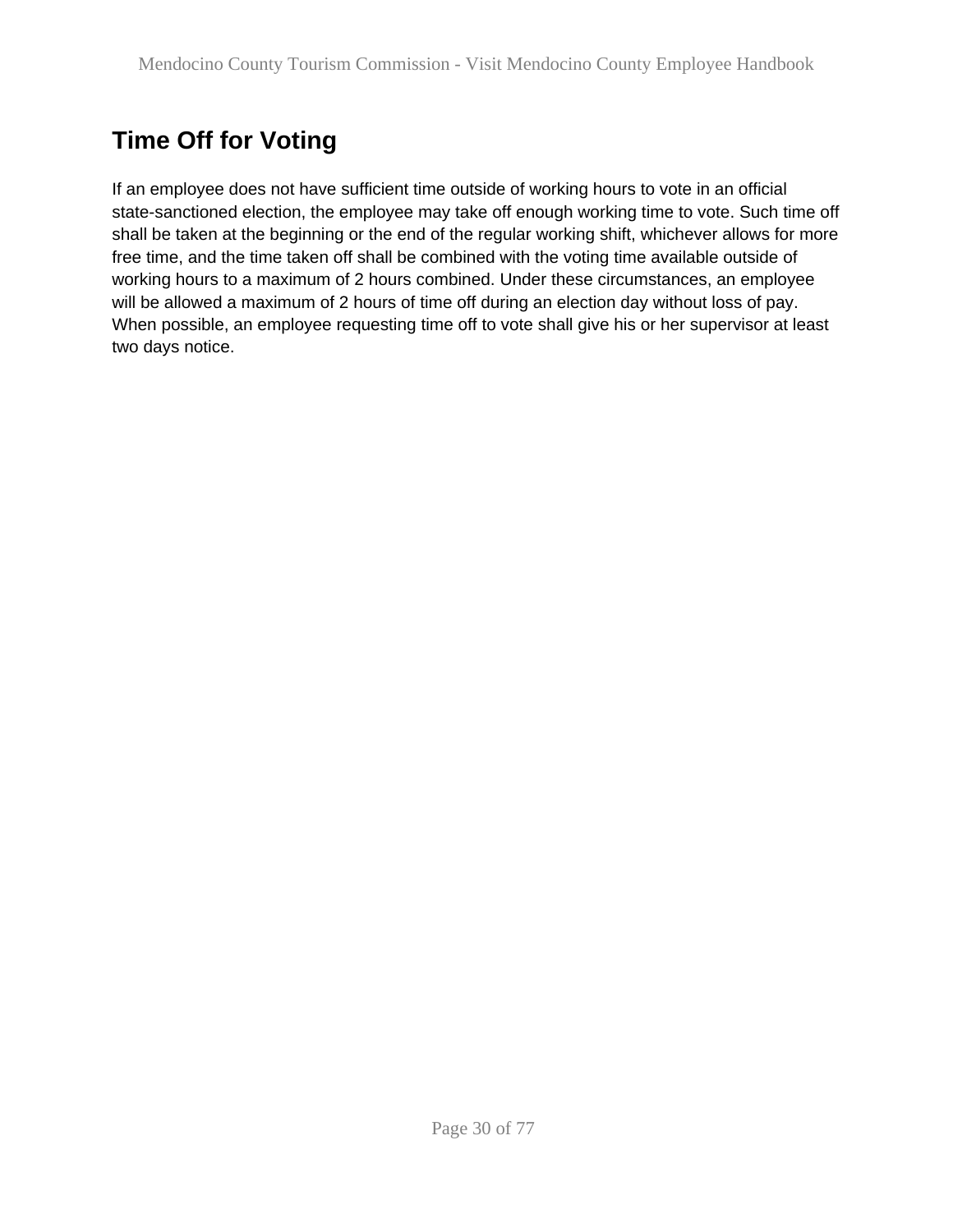#### **Victims of Crime Leave**

An employee who is themselves a victim or who is the family member of a victim of certain serious crimes may take time off from work to attend judicial proceedings related to the crime or to attend proceedings involving rights of the victim.

A family member of a crime victim may be eligible to take this leave if he/she is the crime victim's spouse, parent, child or sibling. Other family members may also be covered depending on the purpose of the leave.

The absence from work must be in order to attend judicial proceedings or proceedings involving rights of the victim. Only certain crimes are covered. You must provide reasonable advance notice of your need for leave, and documentation related to the proceeding may be required. If advance notice is not possible, you must provide appropriate documentation within a reasonable time after the absence.

Any absence from work to attend judicial proceedings or proceedings involving victim rights will be unpaid, unless you choose to take paid time off.

For more information regarding this leave (including whether you are covered, when and what type of documentation is required, and which type of paid time off can be used), please contact the Executive Director.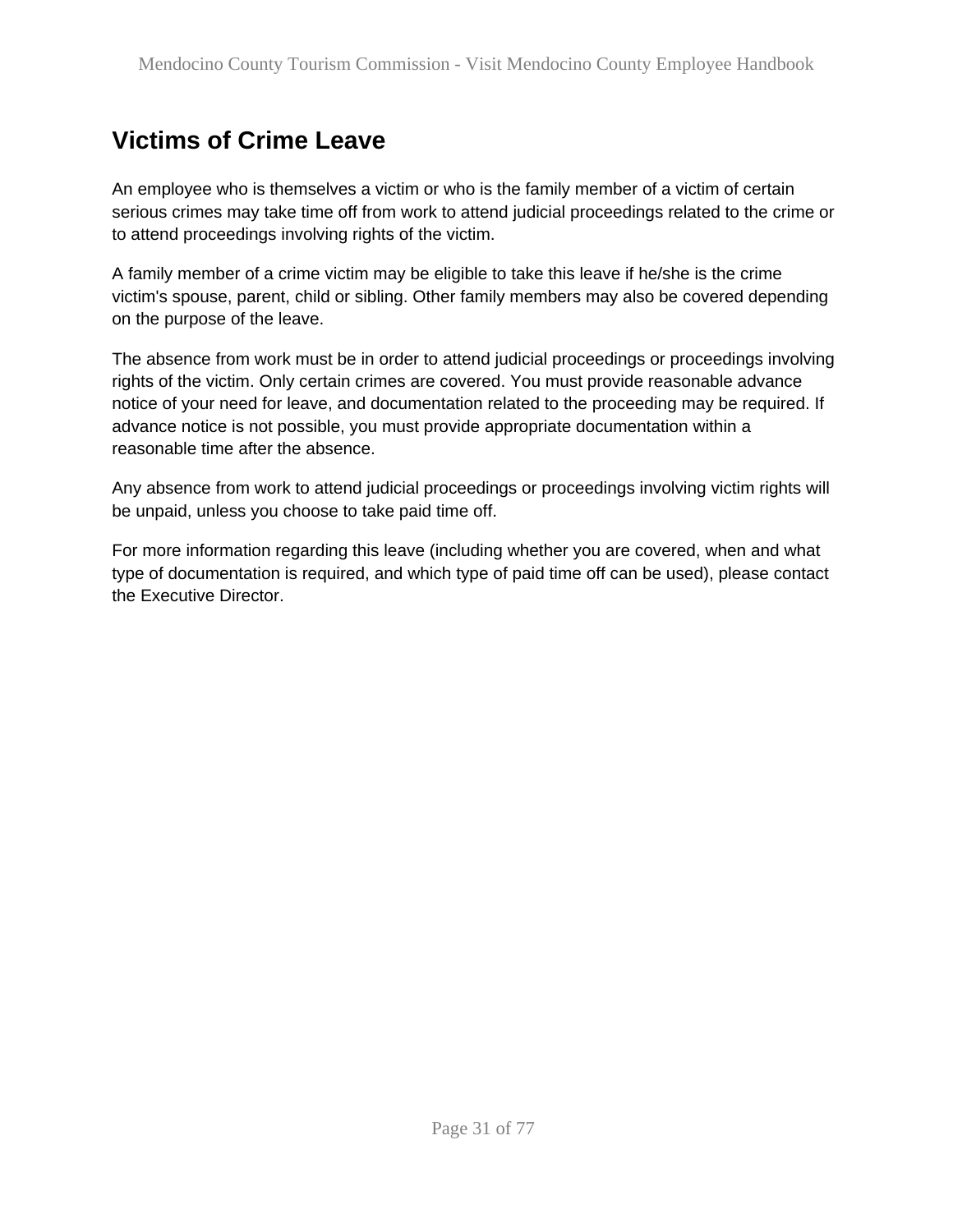#### **Volunteer Civil Service Personnel**

No employee shall be disciplined for taking time off to perform emergency duty as a volunteer firefighter, peace officer, or emergency rescue personnel. Employees who perform emergency duty as a volunteer firefighter, reserve peace officer, or emergency rescue personnel may also take up to a total of fourteen days unpaid leave time per calendar year to engage in required fire, law enforcement or emergency rescue training. Please alert the Executive Director that you may have to take time off for emergency duty or emergency duty training. When taking time off for emergency duty, please alert the Executive Director before doing so when possible.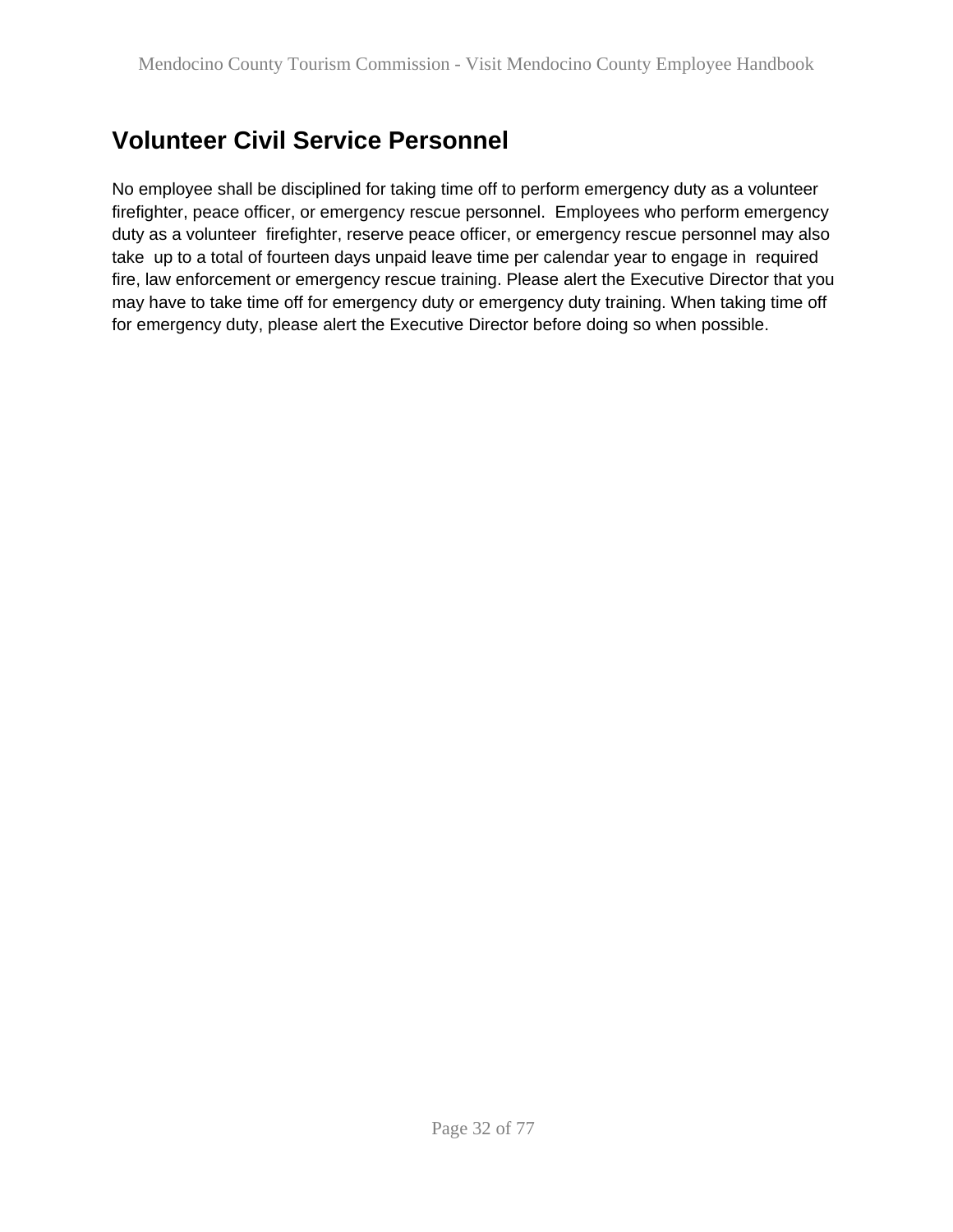Mendocino County Tourism Commission - Visit Mendocino County Employee Handbook

## **Benefits**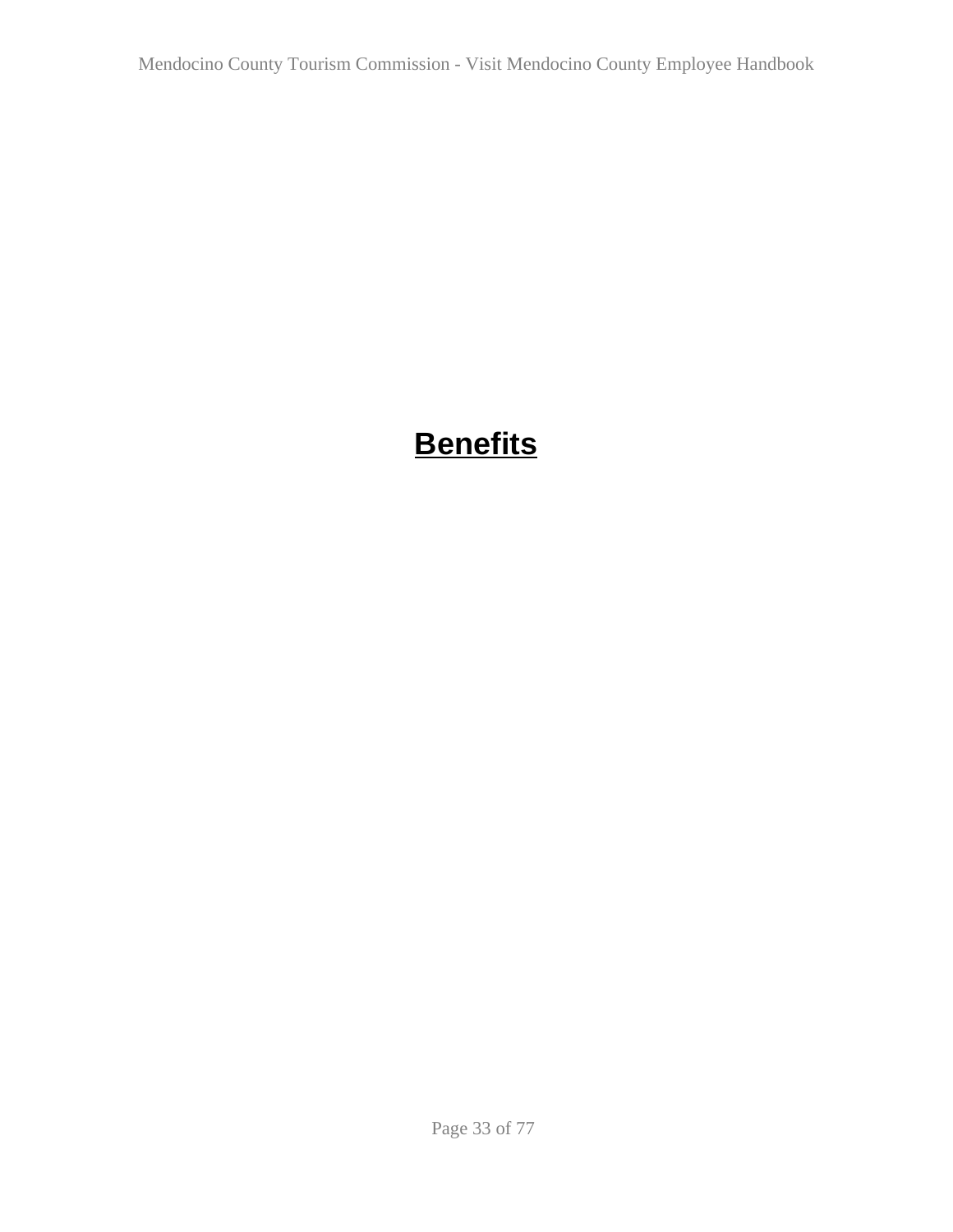### **Holidays**

Mendocino County Tourism Commission observes the following paid holidays:

- January 1 (New Year's Day)
- Martin Luther King Jr.'s Birthday
- Presidents' Day
- Memorial Day
- July 4th (Independence Day)
- Labor Day
- Thanksgiving Day and the Day after
- Columbus Day
- Veteran's Day
- Christmas Day

When a holiday falls on a Saturday or Sunday, it is usually observed on the preceding Friday or the following Monday. However, the Executive Director may grant another day off in lieu of closing. Holiday observance will be announced in advance.

Non-exempt employee's eligibility for holiday pay begins after completion of his or her 90 day trial period. To be eligible for holiday pay, you must be regularly scheduled to work on the day on which the holiday is observed and must work your regularly scheduled working days immediately preceding and immediately following the holiday, unless an absence on either day is approved in advance by the Executive Director or the absence is otherwise protected by law. If you are required to work on a paid scheduled holiday you will receive Holiday Pay.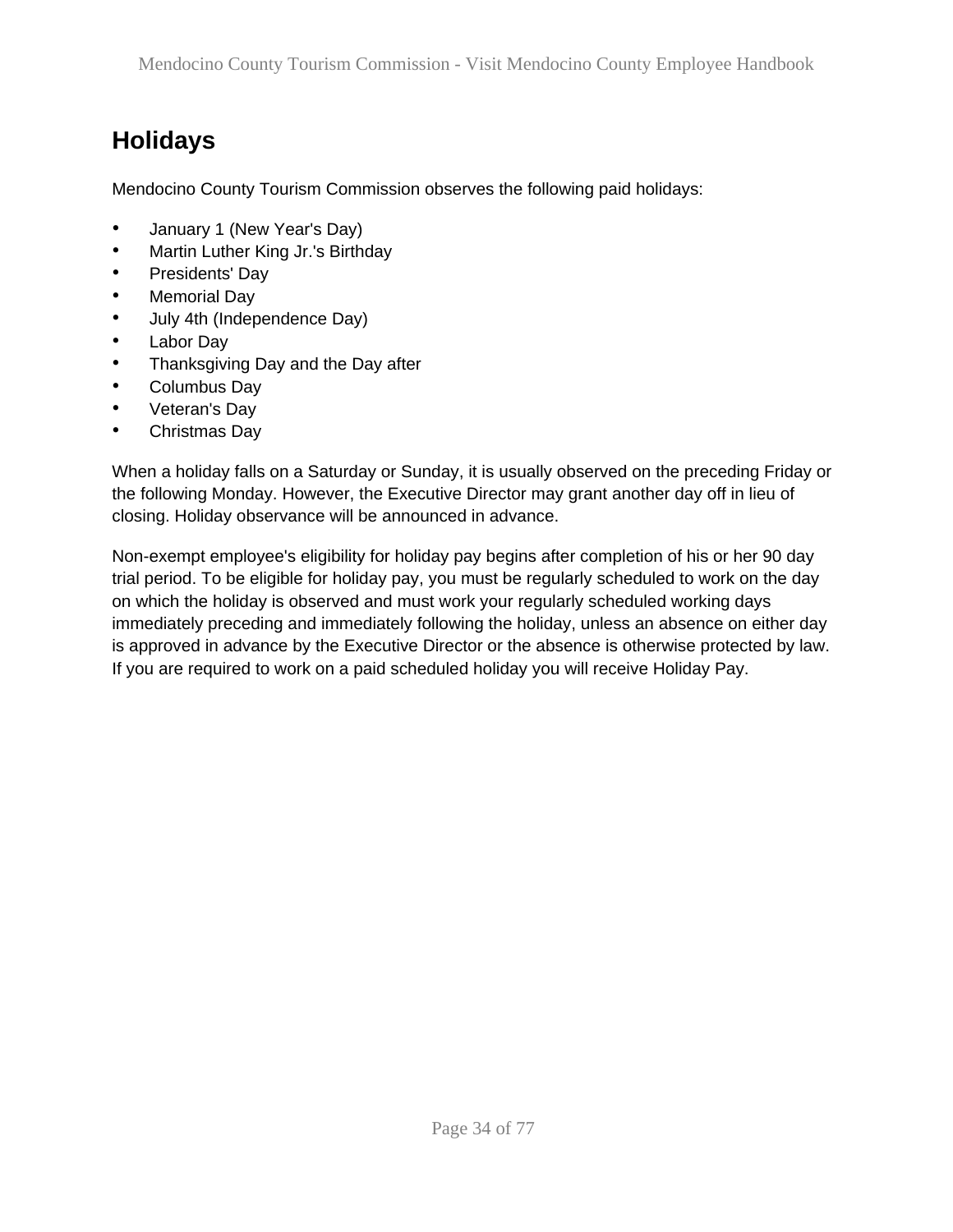### **Paid Family Leave**

Employees may be eligible for Paid Family Leave (PFL) wage replacement benefits, which are funded through payroll deductions and coordinated through the Employment Development Department. PFL provides limited compensation for up to six weeks after an unpaid, seven-day waiting period when an employee needs to take leave from work to care for a parent, parent-in-law, child, spouse, registered domestic partner, grandparent, grandchild, or sibling who is seriously ill, or for a working parent who wants time to bond with his or her newborn, foster child or newly adopted child. The PFL program does not provide employees with a right to a leave of absence; it is limited to a state-mandated wage replacement benefit.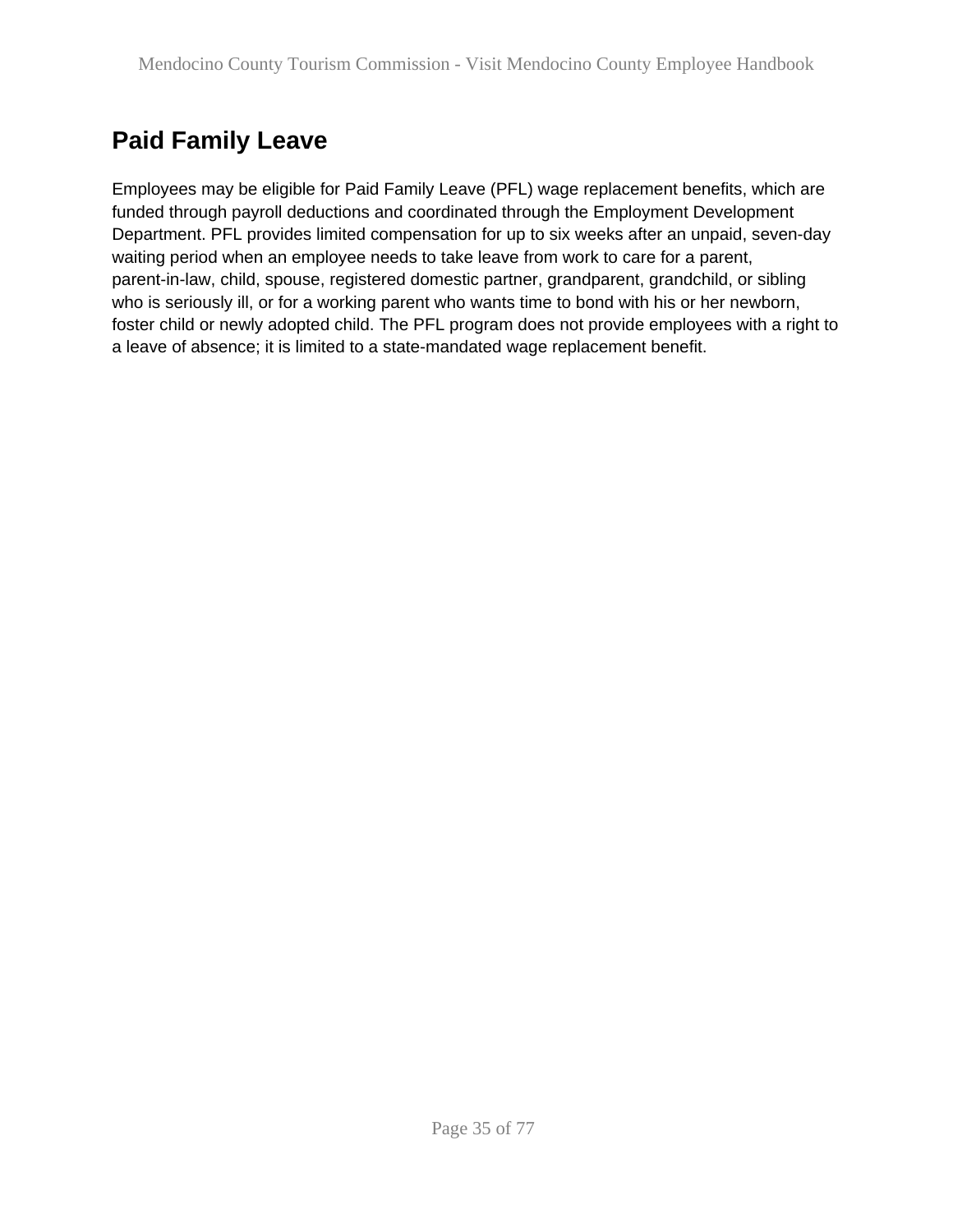#### **Workers' Compensation**

Mendocino County Tourism Commission, in accordance with state law, provides insurance coverage for employees in case of work-related injury. The workers' compensation benefits provided to injured employees may include:

- Medical care;
- Cash benefits, tax free, to replace lost wages; and
- Assistance to help qualified injured employees return to suitable employment.

To ensure that you receive any workers' compensation benefits to which you may be entitled, you will need to:

- Immediately report any work-related injury to the Executive Director;
- Seek medical treatment and follow-up care if required;
- Complete a written *Employee's Claim for Workers' Compensation Benefits* (DWC Form 1) and return it to the Executive Director; and
- Provide Visit Mendocino County with a certification from your health care provider regarding the need for workers' compensation disability leave, as well as your eventual ability to return to work from the leave.

Upon submission of a medical certification that an employee is able to return to work after a workers' compensation leave, the employee under most circumstances will be reinstated to his or her same position held at the time the leave began, or to an equivalent position, if available. An employee returning from a workers' compensation leave has no greater right to reinstatement than if the employee had been continuously employed rather than on leave. For example, if the employee on workers' compensation leave would have been laid off had he or she not gone on leave, or if the employee's position has been eliminated or filled in order to avoid undermining VMC's ability to operate safely and efficiently during the leave, and no equivalent or comparable positions are available, then the employee would not be entitled to reinstatement.

An employee's return depends on his or her qualifications for any existing openings. If, after returning from a workers' compensation disability leave, an employee is unable to perform the essential functions of his or her job because of a physical or mental disability, VMC's obligations to the employee may include reasonable accommodation, as governed by the Americans with Disabilities Act.

The law requires Mendocino County Tourism Commission to notify the workers' compensation insurance company of any concerns of false or fraudulent claims.

#### **Paid Sick Leave and Workers' Compensation Benefits**

Paid sick leave is a benefit that also covers absences for work-related illness or injury.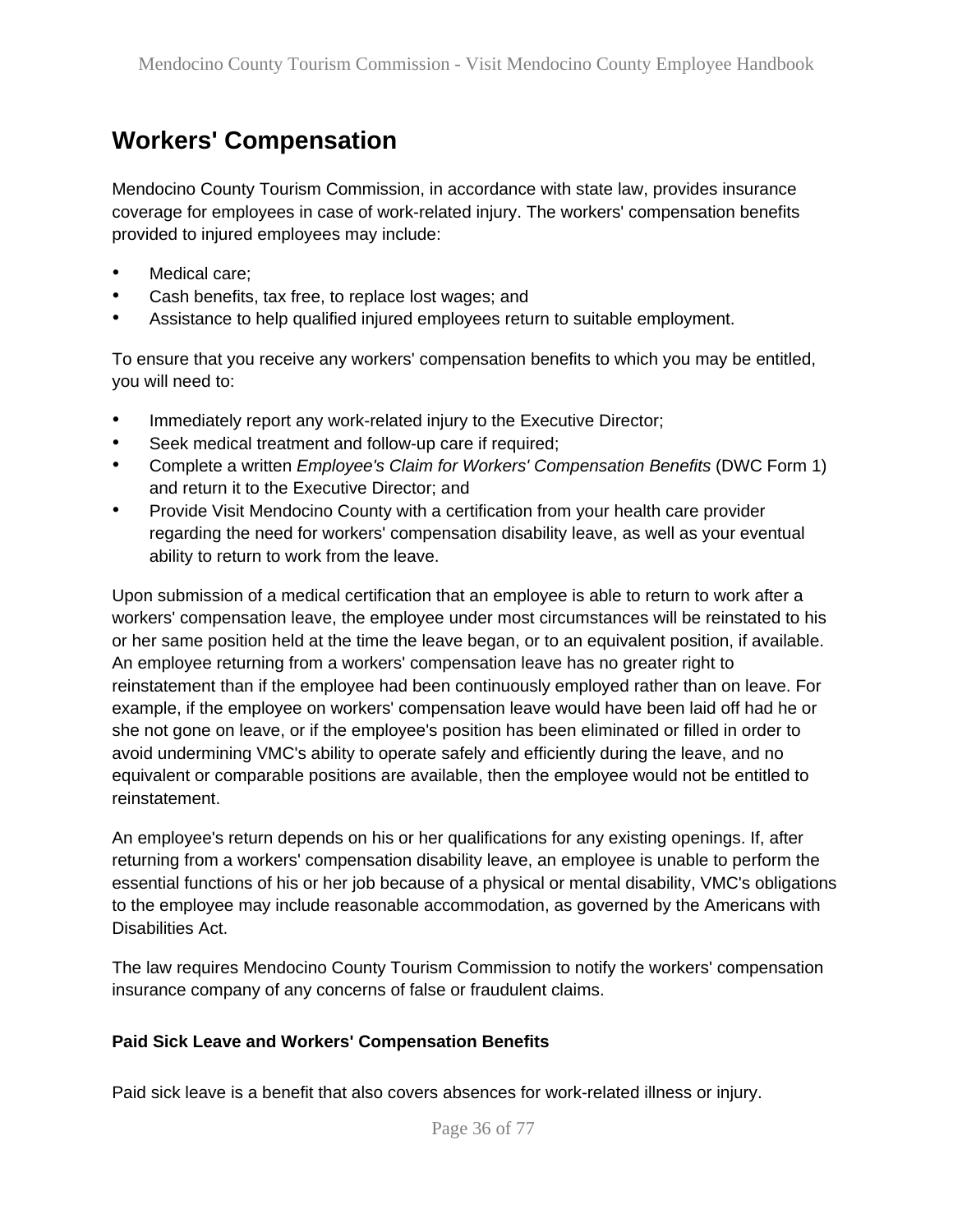Employees who have a work-related illness or injury are covered by workers' compensation insurance. However, workers' compensation benefits usually do not cover absences for medical treatment. When you report a work-related illness or injury, you will be sent for medical treatment, if treatment is necessary. You will be paid your regular wages for the time you spend seeking initial medical treatment.

Any further medical treatment will be under the direction of the health care provider. Any absences from work for follow-up treatment, physical therapy or other prescribed appointments will not be paid as time worked. If you have accrued and unused sick leave, you may choose to substitute paid sick leave for any time that would otherwise be unpaid.

If you do not have accrued, paid sick leave, or if you have used all of your sick leave, you may choose to substitute vacation/paid time off for further absences from worked, related to your illness or injury.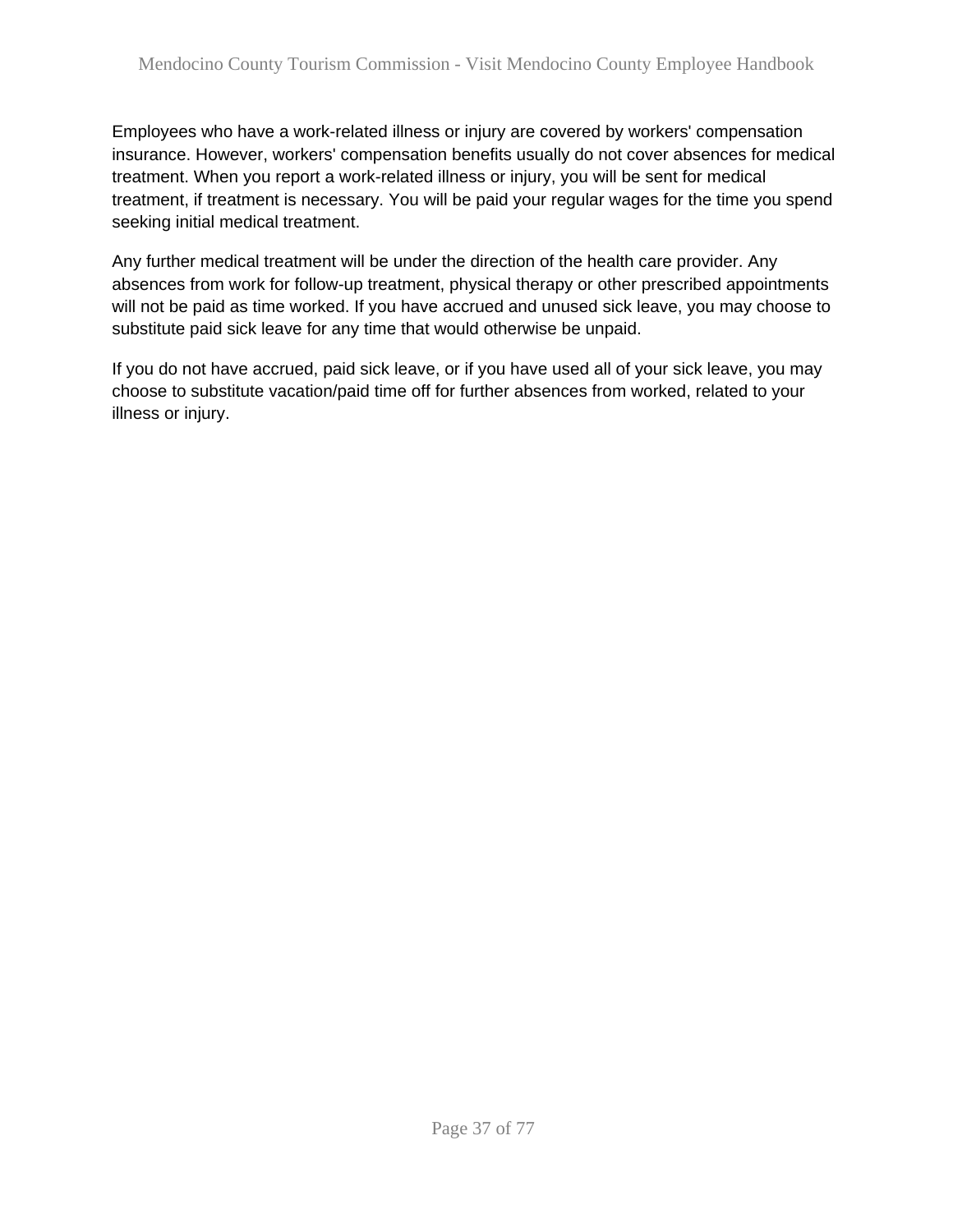Mendocino County Tourism Commission - Visit Mendocino County Employee Handbook

## **Management**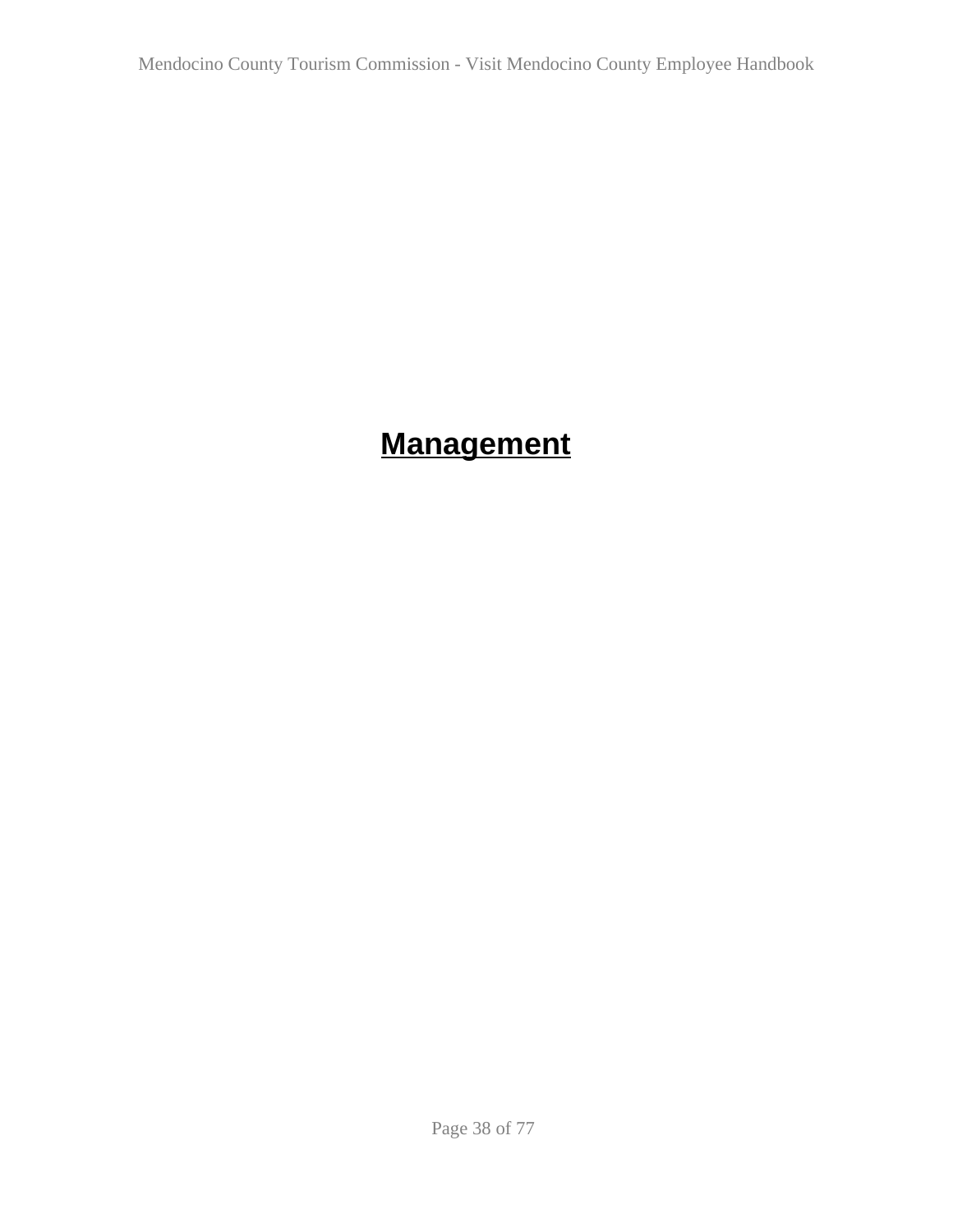## **Employee Property**

An employee's personal property, including but not limited to lockers, packages, purses, and backpacks, may be inspected upon reasonable suspicion of unauthorized possession of Mendocino County Tourism Commission property, possession of dangerous weapons or firearms, or abuse of VMC's drug and alcohol policy.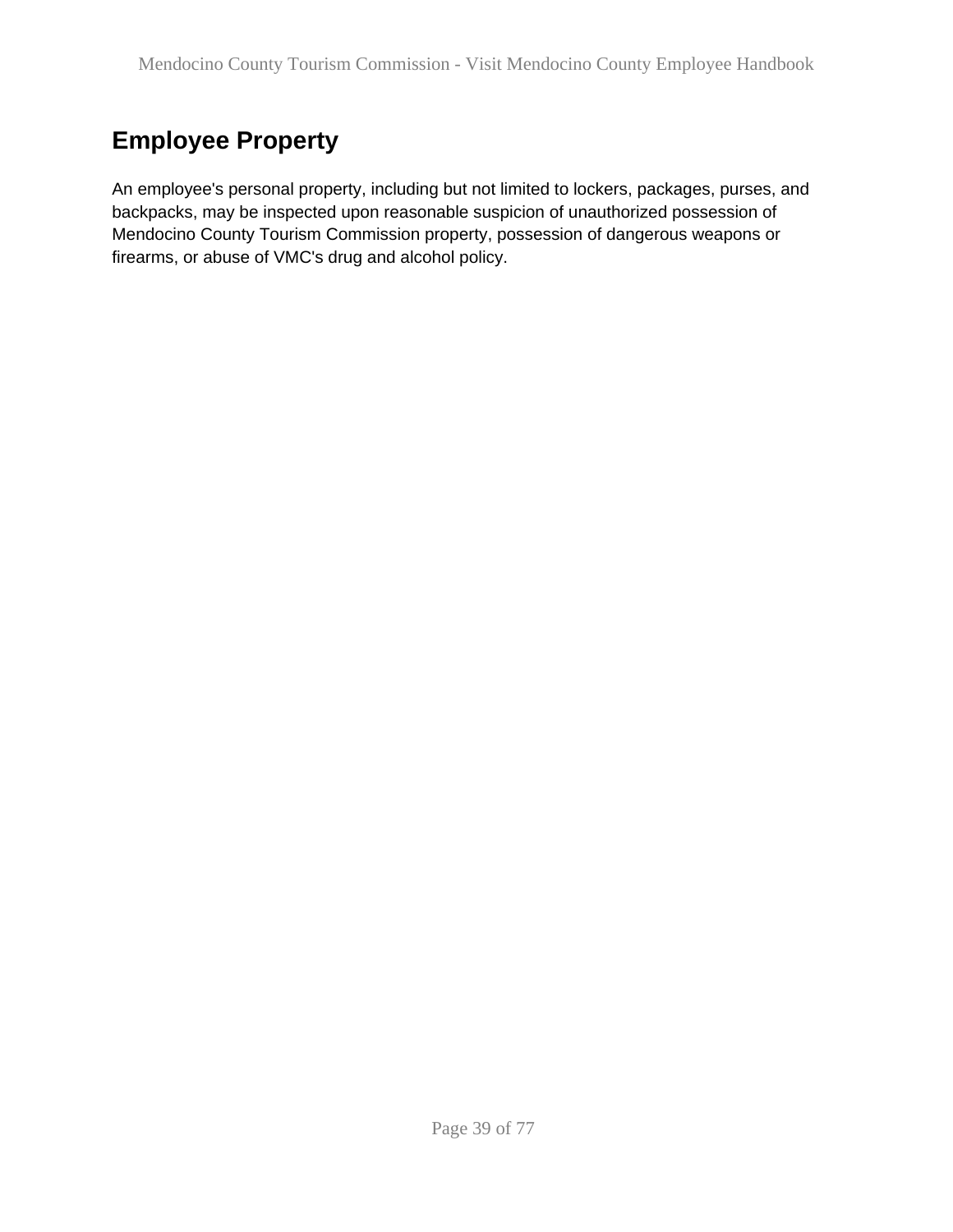## **Employment of Relatives**

Relatives of employees may be eligible for employment with Mendocino County Tourism Commission only if individuals involved do not work in a direct supervisory relationship, or in job positions in which there is a conflict of interest. VMC defines "relatives" as spouses, registered domestic partners, children, siblings, parents, in-laws, and step-relatives. Present employees who marry or become registered domestic partners will be permitted to continue working in the job position held only if they do not work in a direct supervisory relationship with one another or in job positions involving conflict of interest.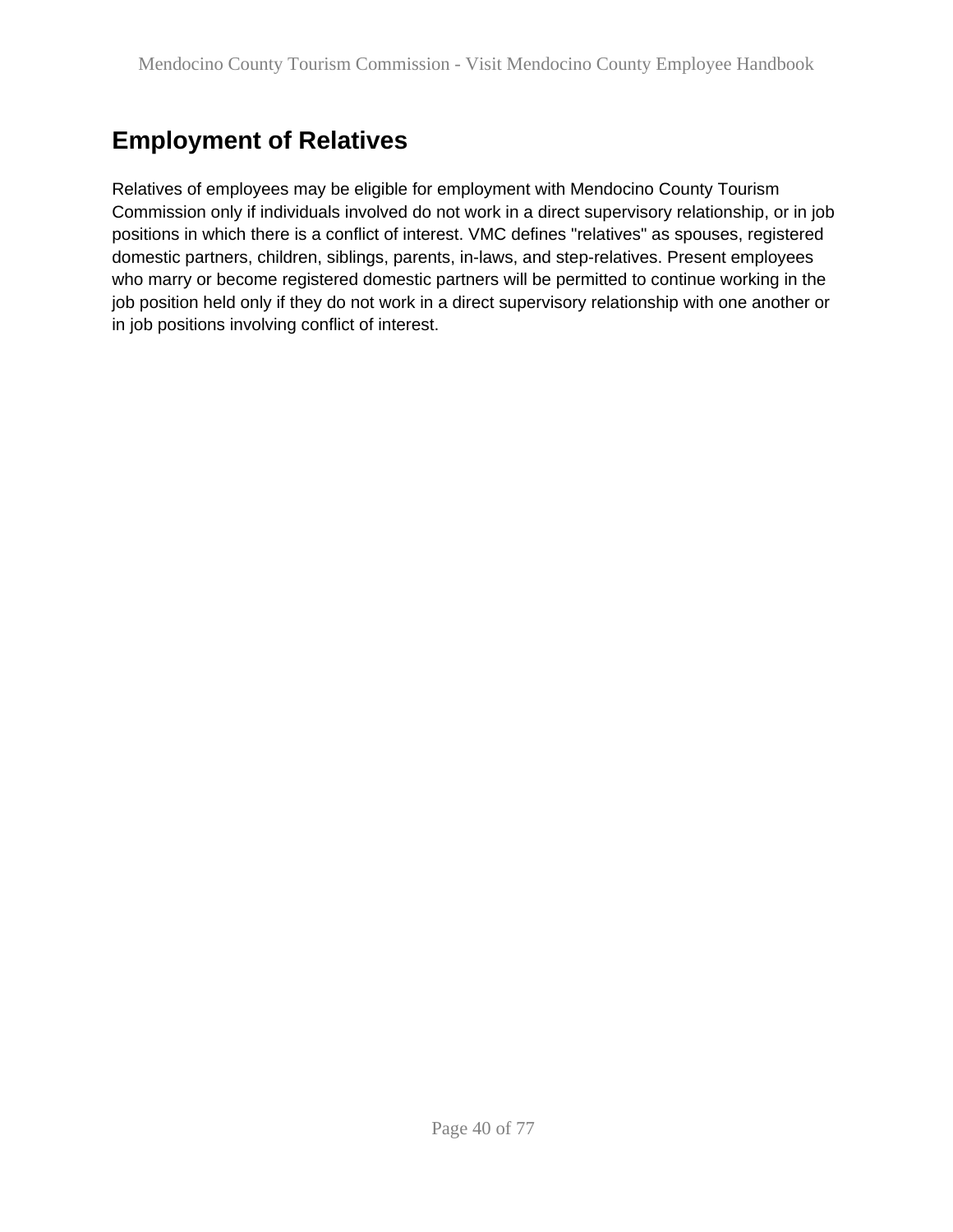## **Names and Addresses Policy**

Mendocino County Tourism Commission is required by law to keep current all employees' names and addresses. Employees are responsible for notifying VMC in the event of a name or address change.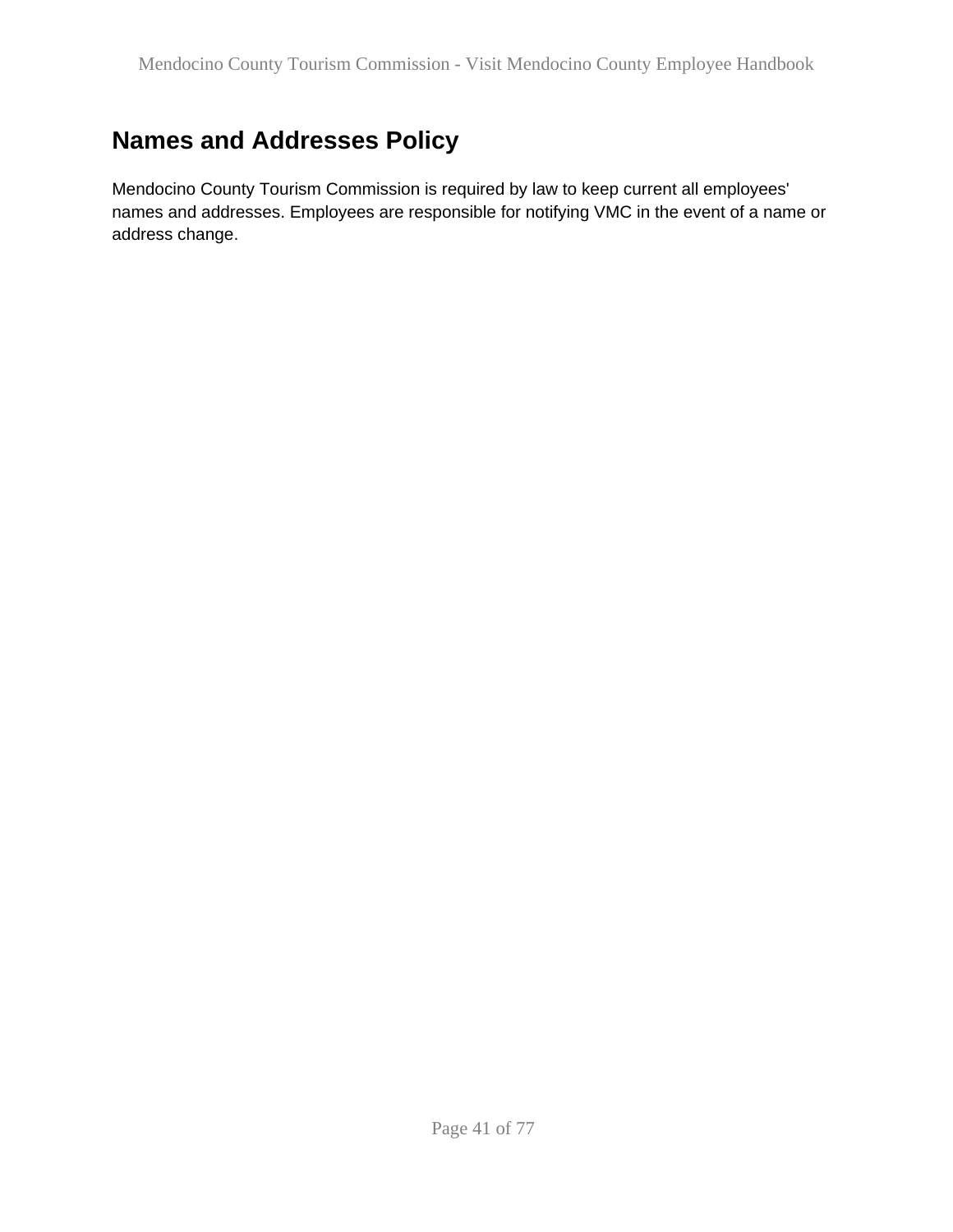## **Open-Door Policy**

Suggestions for improving Mendocino County Tourism Commission are always welcome. At some time, you may have a complaint, suggestion, or question about your job, your working conditions, or the treatment you are receiving. Your complaints, questions, and suggestions also are of concern to VMC.

If you have a complaint, suggestion or question, speak with the Executive Director as soon as possible. If you are not comfortable speaking to the Executive Director, please bring the issue to any member of the Personnel Committee.

Moreover, if you have raised the issue and if the problem persists, you may present it to the Personnel Committee, who will investigate and provide a solution or explanation.

If the problem is not resolved, you may also present the problem to any member of the Board of Directors, who will attempt to reach a final resolution.

While a written complaint will assist us in investigating your concerns, it is not required that you put your complaint in writing. If you need assistance with your complaint, or you prefer to make a complaint in person, contact the Executive Director.

This procedure, which we believe is important for both you and VMC, cannot guarantee that every problem will be resolved to your satisfaction. However, Mendocino County Tourism Commission values your observations and you should feel free to raise issues of concern without the fear of retaliation.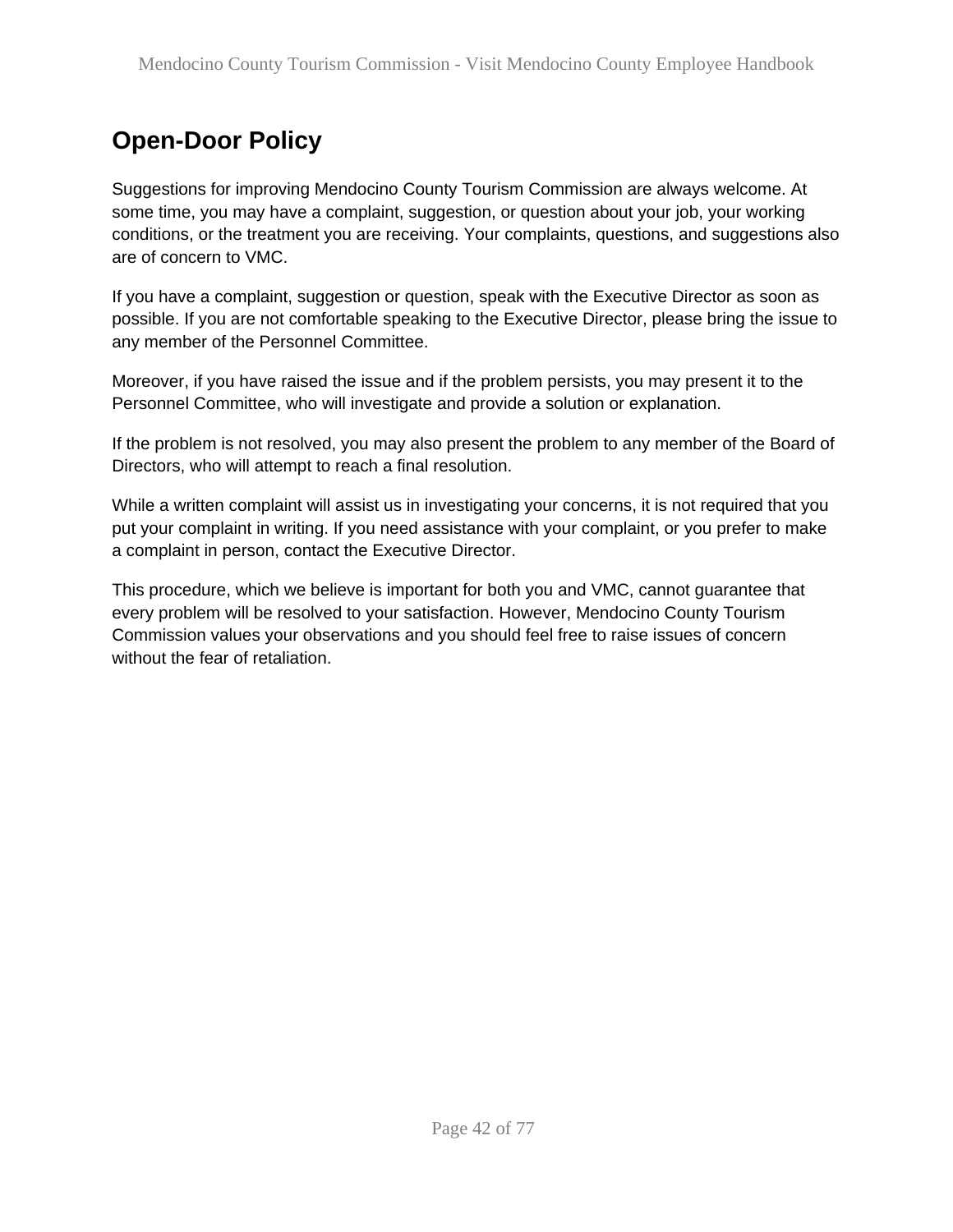## **Performance Evaluations**

Each employee will receive periodic performance reviews conducted by his or her supervisor. Your first performance evaluation will take place after 90 days. Subsequent performance evaluations will be conducted on your Anniversary Date. The frequency of performance evaluations may vary depending upon length of service, job position, past performance, changes in job duties, or recurring performance problems.

Your performance evaluations may review factors such as the quality and quantity of the work you perform, your knowledge of the job, your initiative, your work attitude, and your attitude toward others. The performance evaluations are intended to make you aware of your progress, areas for improvement, and objectives or goals for future work performance. Favorable performance evaluations do not guarantee increases in salary or promotions. Salary increases and promotions are solely within the discretion of the Executive Director and depend upon many factors in addition to performance. After the review, you will be required to sign the evaluation report simply to acknowledge that it has been presented to you, that you have discussed it with the Executive Director, and that you are aware of its contents.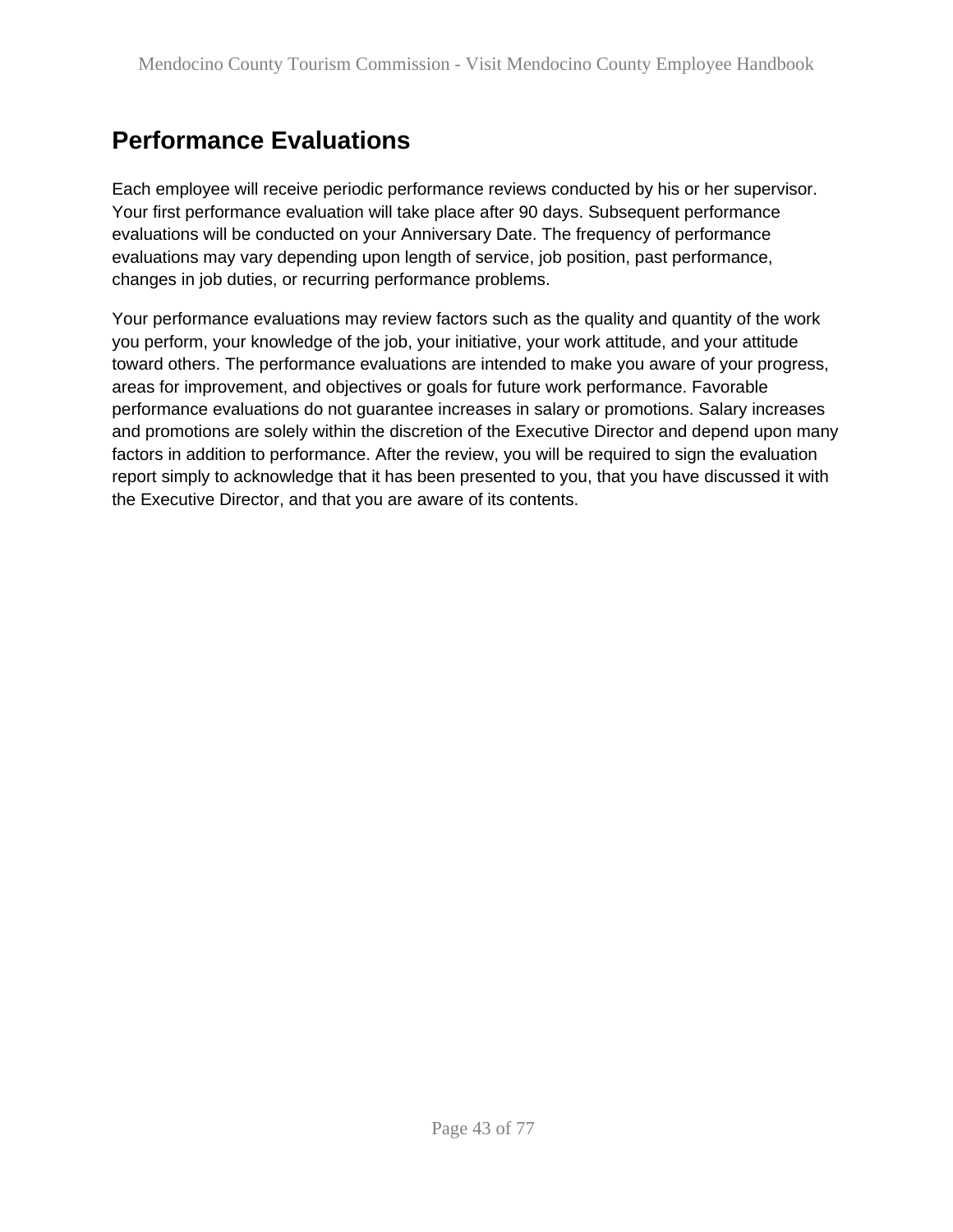## **Personnel Records**

You have a right to inspect or receive a copy of the personnel records that Mendocino County Tourism Commission maintains relating to your performance or to any grievance concerning you. Certain documents may be excluded or redacted from your personnel file by law, and there are legal limitations on the number of requests that can be made.

Any request to inspect or copy personnel records must be made in writing to the the Executive Director. You can obtain a form for making such a written request from the the Office Coordinator.

You may designate a representative to conduct the inspection of the records or receive a copy of the records. However, any designated representative must be authorized by you in writing to inspect or receive a copy of the records. Mendocino County Tourism Commission may take reasonable steps to verify the identity of any representative you have designated in writing to inspect or receive a copy of your personnel records.

The personnel records may be made available to you either at the place where you work or at a mutually agreeable location (with no loss of compensation for going to that location to inspect or copy the records). The records will be made available no later than 30 calendar days from the date Mendocino County Tourism Commission receives your written request to inspect or copy your personnel records (unless you/your representative and Mendocino County Tourism Commission mutually agree in writing to a date beyond 30 calendar days but no later than 35 calendar days from receipt of the written request).

If you request a copy of the contents of your file, you will be charged the actual cost of copying.

Disclosure of personnel information to outside sources, other than your designated representative, will be limited. However, Mendocino County Tourism Commission will cooperate with request from authorized law enforcement or local, state, or federal agencies conducting official investigations and as otherwise legally required.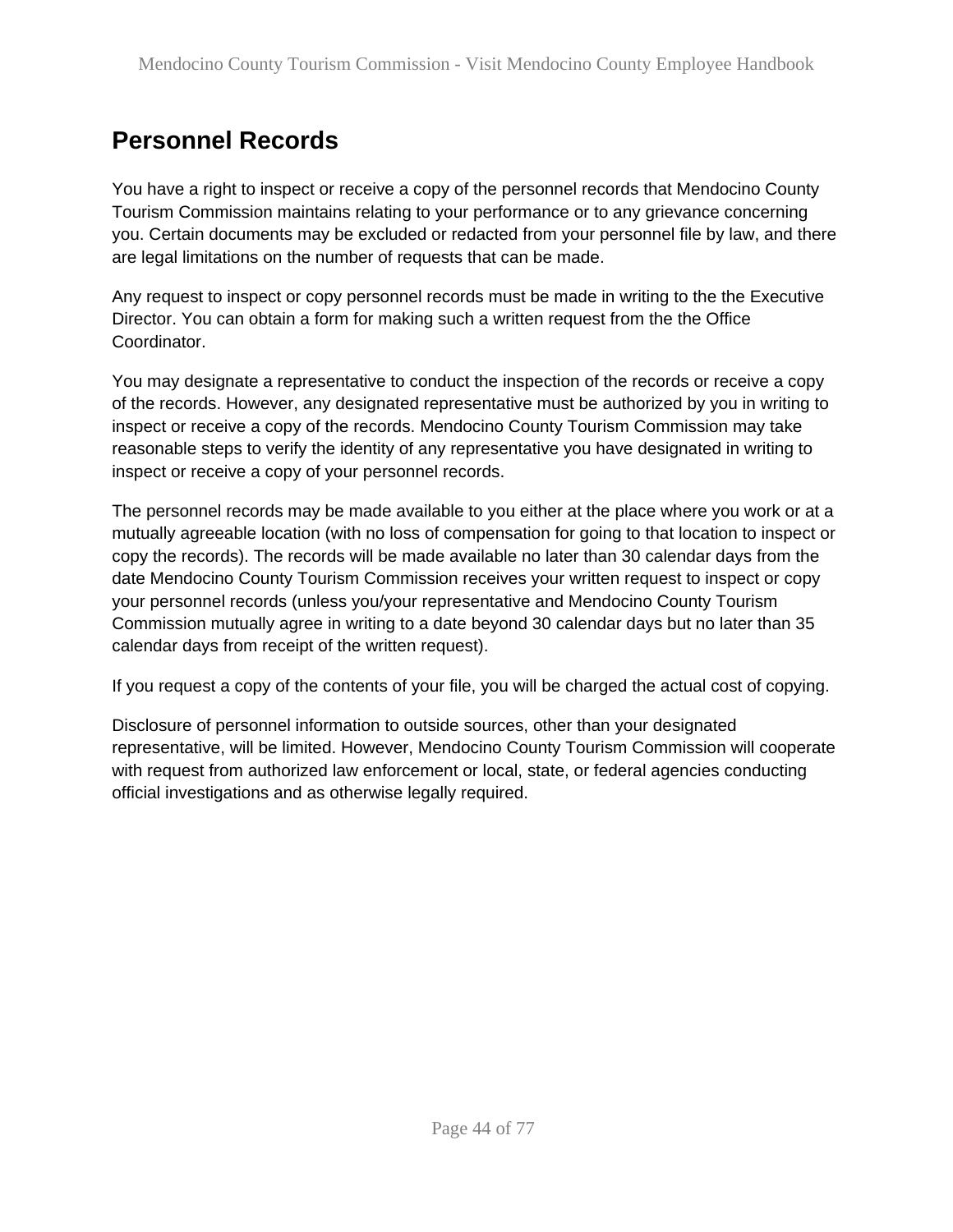Mendocino County Tourism Commission - Visit Mendocino County Employee Handbook

# **Company Property**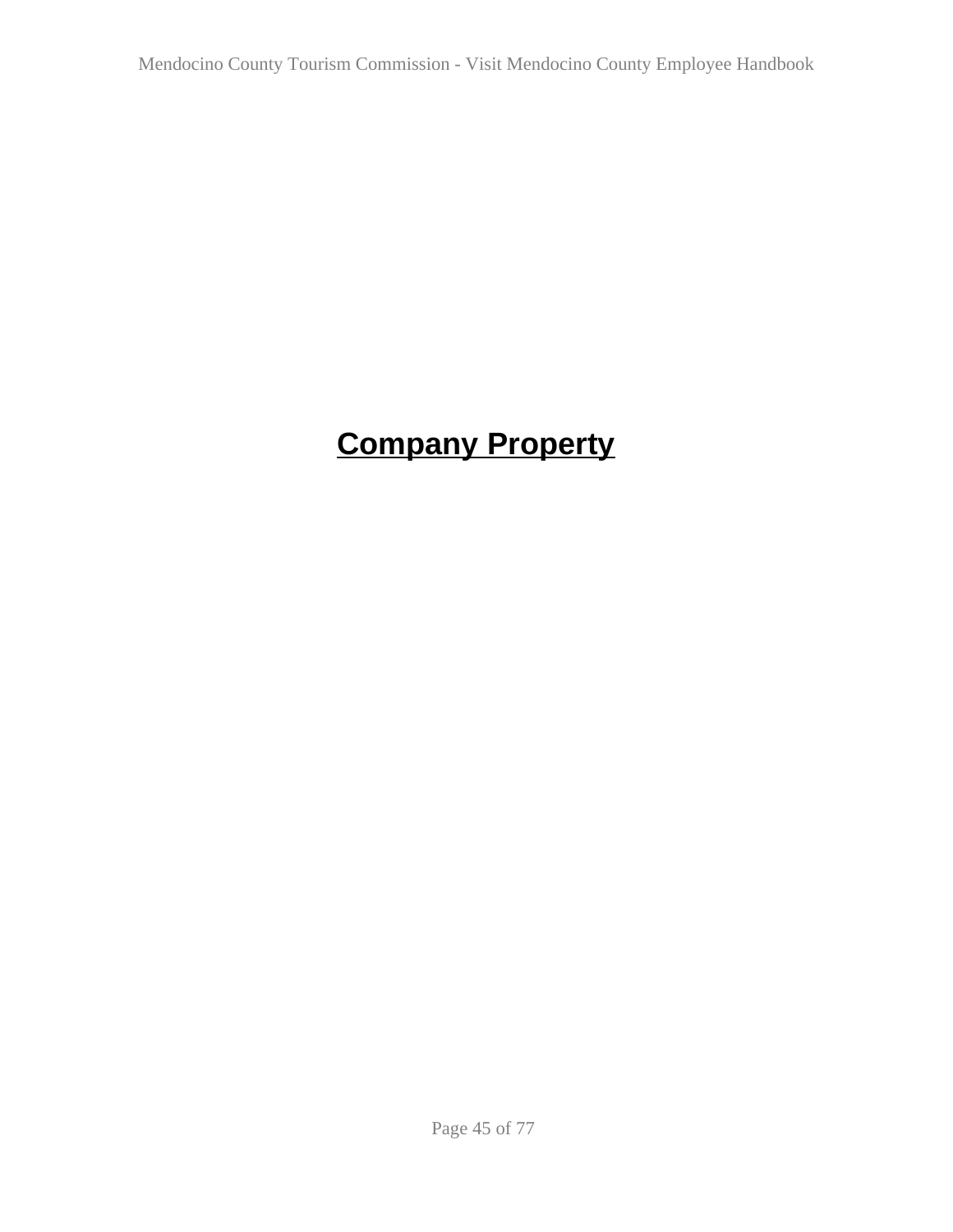## **Electronic and Social Media**

This policy is intended to protect the Visit Mendocino County's computer systems and electronic information.

For purposes of these policies, the following definitions apply: "Computers" are defined as desktop computers, laptops, handheld devices (including but not limited to iPhones, Blackberries, smart phones, iPads, and other electronic tablets and cell phones), computer software/hardware and servers.

Mendocino County Tourism Commission also uses various forms of "electronic communication." "Electronic communications" includes e-mail, text messages, telephones, cell phones and other handheld devices (such as cell phones, Blackberries or smart phones or writing tablets or iPads), fax machines, and online services including the Internet.

"Electronic information" is any information created by an employee using computers or any means of electronic communication, including but not limited to, data, messages, multimedia data, and files.

The following general policies apply:

- Computers and all data transmitted through Mendocino County Tourism Commission servers are VMC property owned by VMC for the purpose of conducting VMC business. These items must be maintained according to Mendocino County Tourism Commission rules and regulations. Computers must be kept clean and employees must exercise care to prevent loss and damage. Prior authorization must be obtained before any VMC property may be removed from the premises.
- All electronic communications also remain the sole property of Mendocino County Tourism Commission and are to be used for VMC business. For example, email messages are considered VMC records.
- Electronic information created by an employee using any computer or any means of electronic communication is also the property of Mendocino County Tourism Commission and remains the property of Mendocino County Tourism Commission.
- Information stored in Mendocino County Tourism Commission computers and file servers, including without limitation, is the property of the VMC and may not be distributed outside VMC in any form whatsoever without the written permission of the the Executive Director.
- Violation of any of the provisions of this policy, whether intentional or not, will subject Mendocino County Tourism Commission employees to disciplinary action, up to and including termination.

### **Monitoring of Company Property**

Mendocino County Tourism Commission reserves the right to inspect all VMC property to ensure compliance with its rules and regulations, without notice to the employee and at any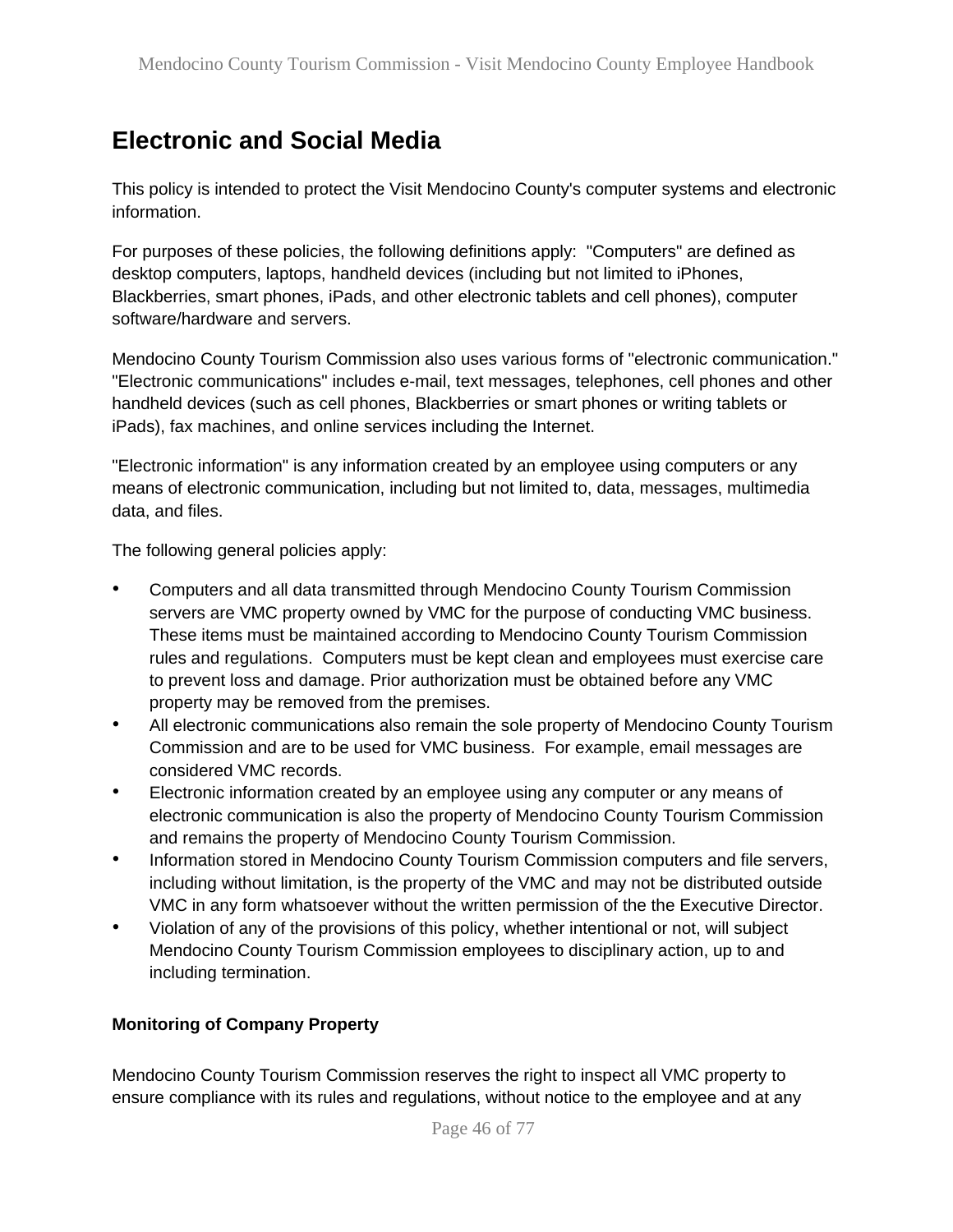time, not necessarily in the employee's presence. Mendocino County Tourism Commission computers and all electronic communications and electronic information are subject to monitoring and no one should expect privacy regarding such use. VMC reserves the right to access, review and monitor electronic files, information, messages, text messages, e-mail, Internet history, browser-based webmail systems and other digital archives and to access, review and monitor the use of computers, software, and electronic communications to ensure that no misuse or violation of VMC policy or any law occurs. E-mail may be monitored by VMC and there is no expectation of privacy. Assume that e-mail may be accessed, forwarded, read or heard by someone other than the intended recipient, even if marked as "private."

Employee passwords may be used for purposes of security but the use of a password does not affect VMC's ownership of the electronic information or ability to monitor the information. VMC may override an employee's password for any reason.

Employees are not permitted to access the electronic communications of other employees or third parties unless directed to do so by Mendocino County Tourism Commission management.

### **Prohibited Use**

All existing VMC policies apply to employee use of computers, electronic communications, electronic information, and the Internet. This includes policies that deal with misuse of VMC assets or resources. It is a violation of Mendocino County Tourism Commission policy to use computers, electronic communications, electronic information, or the Internet, in a manner that: is discriminatory harassing or obscene; constitutes copyright or trademark infringement; violates software licensing rules; is illegal; or is against Mendocino County Tourism Commission policy. It is also a violation of policy to use computers, electronic communications, electronic information, or the Internet to communicate confidential or sensitive information or trade secrets.

The display of any kind of sexually explicit multimedia content, message, or document on any VMC computer is a violation of VMC's policy against sexual harassment. This description of prohibited usage is not exhaustive and it is within the discretion of Mendocino County Tourism Commission to determine if there has been a violation of this policy. Employees that engage in prohibited use will be subject to discipline and/or immediate termination.

This policy is not intended to limit the ability of employees to discuss with other employees the terms and conditions of their employment, including such topics as wages, job performance, workload, supervisors, or staffing.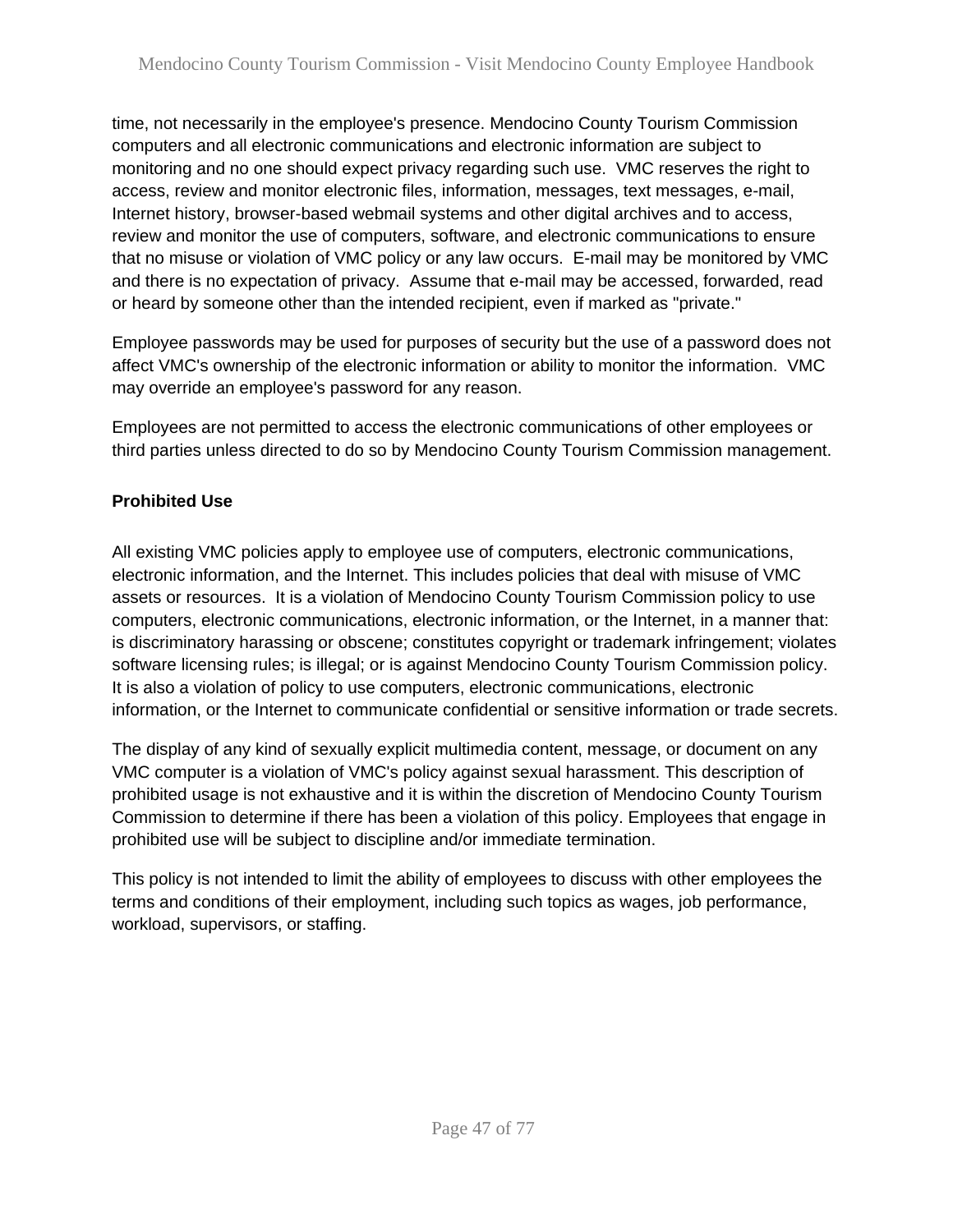## **Employer Property**

Lockers, furniture, desks, computers, cell phones, data processing equipment/software, and vehicles, are Mendocino County Tourism Commission property and must be maintained according to VMC rules and regulations. They must be kept clean and are to be used only for work-related purposes. Mendocino County Tourism Commission reserves the right to inspect all VMC property including computer or phone data or messages to ensure compliance with its rules and regulations, without notice to the employee and at any time, not necessarily in the employee's presence. Prior authorization must be obtained before any VMC property may be removed from the premises.

VMC voice mail and/or electronic mail (e-mail) including texting, pagers and mobile email are to be used for business purposes. Mendocino County Tourism Commission reserves the right to monitor voice mail messages, e-mail messages, and texts to ensure compliance with this rule, without notice to the employee and at any time, not necessarily in the employee's presence.

Mendocino County Tourism Commission may periodically need to assign and/or change "passwords" and personal codes for these communication technologies, related storage media and databases that are to be used only for VMC business and remain the property ofMendocino County Tourism Commission.

Mendocino County Tourism Commission reserves the right to keep a record of all passwords and codes used and/or may be able to override any such password system. Messages on VMC voice-mail and email systems are subject to the same company policies against discrimination and harassment as are any workplace communications. Offensive, harassing or discriminatory content in such messages will not be tolerated.

For security reasons, employees should not leave personal belongings of value in the workplace. Terminated employees should remove any personal items at the time they leave Mendocino County Tourism Commission. Personal items left in the workplace are subject to disposal if not claimed at the time of an employee's termination.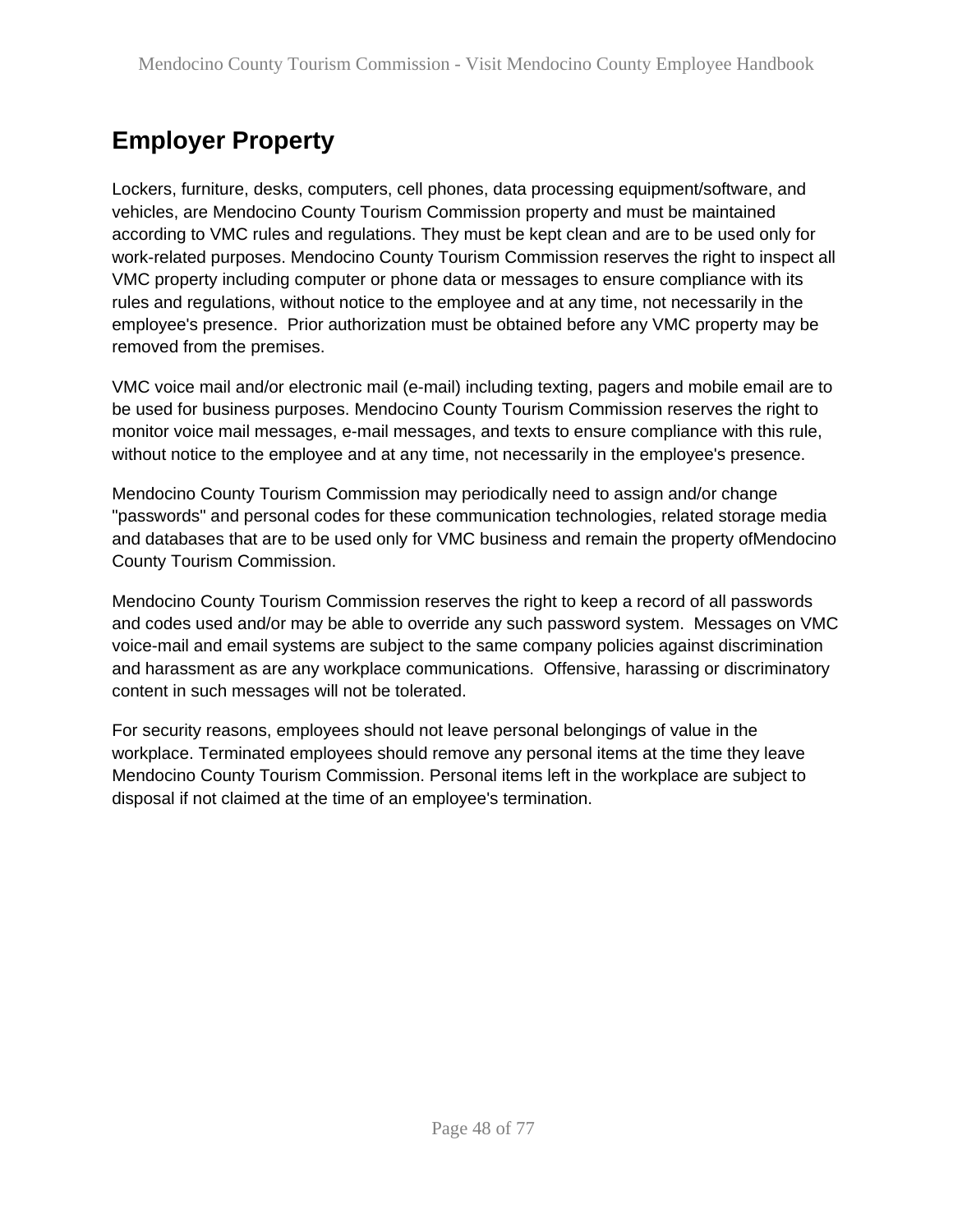## **Parking**

Employees may park their vehicles in designated areas, if space permits. If space is unavailable, employees must park in permissible public areas in the vicinity of Mendocino County Tourism Commission property. Employees may not use parking areas specifically designated for customers, vendors, VMC vehicles, or reserved for managers. Mendocino County Tourism Commission is not responsible for any loss or damage to employee vehicles or contents while parked on VMC property.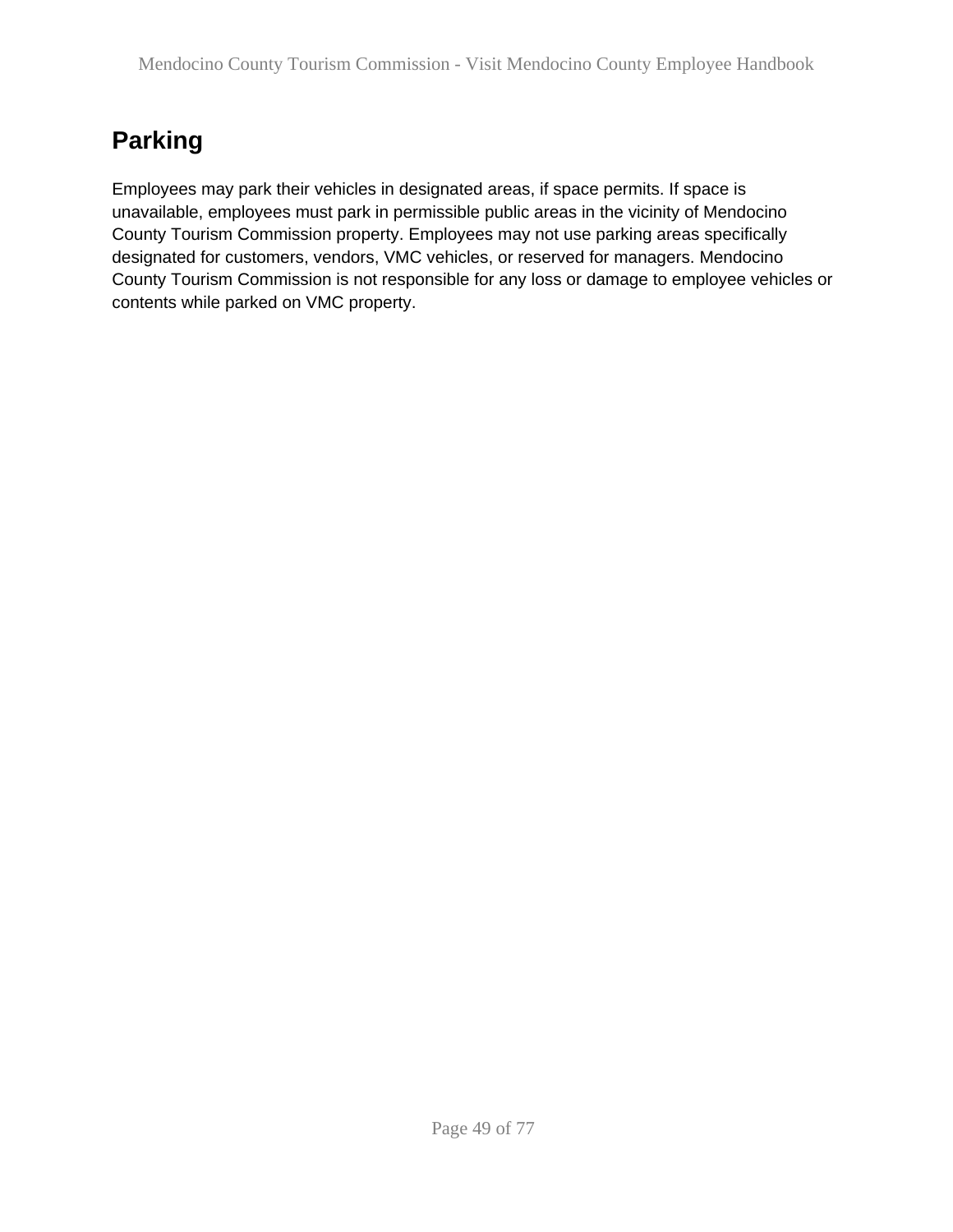Mendocino County Tourism Commission - Visit Mendocino County Employee Handbook

# **Employee Conduct**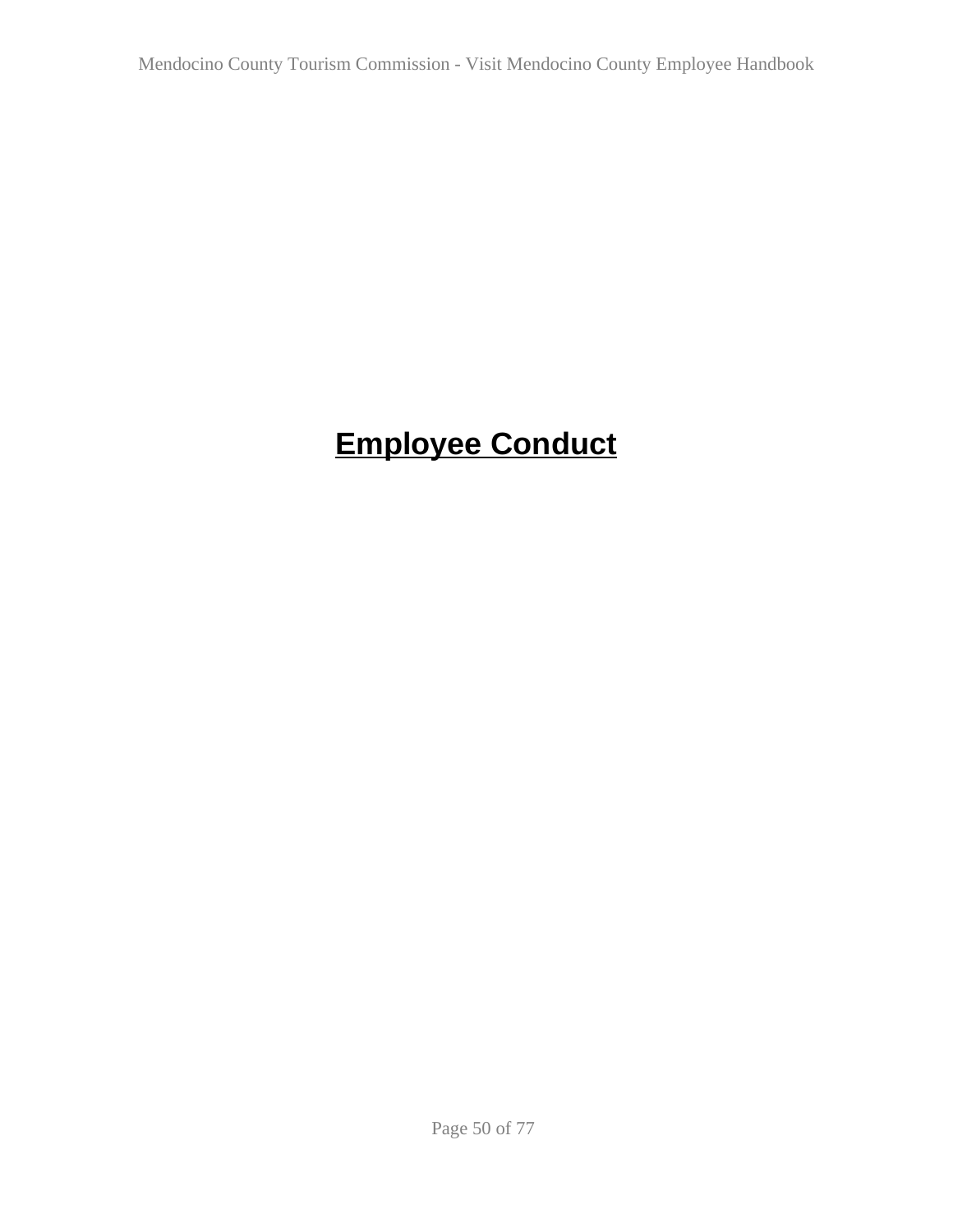## **Confidential Information**

### **Each employee is responsible for safeguarding the confidential information obtained during employment.**

In the course of your work, you may have access to trade secrets or similarly protected proprietary or confidential information regarding Mendocino County Tourism Commission's business (such as financial data, research and development, marketing, business plans or strategies, suppliers, business partners or customers). You have a responsibility to prevent revealing or divulging any such information unless it is necessary for you to do so in the performance of your duties or as required by law.

Access to, or disclosure of, confidential information should be on a "need-to-know" basis and must be authorized by the Executive Director. Any breach of this policy will not be tolerated and legal action may be taken by VMC.

This policy does not prohibit employees from confidentially disclosing trade secret, proprietary or confidential information to federal, state and local government officials, or to an attorney, when done to report or investigate a suspected violation of the law. Employees may also disclose the information in certain court proceedings if specific procedures to protect the information are followed. Nothing in this policy is intended to conflict with 18 U.S.C. sec. 1833(b) or create liability for disclosures of trade secrets that are expressly allowed by 18 U.S.C. sec. 1833(b).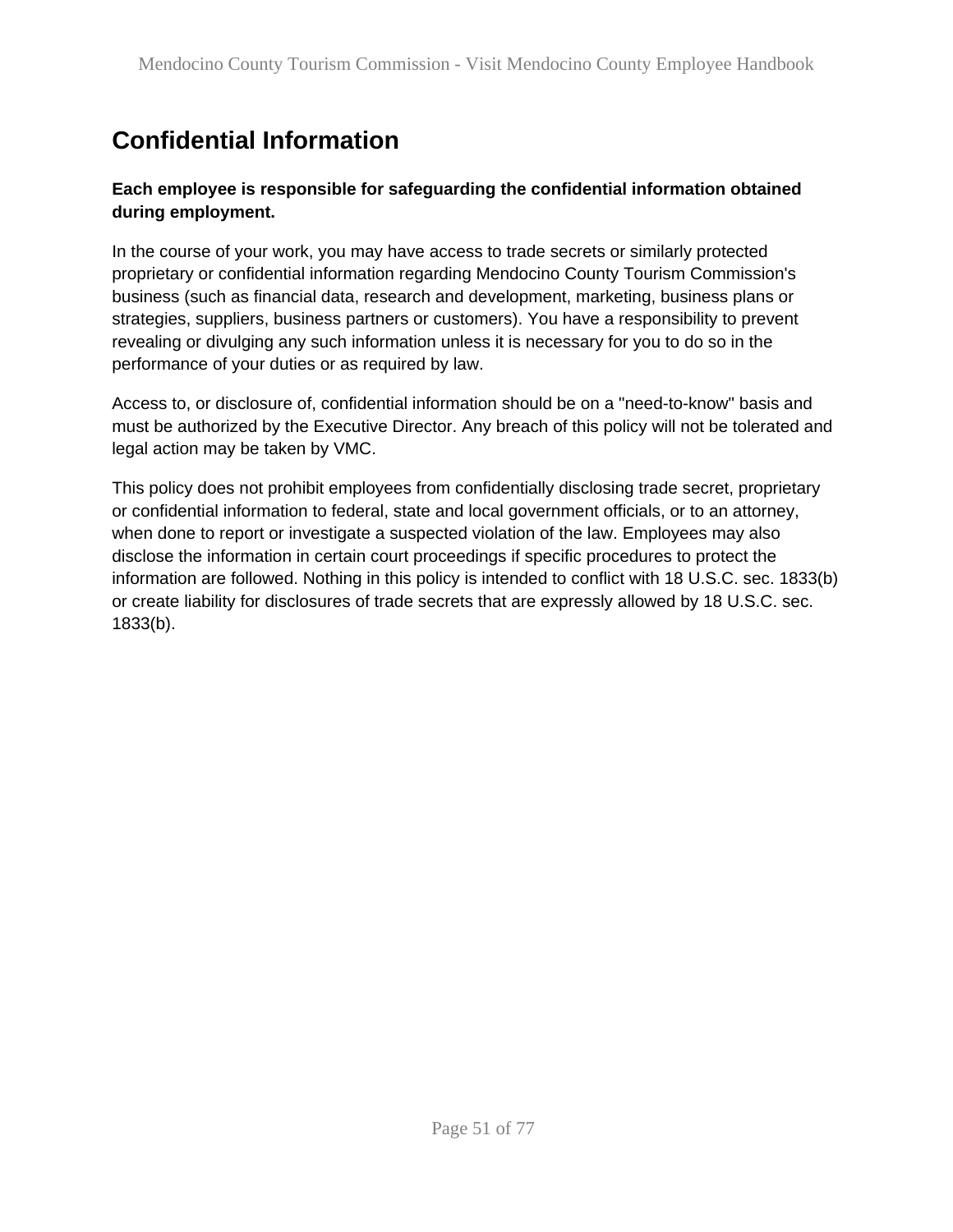## **Conflicts of Interest**

All employees must avoid situations involving actual conflict of interest. Personal or romantic involvement with a competitor, supplier, or subordinate employee of Mendocino County Tourism Commission, which impairs an employee's ability to exercise good judgment on behalf of VMC, can create an actual conflict of interest. Supervisor-subordinate romantic or personal relationships also can lead to supervisory problems, possible claims of sexual harassment, and morale problems.

An employee involved in any of the types of relationships or situations described in this policy should immediately and fully disclose the relevant circumstances to the Executive Director, or any member of the Personnel Committee, for a determination about whether an actual conflict exists. If an actual conflict is determined, Mendocino County Tourism Commission may take whatever corrective action appears appropriate according to the circumstances. Failure to disclose facts shall constitute grounds for disciplinary action.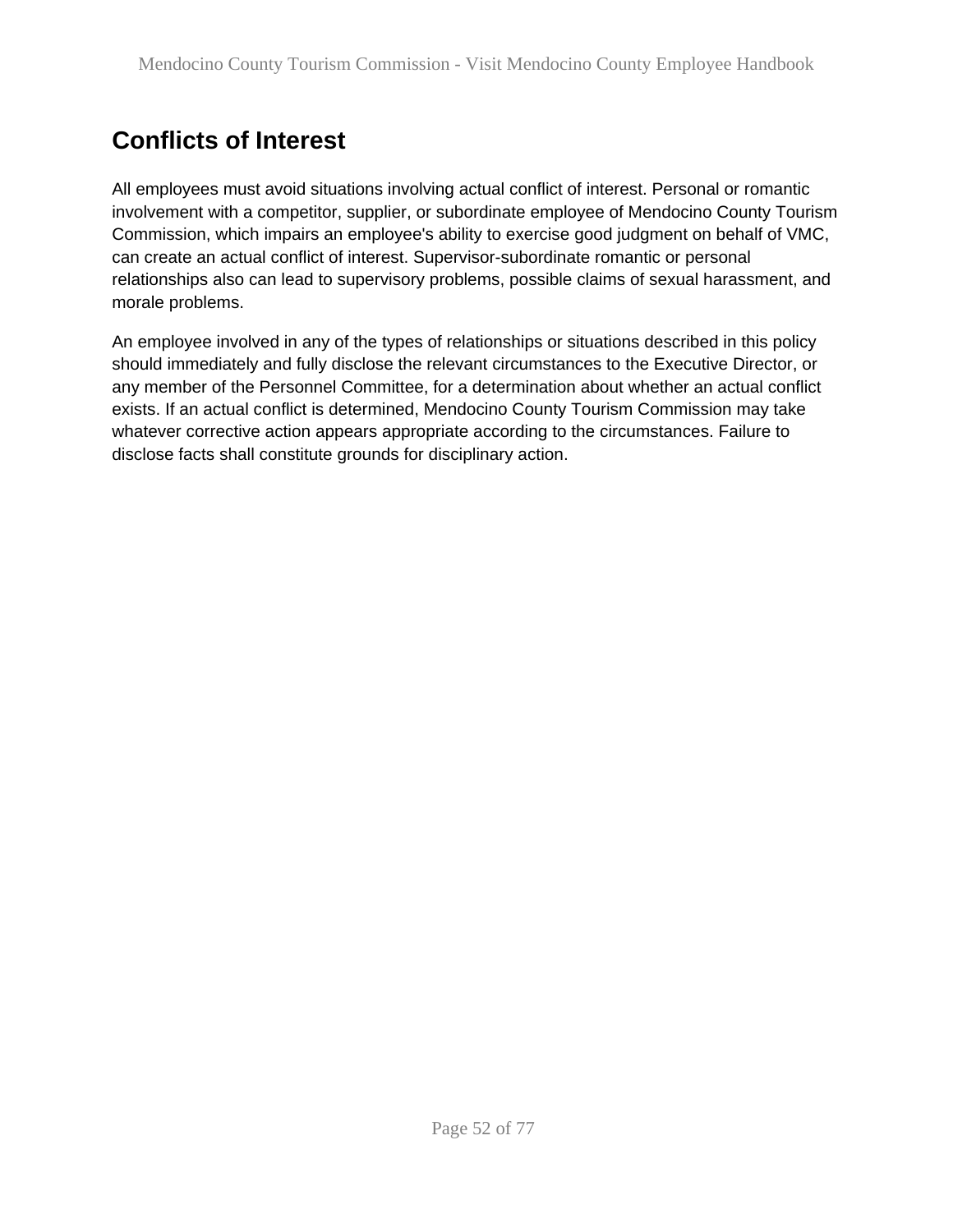## **Customer Relations**

Employees are expected to be polite, courteous, prompt, and attentive to every customer. When an employee encounters an uncomfortable situation that he or she does not feel capable of handling, the Executive Director should be called immediately.

VMC is a service business and all of us must remember that the customer always comes first. Our customers ultimately pay all of our wages. Remember, while the customer is not always right, the customer is never wrong.

Customers are to be treated courteously and given proper attention at all times. Never regard a customer's question or concern as an interruption or an annoyance. You must respond to inquiries from customers, whether in person or by telephone, promptly and professionally.

Never place a telephone caller on hold for an extended period. Direct incoming calls to the appropriate person and make sure the call is received.

Through your conduct, show your desire to assist the customer in obtaining the help he or she needs. If you are unable to help a customer, find someone who can.

All correspondence and documents, whether to customers or others, must be neatly prepared and error-free. Attention to accuracy and detail in all paperwork demonstrates your commitment to those with whom we do business.

Never argue with a customer. If a problem develops or if a customer remains dissatisfied, ask the Executive Director to intervene.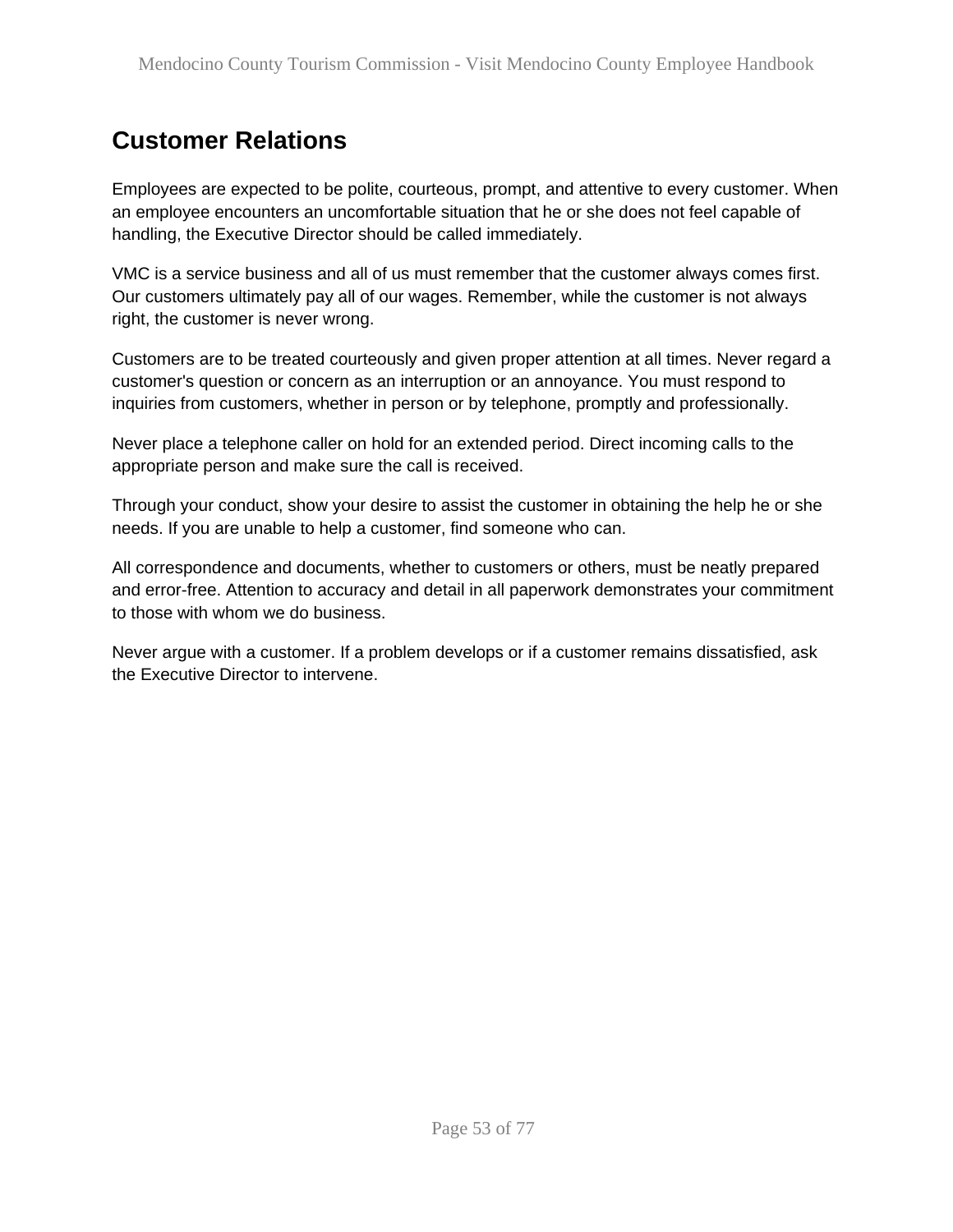### **Dress Codes and Other Personal Standards**

Employees are expected to wear clothing appropriate for the nature of our business and the type of work performed. Clothing should be neat, clean and tasteful. Avoid clothing that can create a safety hazard. The Executive Director may issue more specific guidelines.

Employees who need a reasonable accommodation because of religious beliefs, observances or practices should contact the Executive Director with day-to-day personnel responsibility and discuss the need for accommodation.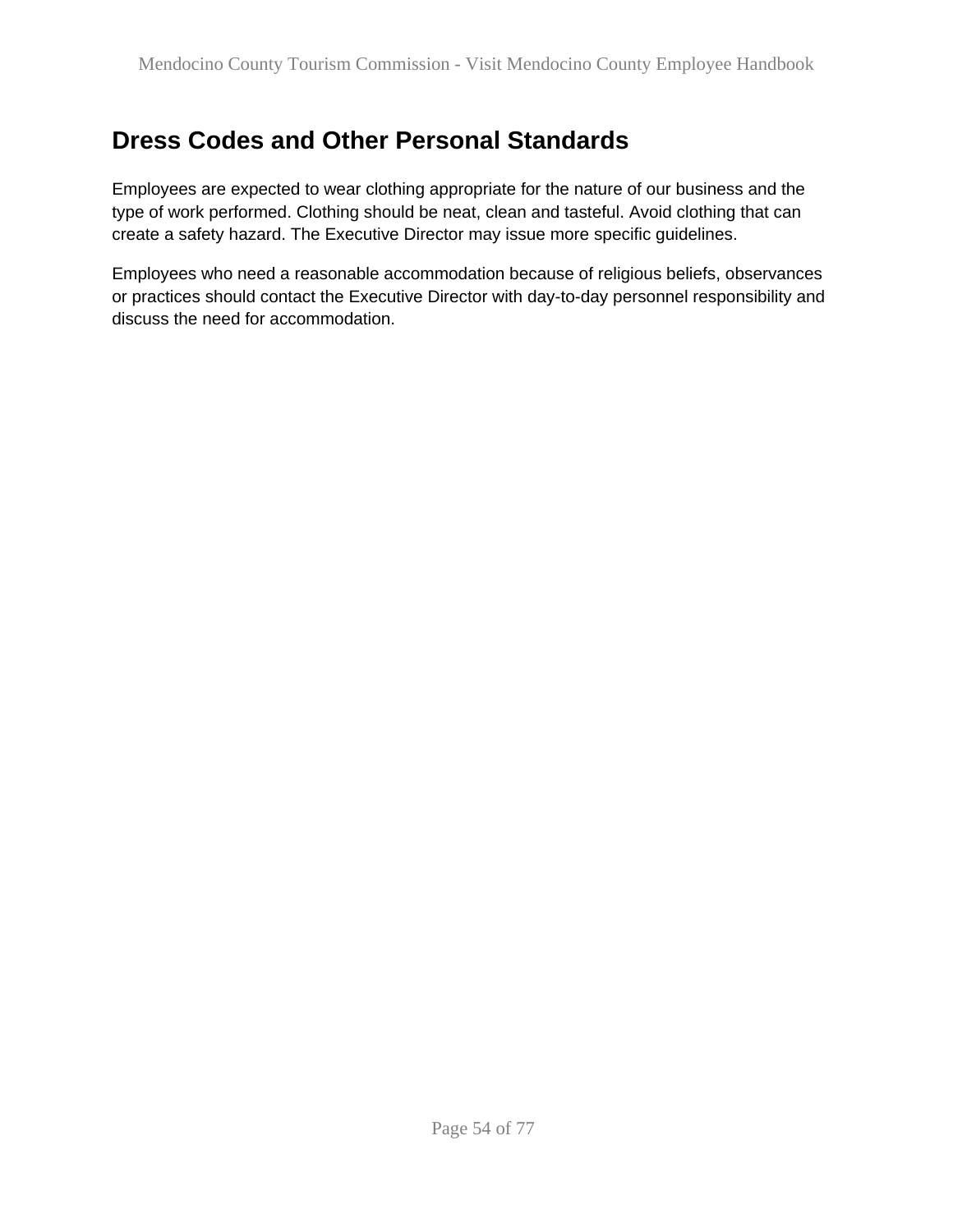## **News Media Contacts**

Employees may be approached for interviews or comments by the news media. Only contact people designated by the Executive Director may comment to news reporters on Mendocino County Tourism Commission policy or events relevant to Mendocino County Tourism Commission.

This policy does not limit an employee's right to discuss the terms and conditions of his or her employment, or to try and improve these conditions.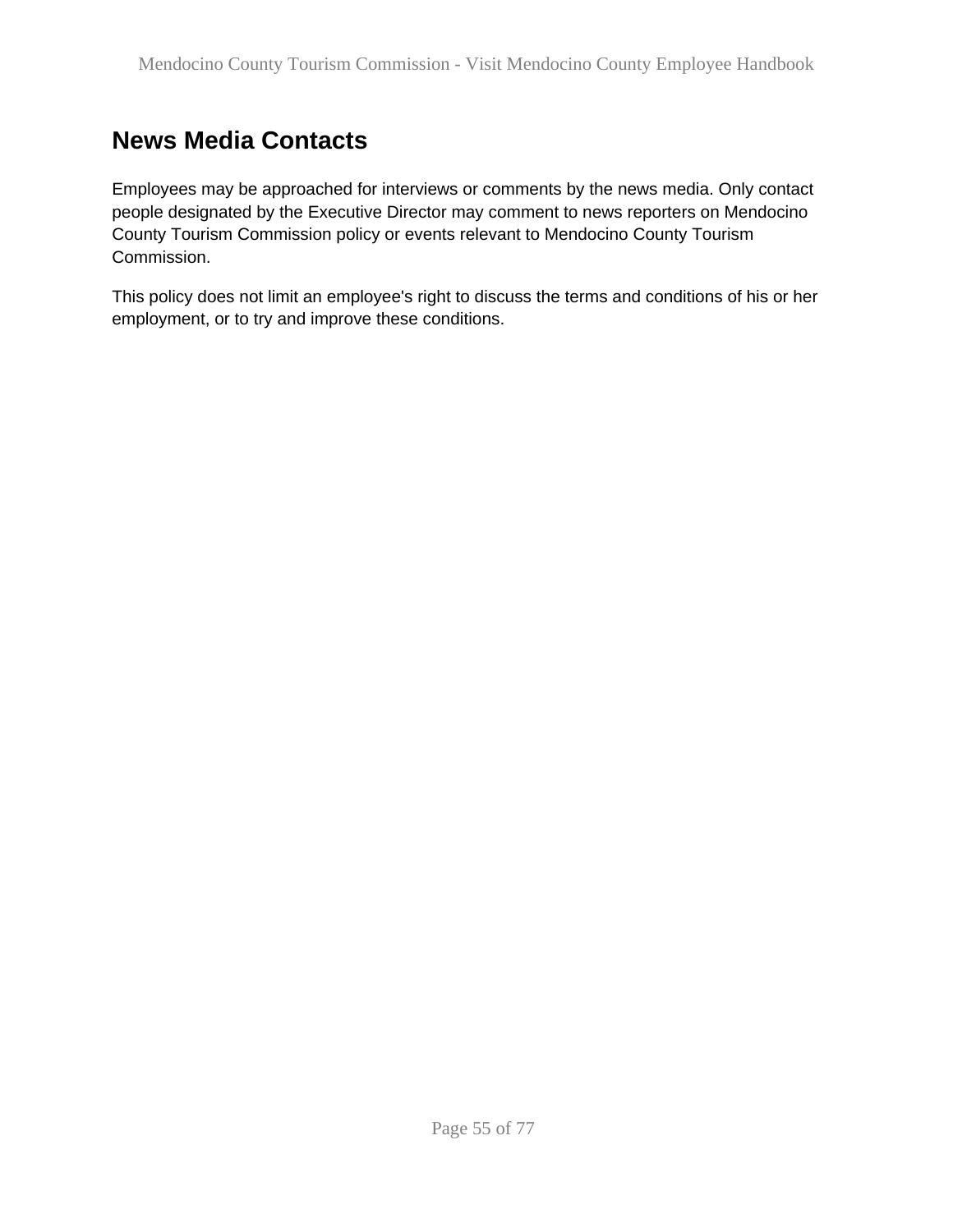## **Political Activity**

Many employees participate in political activities on their own time. Company time, facilities, property or equipment (including all computers, networks, and electronic equipment) must not be used for an employee's outside political activities. Mendocino County Tourism Commission will not reimburse any employee for political contributions, and employees should not attempt to receive or facilitate such reimbursements.

Absent a formal statement by Mendocino County Tourism Commission announcing any political endorsements, employees must not, through their own actions, speech, contributions, or written communication, mislead others to believe that Mendocino County Tourism Commission officially endorses or opposes any candidates for political office that Mendocino County Tourism Commission itself has not publicly announced. Company employees are entitled to their own personal position.

The Company will not discriminate against employees based on their lawful political activity engaged in outside of work.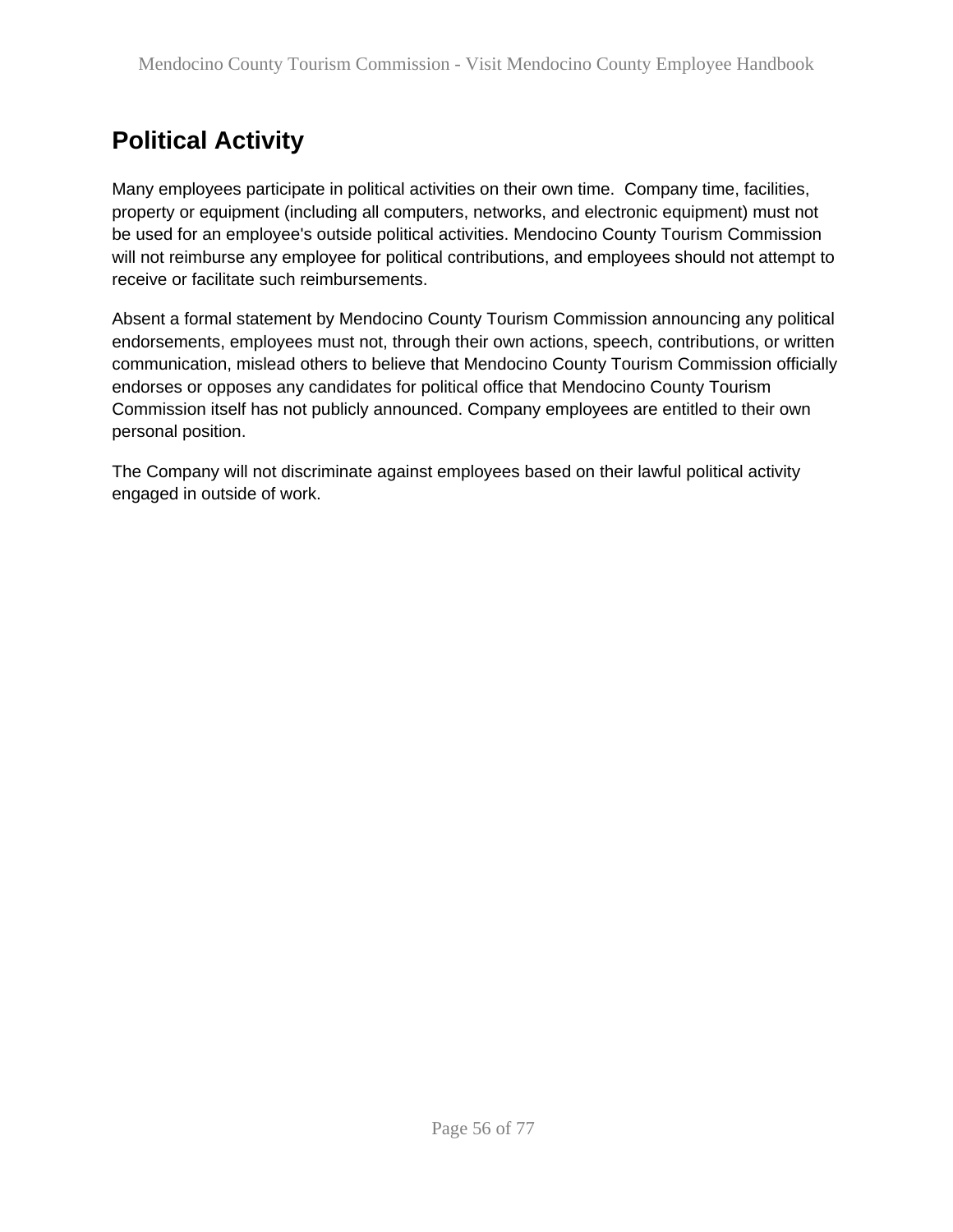## **Prohibited Conduct**

Employees are expected to conduct themselves in a manner to further Visit Mendocino County's objectives. The following conduct is prohibited and will not be tolerated by Mendocino County Tourism Commission. This list of prohibited conduct is illustrative only; other types of conduct that threaten security, personal safety, employee welfare and VMC operations also may be prohibited and will result in disciplinary action up to and including termination.

- Falsifying employment records, employment information, or other VMC records;
- Inefficient or careless performance of job responsibilities or inability to perform job duties satisfactorily;
- Recording the work time of another employee or allowing any other employee to record your work time, or falsifying any time card, either your own or another employee's;
- Theft and deliberate or careless damage or destruction of any VMC property, or the property of any employee or customer;
- Removing or borrowing VMC property without prior authorization;
- Unauthorized use or misuse of VMC equipment, time, materials, or facilities;
- Provoking a fight or fighting during working hours or on VMC property;
- Participating in horseplay or practical jokes on VMC time or on VMC premises;
- Carrying firearms or any other dangerous weapons on Company premises at any time;
- Engaging in criminal conduct whether or not related to job performance;
- Causing, creating or participating in a disruption of any kind during working hours on VMC property;
- Insubordination, including but not limited to failure or refusal to obey the orders or instructions of a supervisor or member of management, or the use of abusive or threatening language toward a supervisor or member of management;
- Using abusive, threatening or intimidating language at any time on VMC premises;
- Violation of VMC punctuality and attendance policies. Absences protected by state or federal law do not count as violations of this policy. Protected paid sick time under California law does not count as a violation of this policy;
- Failing to obtain permission to leave work for any reason during normal working hours, not including meal periods;
- Failing to observe working schedules, including rest and lunch periods;
- Sleeping or malingering on the job;
- Making or accepting personal telephone calls, including cell phone calls, of more than three minutes in duration during working hours, except in cases of emergency or extreme circumstances;
- Working overtime without authorization or refusing to work assigned overtime;
- Violation of dress standards;
- Violating any safety, health, security or VMC policy, rule, procedure or violation of the VMC's drug and alcohol policy;
- Committing a fraudulent act or a breach of trust under any circumstances;
- Violating the VMC's anti-harassment or equal employment opportunity policies; and
- Failing to promptly report work-related injury or illness.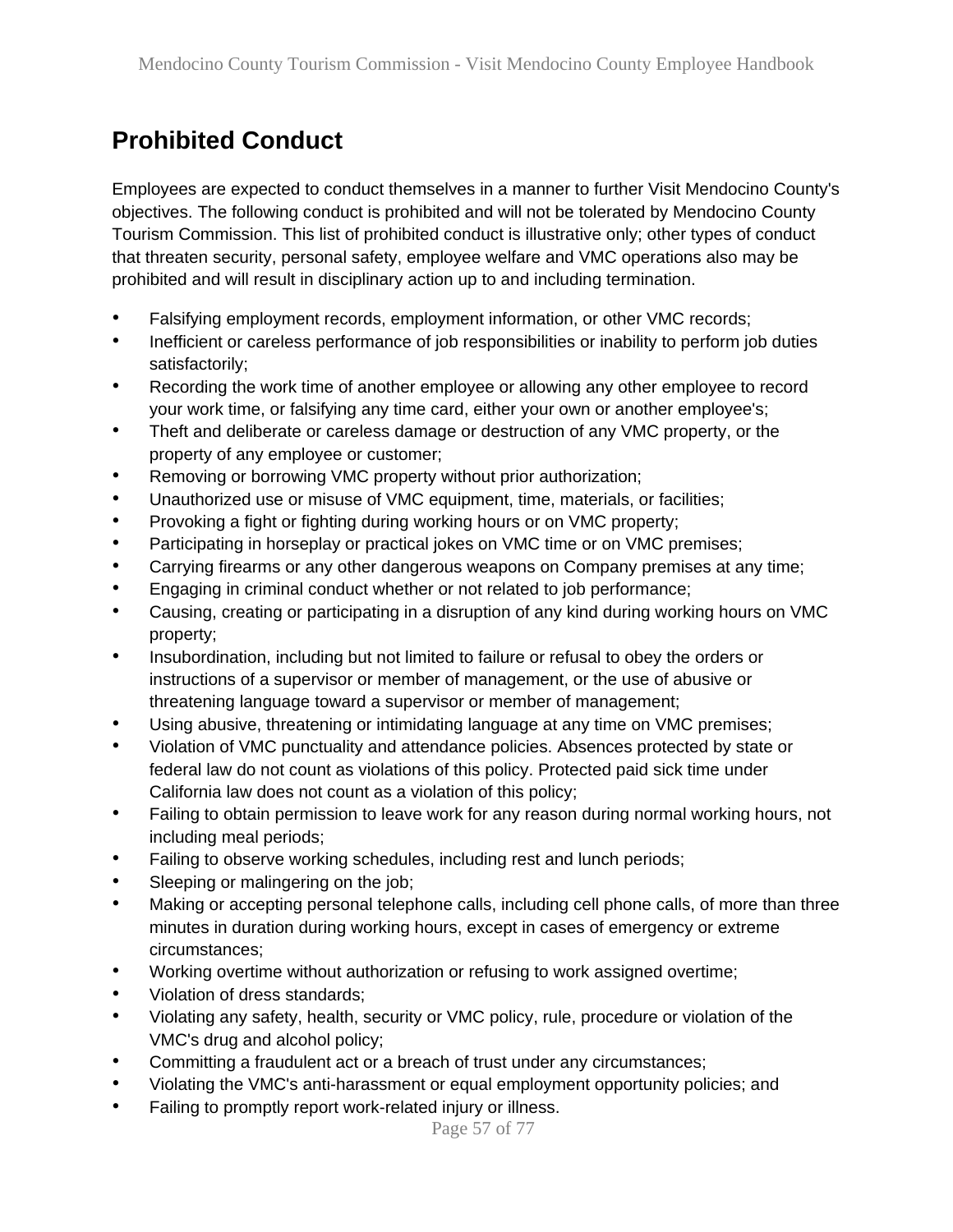This statement of prohibited conduct does not alter the VMC's policy of at-will employment. Either you or Mendocino County Tourism Commission remain free to terminate the employment relationship at any time, with or without reason or advance notice.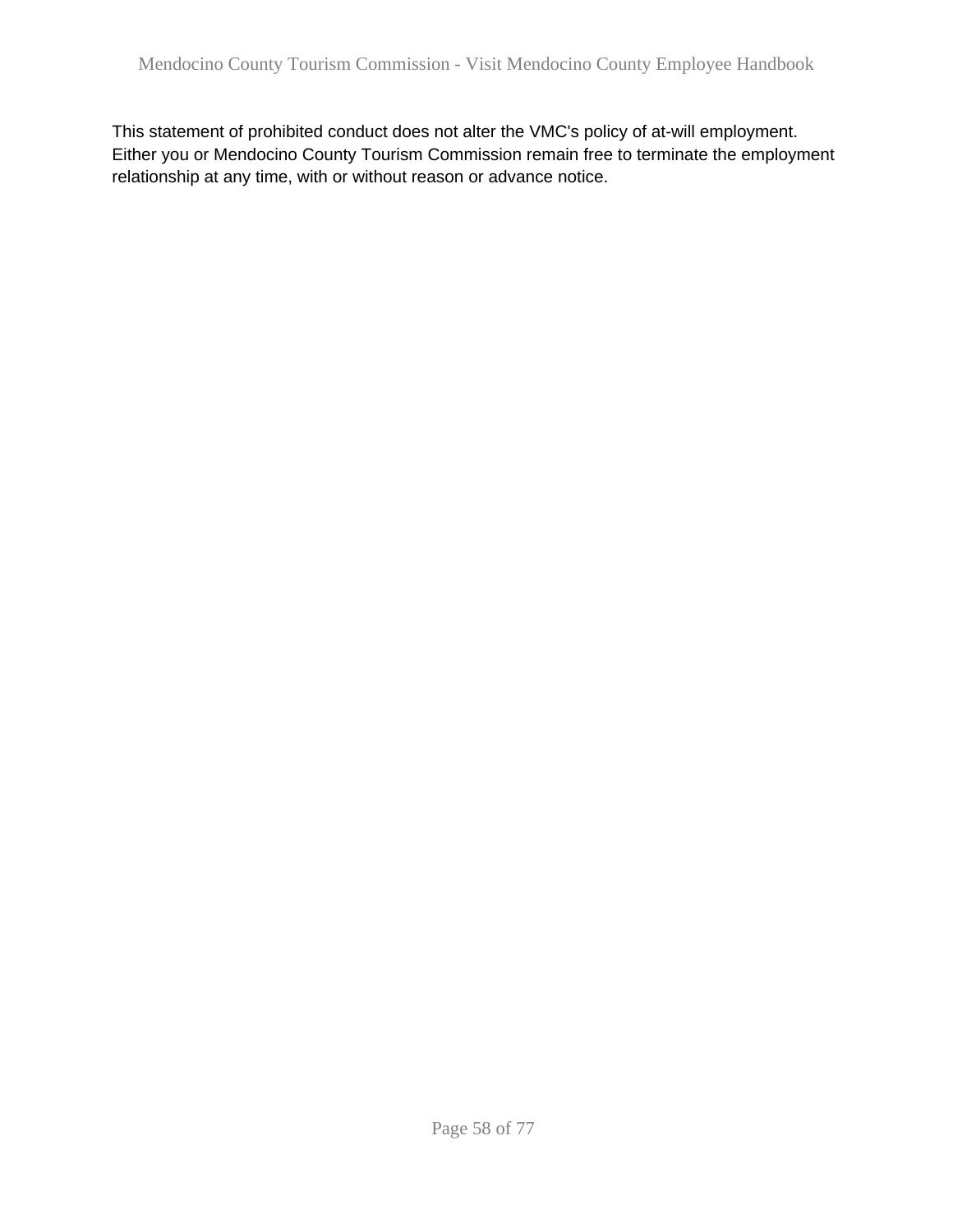## **Drug and Alcohol Abuse**

Mendocino County Tourism Commission is concerned about the use of alcohol, marijuana, illegal drugs or controlled substances as it affects the workplace. Use of these substances, whether on or off the job, can detract from an employee's work performance, efficiency, safety, and health, and seriously impair Company operations. In addition, the use or possession of these substances on the job constitutes a potential danger to the welfare and safety of other employees and exposes the Company to the risks of property loss or damage, or injury to other persons.

The following rules and standards of conduct apply to all employees while on Company property, at work, or working on Company business. The following are strictly prohibited by Company policy:

- Being under the influence of, or impaired by, an illegal or controlled substance, alcohol or marijuana while on the job.
- Using or possessing illegal or controlled substances, alcohol or marijuana while on the job (including the illegal use of prescription drugs and possessing drug paraphernalia)
- Distributing, selling, or purchasing of an illegal or controlled substance, alcohol or marijuana while on the job.

Violation of these rules and standards of conduct will not be tolerated. Mendocino County Tourism Commission also may bring the matter to the attention of appropriate law enforcement authorities.

In order to enforce this policy, Mendocino County Tourism Commission reserves the right to conduct searches of Company property or employees and/or their personal property, and to implement other measures necessary to deter and detect abuse of this policy.

An employee's conviction on a charge of illegal sale or possession of any controlled substance while off Company property will not be tolerated because such conduct, even though off duty, reflects adversely on Mendocino County Tourism Commission. In addition, the Company must keep people who sell or possess controlled substances off Company premises in order to keep the controlled substances themselves off the premises.

Mendocino County Tourism Commission will encourage and reasonably accommodate employees with alcohol, marijuana or drug dependencies to seek treatment and/or rehabilitation. Employees desiring such assistance should request a treatment or rehabilitation leave. The Company is not obligated, however, to continue to employ any person whose performance of essential job duties is impaired because of drug, alcohol or marijuana use. Additionally, employees who are given the opportunity to seek treatment and/or rehabilitation, but fail to successfully overcome their dependency or problem, will not automatically be reemployed or be given a second opportunity to seek treatment and/or rehabilitation. This policy on treatment and rehabilitation is not intended to affect the Company's treatment of employees who violate the regulations described previously. Rather, rehabilitation is an option for an employee who acknowledges a chemical dependency and voluntarily seeks treatment to end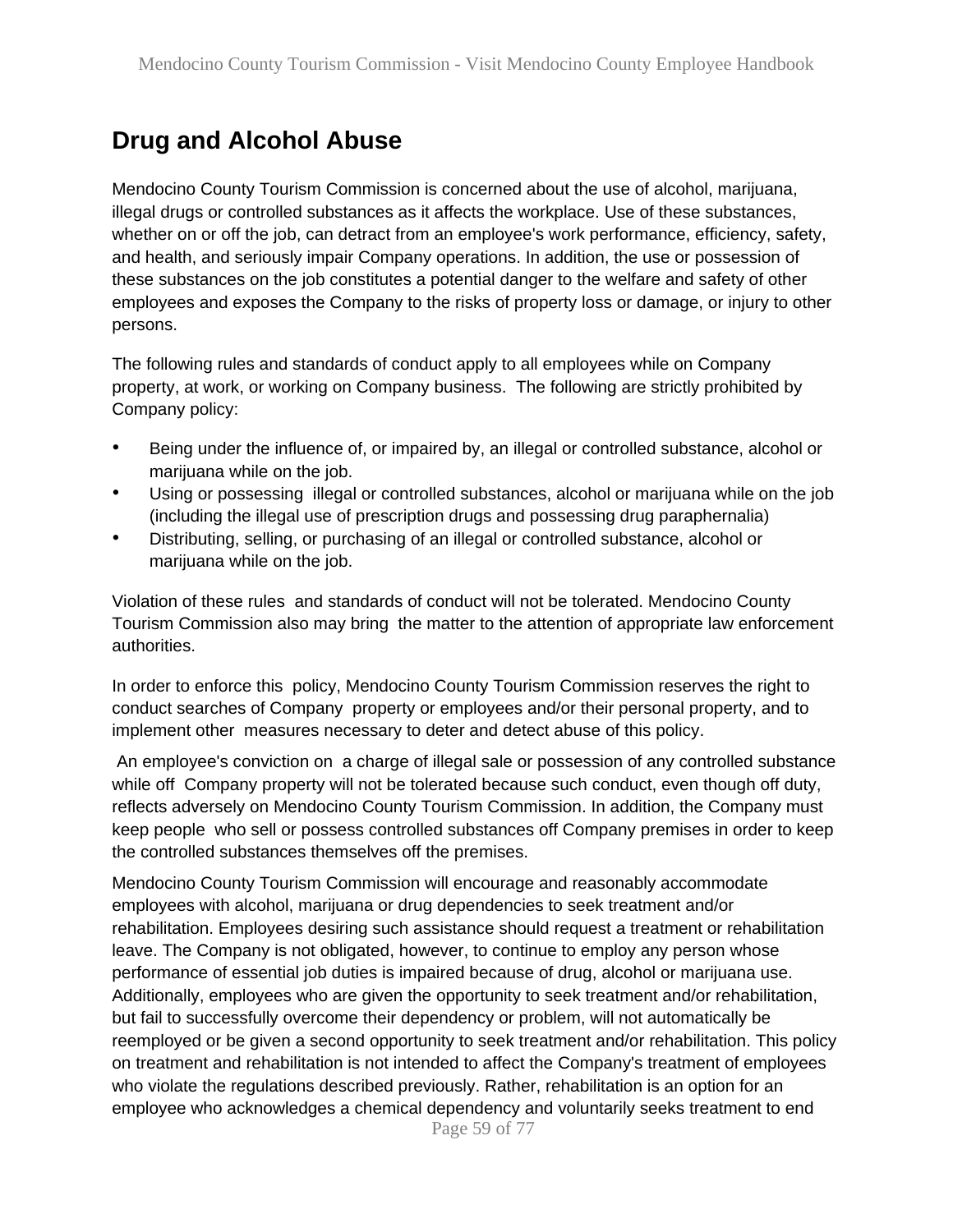that dependency.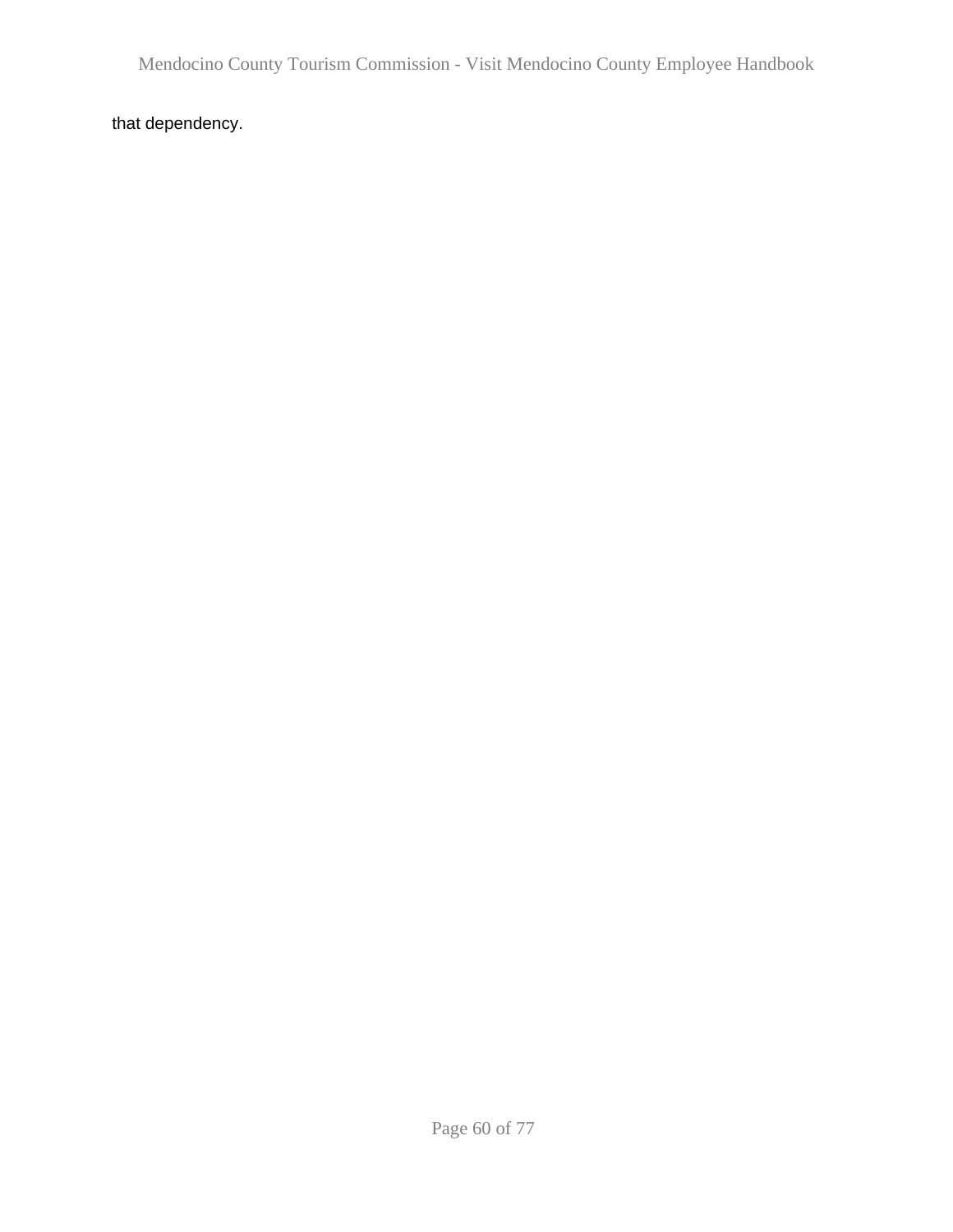Mendocino County Tourism Commission - Visit Mendocino County Employee Handbook

## **Wages**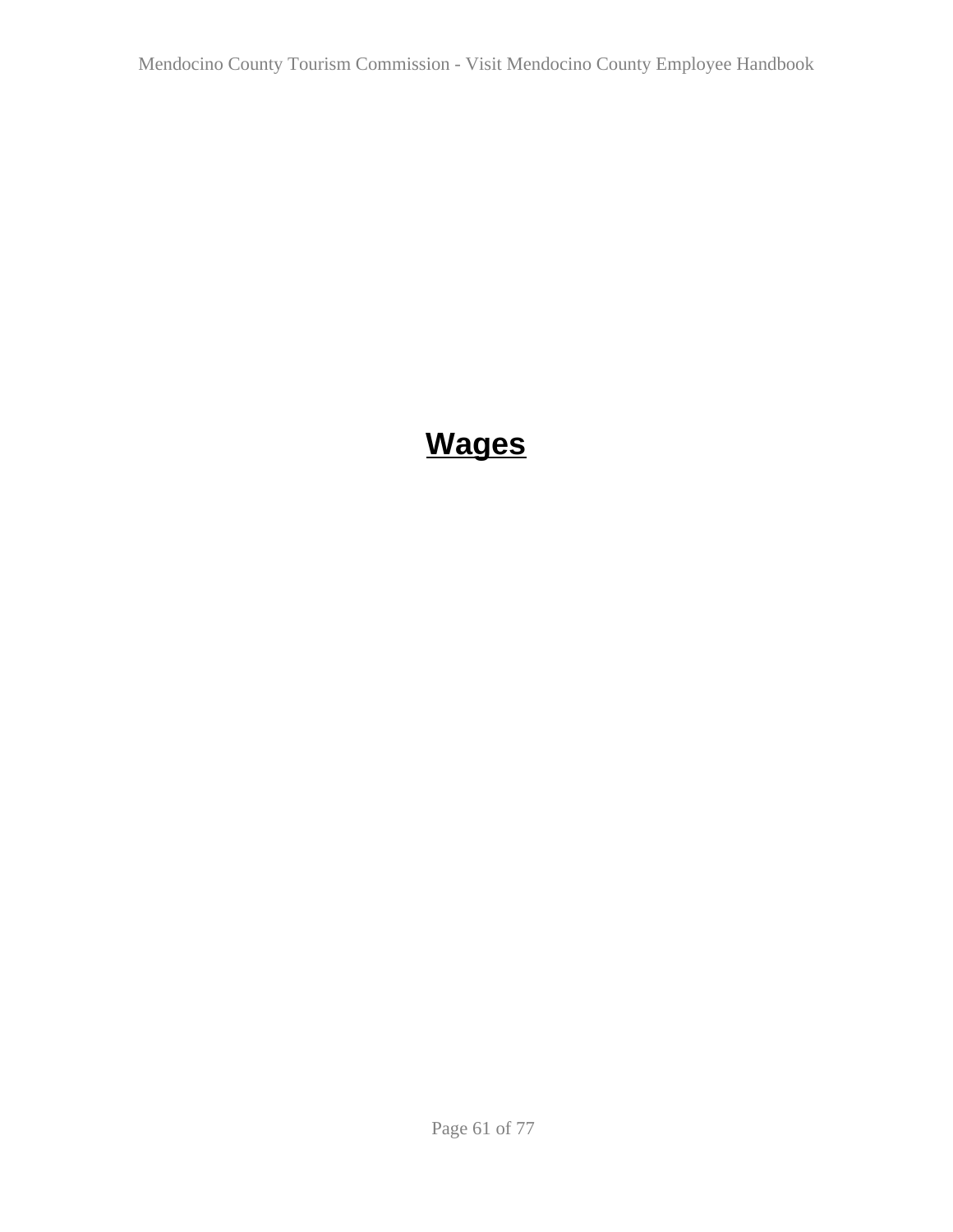## **Expense Accounts**

Mendocino County Tourism Commission reimburses employees for business expenses at the end of each month. Employees who have expense accounts or who have incurred business expenses must submit required receipts and the Expense Reimbursement Form to the Executive Director no later than the last day of each month.

If you have any questions about the VMC's expense reimbursement policy, contact the Executive Director.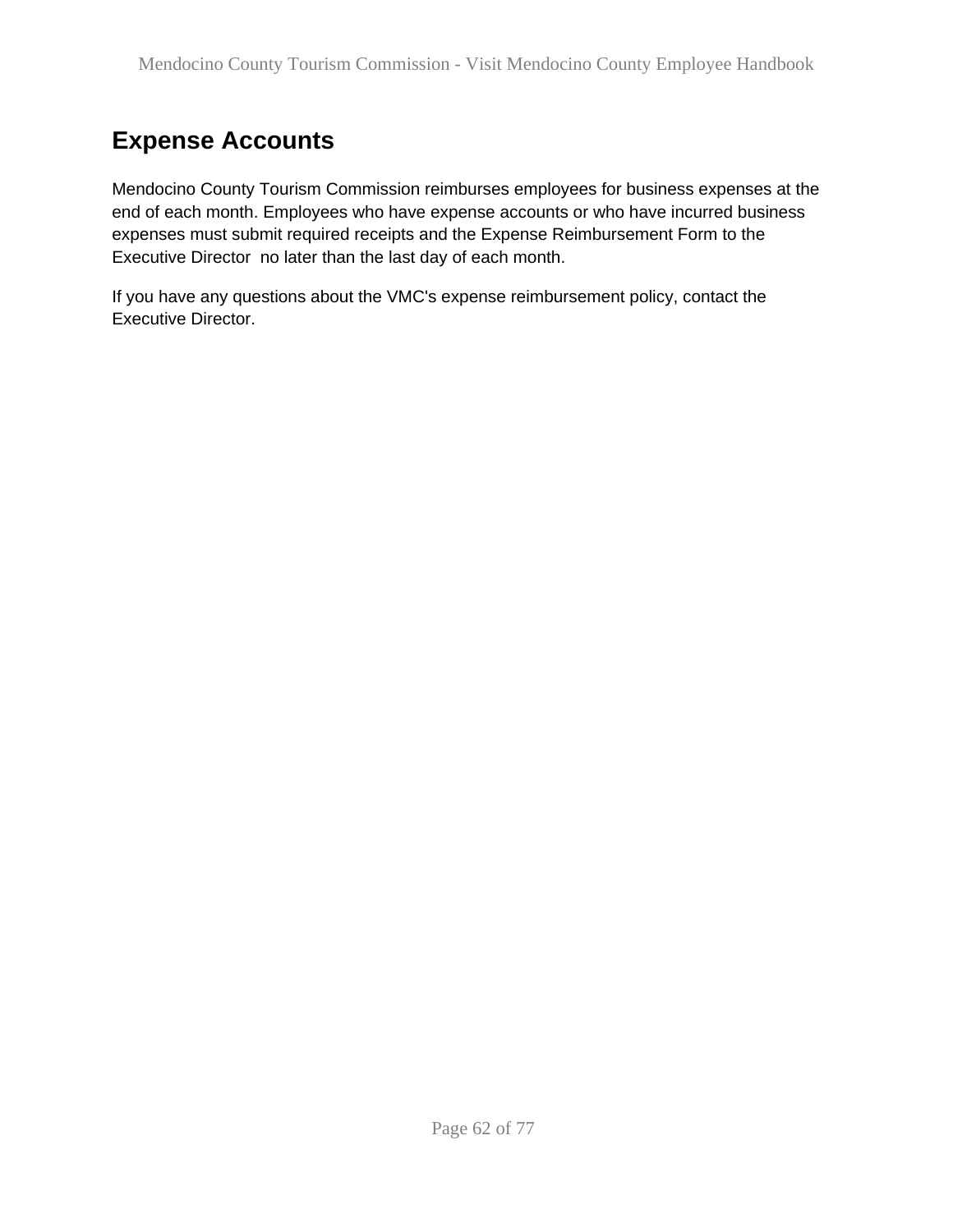## **Meal and Rest Periods**

### **Rest Breaks**

All nonexempt employees are entitled to uninterrupted rest break periods during their workday. If you are a nonexempt employee, you will be paid for all such break periods, and you will not clock out.

### **Number of Rest Breaks**

You will be authorized and permitted one (1) 10-minute net rest break for every four (4) hours you work (or major fraction thereof, which is defined as any amount of time over two [2] hours). A rest break need not be authorized for employees whose total daily work time is less than three and one half (3.5) hours.

You will be relieved of all duty during your rest break periods. You are free to come and go as you please and are free to leave the premises. You are expected to return to work promptly at the end of any rest break.

If you work a shift from three and one-half (3.5) to six (6) hours in length you will be entitled to one (1) ten-minute rest break. If you work more than six (6) hours and up to 10 hours, you will be entitled to two (2) ten-minute rest breaks. If you work more than 10 hours and up to 14 hours, you will be entitled to three (3) ten-minute rest breaks.

### **Timing of Rest Breaks**

You are authorized and permitted to take a rest break in the middle of each four hour work period.

Your rest break may be scheduled by the Executive Director.

### **Meal Period**

All nonexempt employees will be provided an uninterrupted unpaid meal period of at least 30 minutes if you work more than five (5) hours in a workday. You must clock out for your meal period. You will be permitted a reasonable opportunity to take this meal period, and you will be relieved of all duty. During your meal period, you are free to come and go as you please and are free to leave the premises. You are expected to return to work promptly at the end of any meal period.

#### **Timing of Meal Period**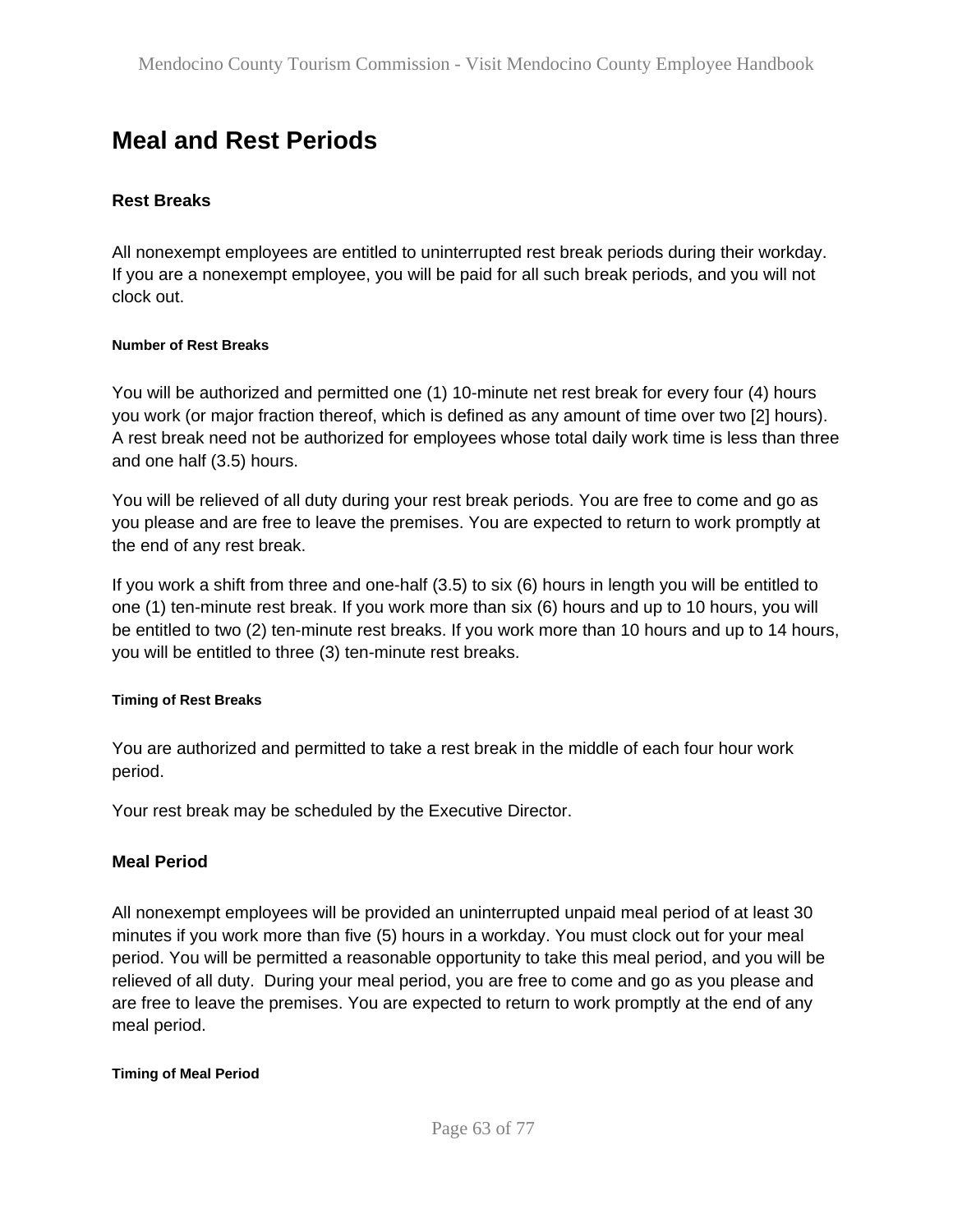Your meal period will be provided no later than the end of your fifth hour of work. For example, if you begin work at 8:00 a.m., you must start your meal period by 12:59 p.m. (which is before the end of your fifth hour of work).

Your meal period may be scheduled by the Executive Director.

### **Second Meal Period**

If you work more than 10 hours in a day, you will be provided a second, unpaid meal period of at least 30 minutes. Again, you must clock out for your meal period. You will be permitted a reasonable opportunity to take this meal period, and you will be relieved of all duty. There will be no control over your activities during your meal period. During your meal period, you are free to leave the premises and are free to come and go as you please. You are expected to return to work promptly at the end of any meal period.

#### **Timing of Second Meal Period**

This second meal period will be provided no later than the end of your 10th hour of work.

Your second meal period may be scheduled by the Executive Director.

### **Recording Meal Periods**

You must clock out for any meal period and record the start and end of the meal period.

Employees are not allowed to work "off the clock." All work time must be accurately reported on your time record.

If for any reason you are not provided a meal period in accordance with our policy, or if you are in any way discouraged or impeded from taking your meal period or from taking the full amount of time allotted to you, please immediately notify the Executive Director or any member of the Personnel Committee.

Anytime you miss a meal period that was provided to you (or you work any portion of a provided meal period), you will be required to report to the Executive Director and document the reason for the missed meal period or time worked.

Please also refer to the Mendocino County Tourism Commission Timekeeping Requirements Policy.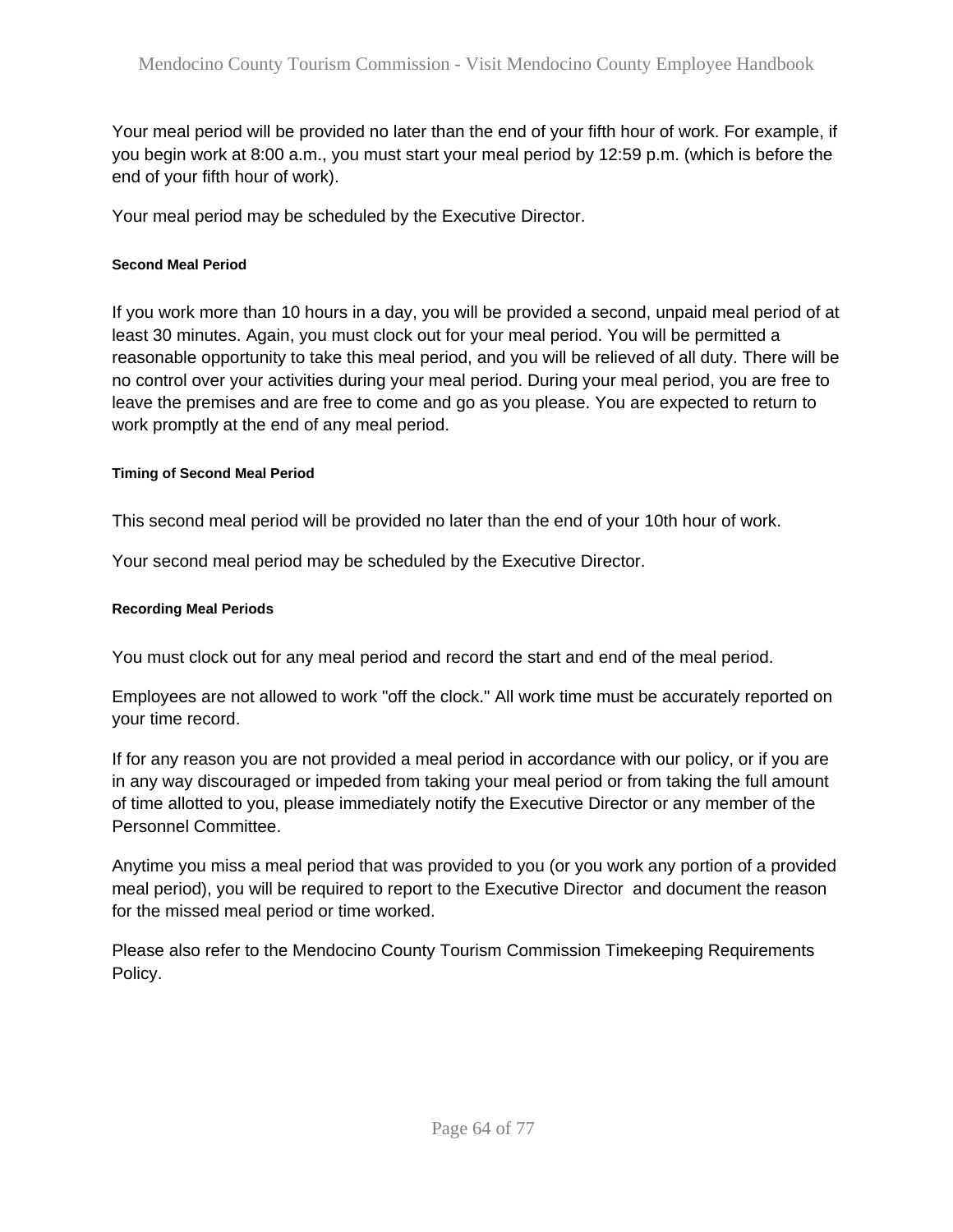## **Overtime for Nonexempt Employees**

Employees may be required to work overtime as necessary. Only actual hours worked in a given workday or workweek can apply in calculating overtime. Mendocino County Tourism Commission will attempt to distribute overtime evenly and accommodate individual schedules. All overtime work must be previously authorized by the Executive Director. Mendocino County Tourism Commission provides compensation for all overtime hours worked by non-exempt employees in accordance with state and federal law as follows:

- All hours worked in excess of eight hours in one workday or 40 hours in one workweek will be treated as overtime. A workday begins at 12:01 a.m. and ends at midnight 24 hours later. Workweeks begin each Sunday at 12:01 a.m.;
- Compensation for hours in excess of 40 for the workweek, or in excess of eight and not more than 12 for the workday, and for the first eight hours on the seventh consecutive day of work in one workweek, shall be paid at a rate one and one-half times the employee's regular rate of pay;
- Compensation for hours in excess of 12 in one workday and in excess of eight on the seventh consecutive workday in a workweek shall be paid at double the regular rate of pay; and
- Exempt employees may have to work hours beyond their normal schedules as work demands require. No overtime compensation will be paid to exempt employees.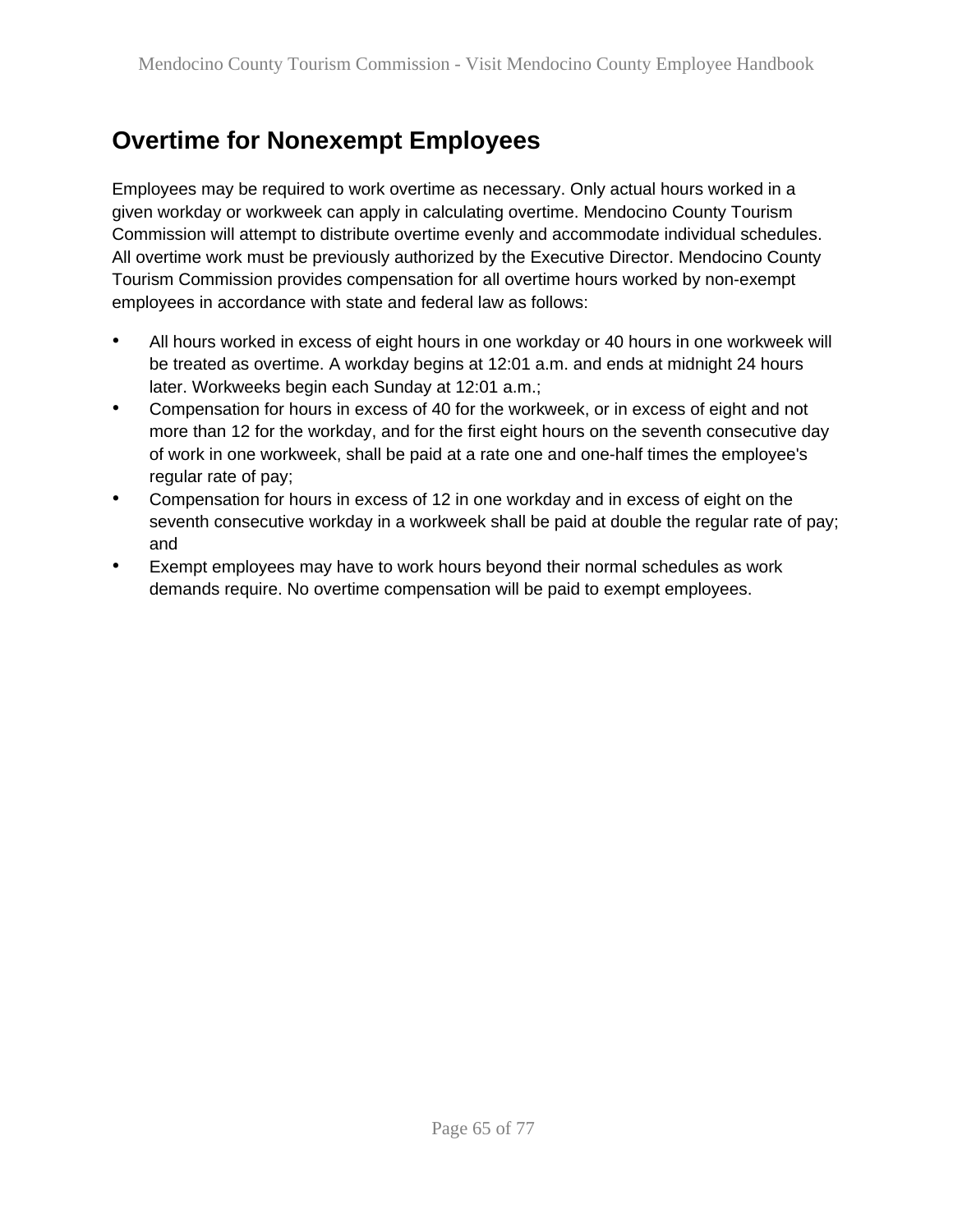## **Pay for Mandatory Meetings/Training**

Mendocino County Tourism Commission will pay non-exempt employees for their attendance at meetings, lectures, and training programs under the following conditions:

- Attendance is mandatory;
- The meeting, course, or lecture is directly related to the employee's job;
- The employee who is required to attend such meetings, lectures, or training programs will be notified of the necessity for such attendance by his or her supervisor;
- The employee will be paid at the then applicable minimum wage for time spent at meetings, lectures, and training programs if the employee does not perform any productive work during such attendance;
- Employees who do perform productive work during attendance at meetings, lectures or training programs will be compensated at their regular rate of pay; and
- Any hours in excess of eight in a day or 40 in a week will be paid at the appropriate overtime rate, at the hourly rate in effect at the time the overtime work is being performed.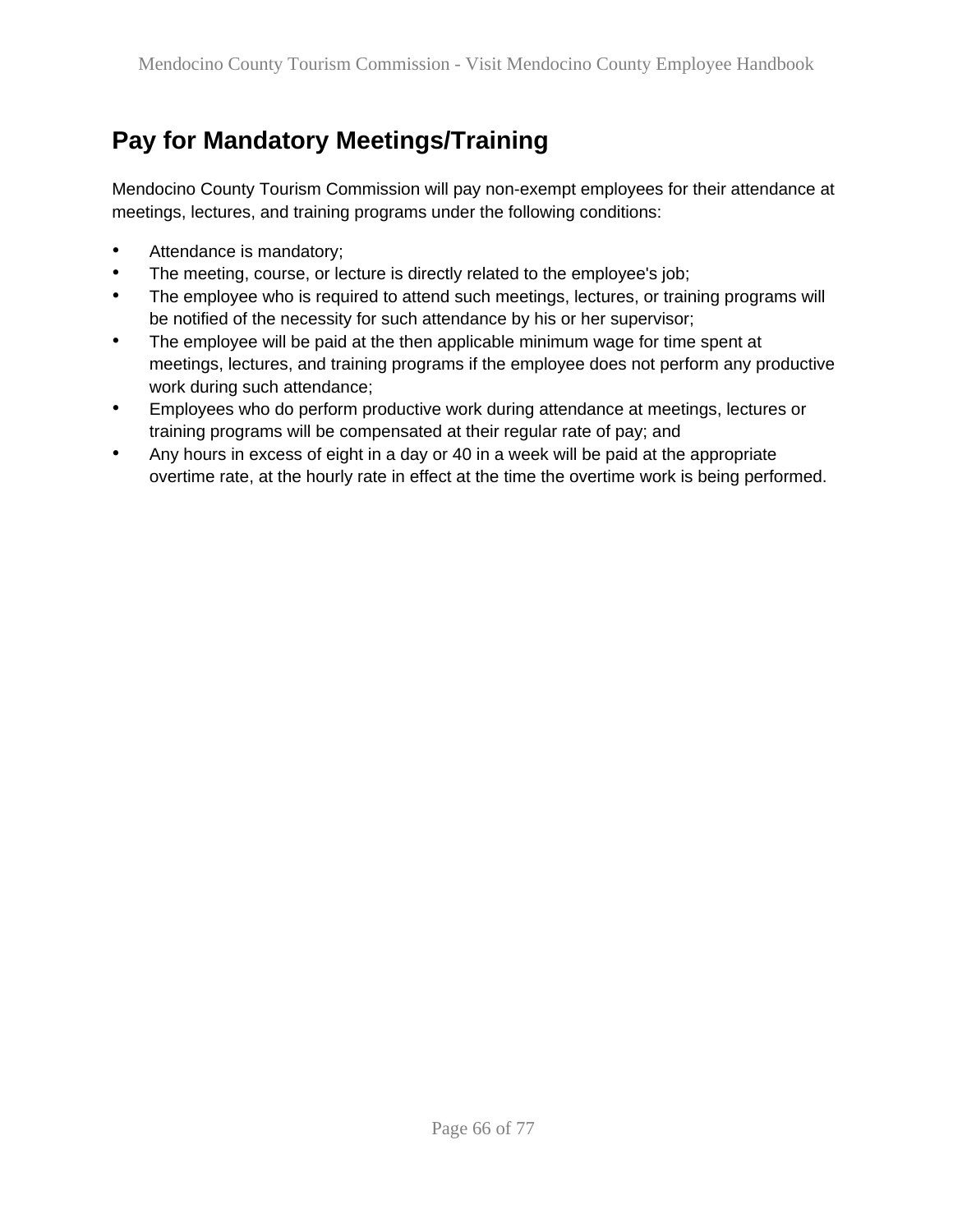## **Payment of Wages**

Paychecks are normally available at the 345 N. Franklin St., Fort Bragg CA 95437 office. If you observe an error on your check, please report it immediately to the Executive Director.

Paydays are approximately on the 5th and the 20th of each month, for the semi-monthly pay periods ending on the last day of the month and the 15th, respectively. If a regular payday falls on a weekend or holiday, employees will be paid on the preceding business day.

Mendocino County Tourism Commission offers automatic payroll deposit. You may begin and stop automatic payroll deposit at any time. To begin automatic payroll deposit, you must complete a form (available from the payroll department) and return it to payroll at least 10 days before the pay period for which you would like the service to begin. You should carefully monitor your payroll deposit statements for the first two pay periods after the service begins.

To stop automatic payroll deposit, complete the form available from the payroll department and return it to payroll at least 10 days before the pay period for which you would like the service to end. You will receive a regular payroll check on the first pay period after the receipt of the form, provided it is received no later than 10 days before the end of the pay period.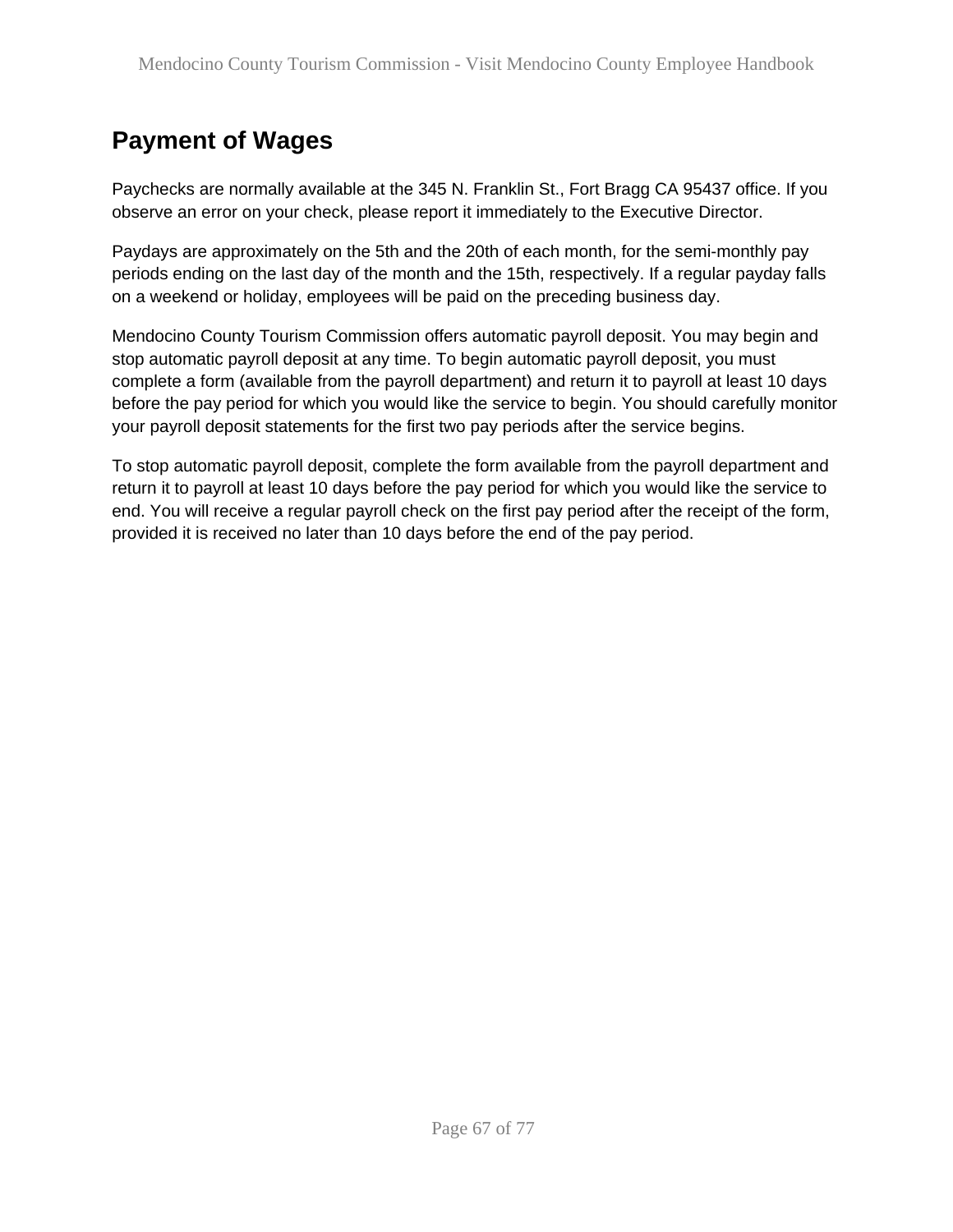## **Timekeeping Requirements**

All nonexempt employees are required to use a Excel Time Sheet to record time worked for payroll purposes. All time worked must be accurately reported on your time record.

Employees must record their own time at the start and at the end of each work period. Employees must clock out for their meal period and record the start and end of the meal period.

Employees are not allowed to work "off the clock." Working off the clock violates VMC policy. Any work performed before or after a regularly scheduled shift must be approved in advance by the Executive Director. If you perform any off-the-clock work, please report the work to the Executive Director.

Employees also must record their time whenever they leave the building for any reason other than Mendocino County Tourism Commission business.

Employees will be required to certify that their time record is accurate.

Any handwritten marks or changes on the timecard must be initialed by the Executive Director. Punching another employee's timecard, allowing another employee to punch your timecard, or altering a timecard is not permissible and is subject to disciplinary action.

Any errors on your timecard should be reported immediately to the Executive Director.

Please also refer to Mendocino County Tourism Commission's Meal and Rest Break Policy.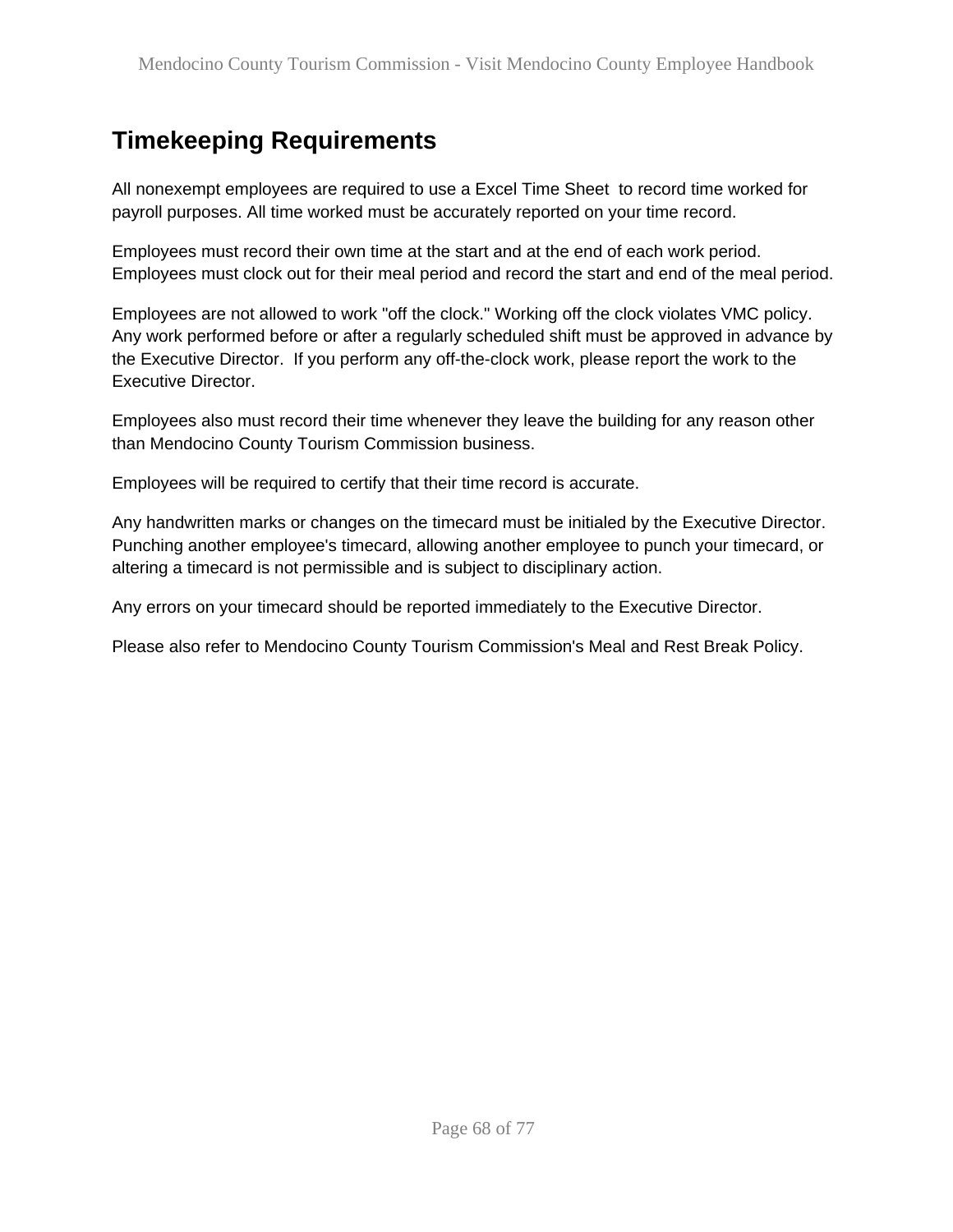## **Work Schedules**

Mendocino County Tourism Commission is normally open for business between the hours of 8:30 am to 5:00 pm, Monday - Friday. The Executive Director will assign your individual work schedule. All employees are expected to be at their desks or workstations at the start of their scheduled shifts, ready to work.

Exchanging work schedules with other employees is discouraged. However, if you need to exchange schedules, notify the Executive Director, who may authorize an exchange if possible. Work schedule exchanges will not be approved for the mere convenience of an employee or if the exchange interferes with normal operations or results in excessive overtime.

The workweek begins at 12:01 a.m. Sunday and ends at midnight on Saturday.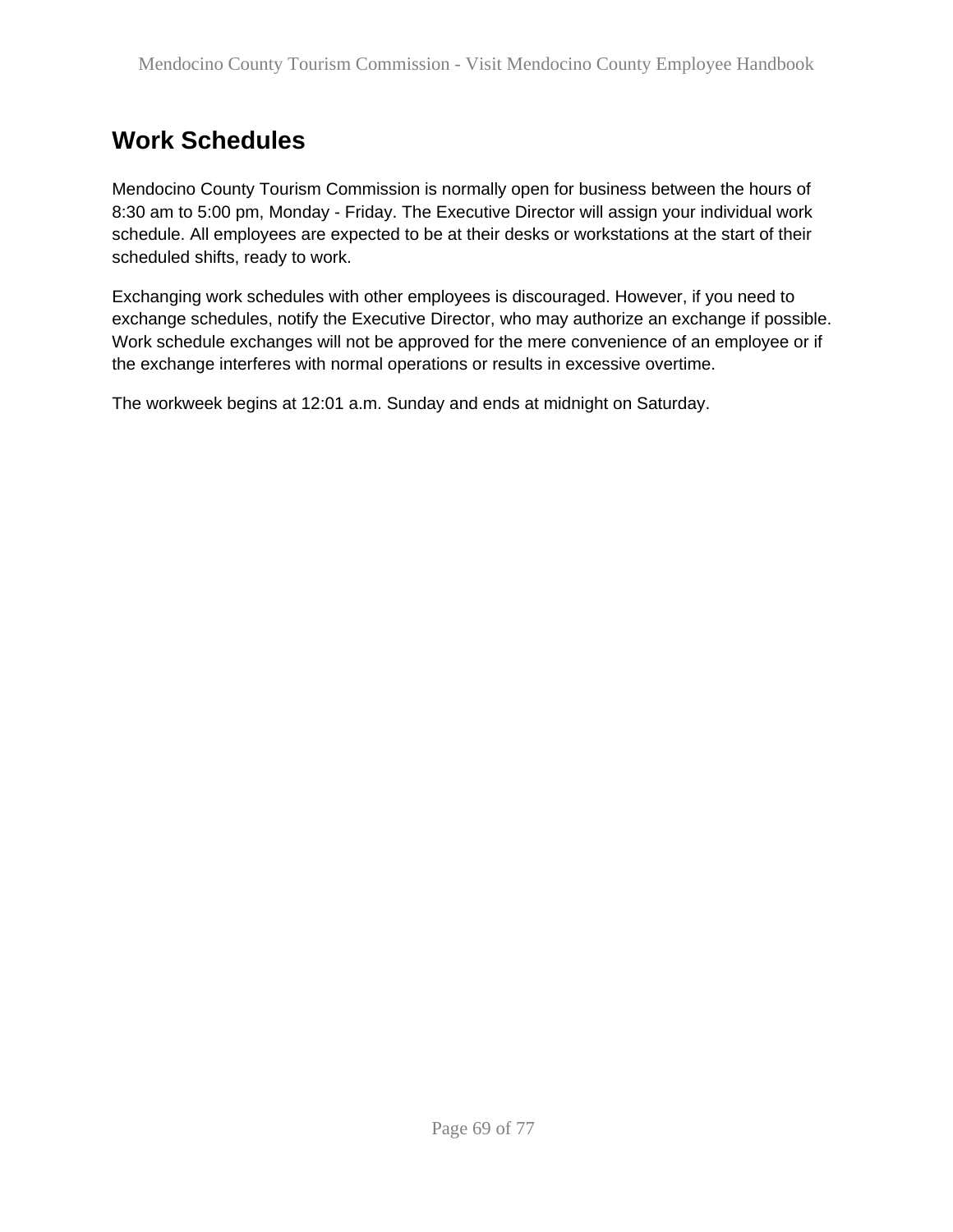## **Advances**

Mendocino County Tourism Commission permits advances against future wages as follows:

• Employee has over 40 hours of accrued service.

The advancement of wages must be paid back by cash, personal check or money order. VMC will not deduct the advanced wages from future earnings.

You will be required to sign a promissory note (loan agreement) before an advance is made.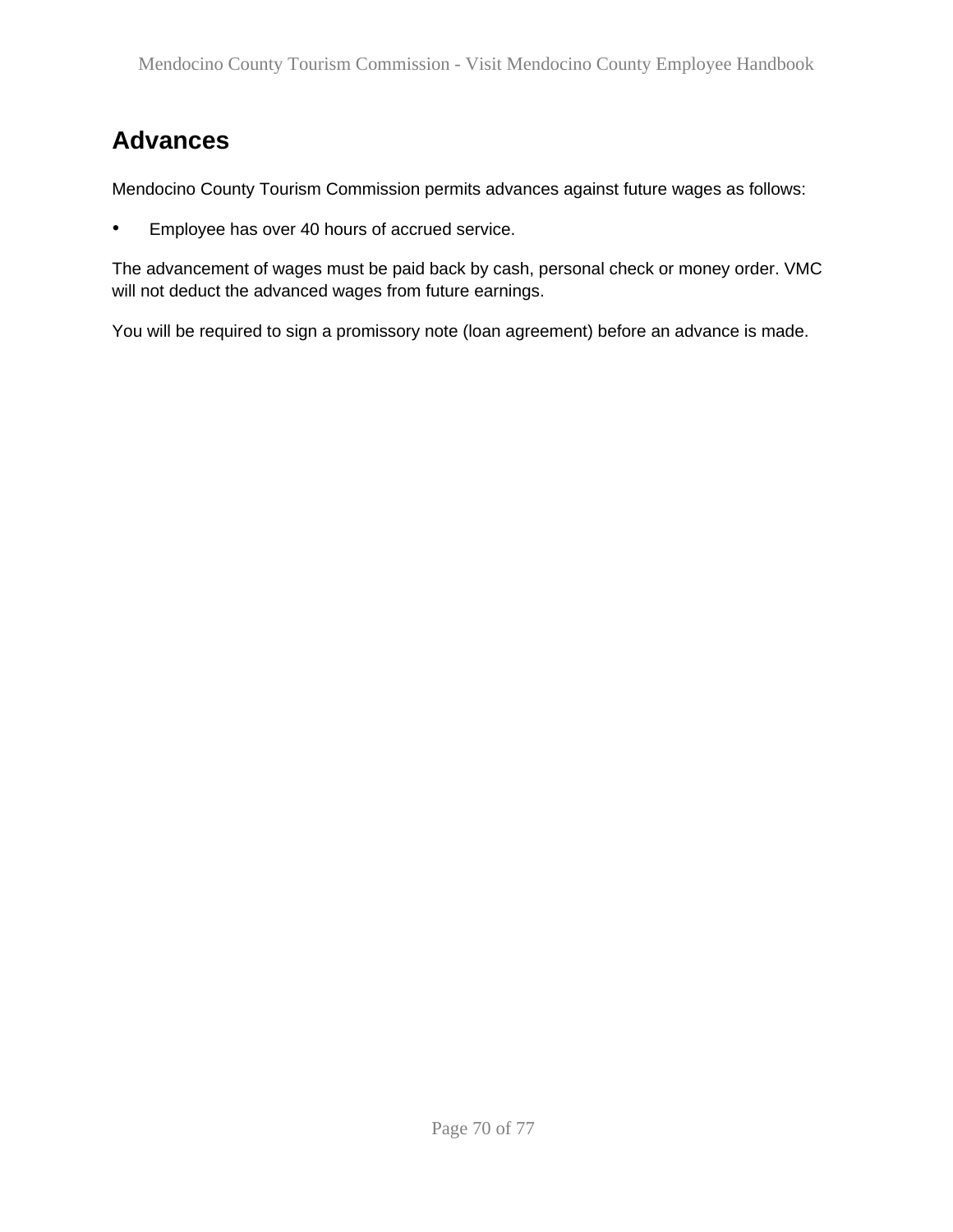Mendocino County Tourism Commission - Visit Mendocino County Employee Handbook

# **Safety and Health**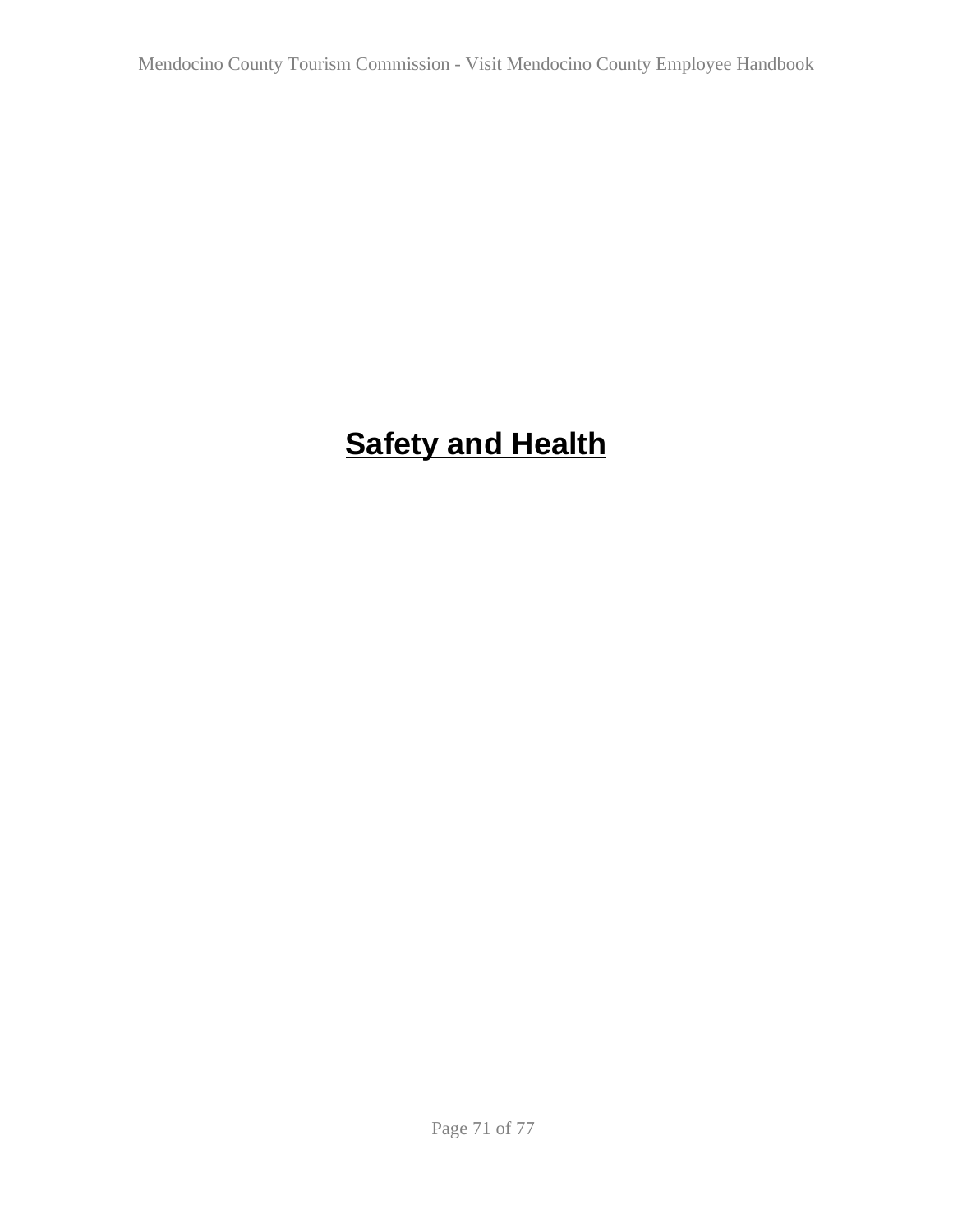## **Health and Safety**

All employees are responsible for their own safety, as well as that of others in the workplace. To help us maintain a safe workplace, everyone must be safety-conscious at all times. Report all work-related injuries or illnesses immediately to the Executive Director or to any member of the Personnel Committee. In compliance with California law, and to promote the concept of a safe workplace, Mendocino County Tourism Commission maintains an Injury and Illness Prevention Program. The Injury and Illness Prevention Program is available for review by employees and/or employee representatives in the Executive Director's office.

In compliance with Proposition 65, Mendocino County Tourism Commission will inform employees of any known exposure to a chemical known to cause cancer or reproductive toxicity.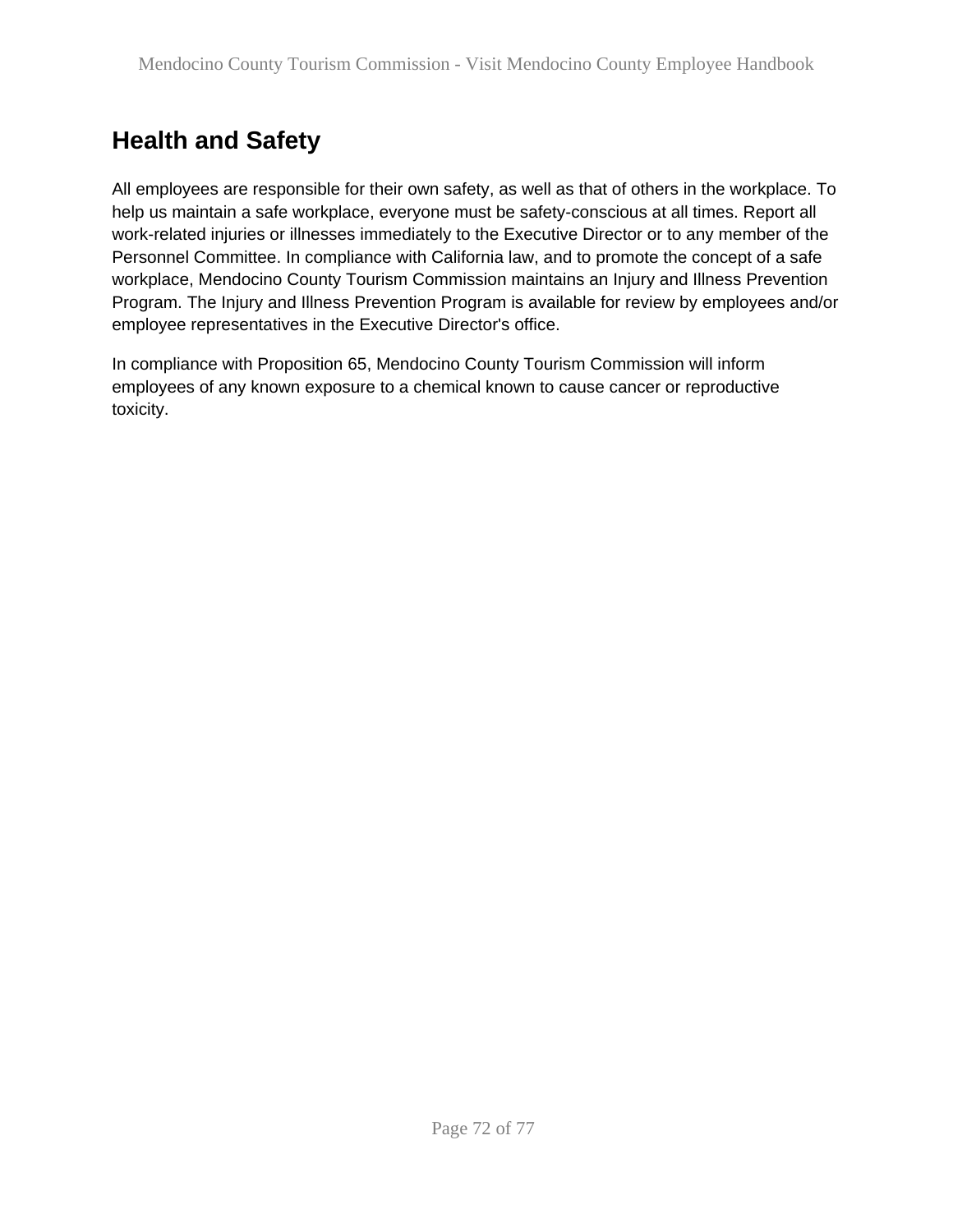### **Recreational Activities and Programs**

Mendocino County Tourism Commission or its insurer will not be liable for payment of workers' compensation benefits for any injury that arises out of an employee's voluntary participation in any off-duty recreational, social, or athletic activity that is not part of the employee's work-related duties.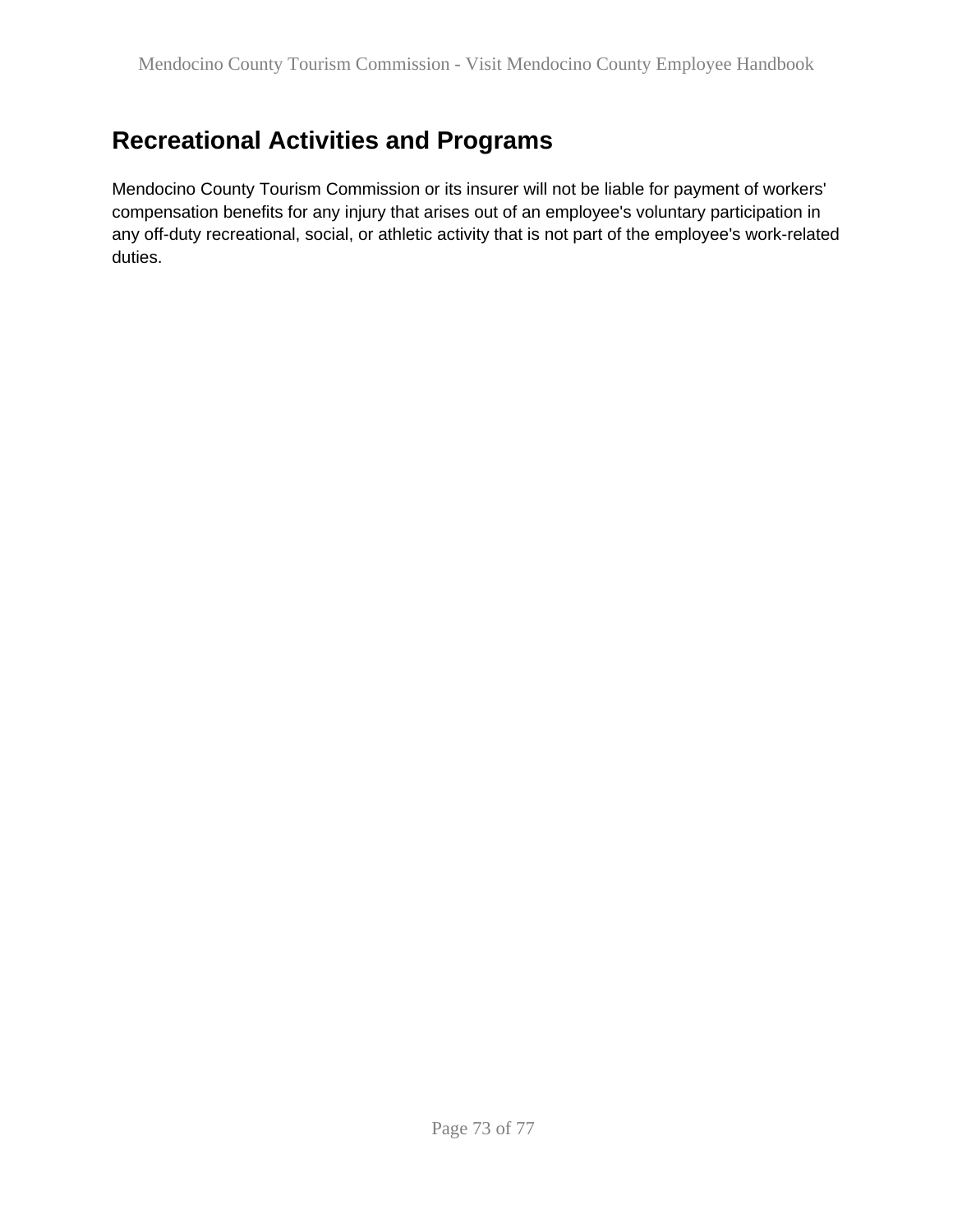### **Workplace Violence**

Mendocino County Tourism Commission has adopted the following workplace violence policy to ensure a safe working environment for all employees.

VMC has zero tolerance for acts of violence and threats of violence. Without exception, acts and threats of violence are not permitted. All such acts and threats, even those made in apparent jest, will be taken seriously, and will lead to discipline up to and including termination.

Possession of non-work related weapons on VMC premises and at VMC sponsored events shall constitute a threat of violence.

It is every employee's responsibility to assist in establishing and maintaining a violence-free work environment. Therefore, each employee is expected and encouraged to report any incident which may be threatening to you or your co-workers or any event which you reasonably believe is threatening or violent.

You may report an incident to the Executive Director or any member of the Personnel Committee.

A threat includes, but is not limited to, any indication of intent to harm a person or damage to VMC property. Threats may be direct or indirect, and they may be communicated verbally or non-verbally. The following are examples of threats and acts that shall be considered violent this list is in no way all-inclusive:

| <b>Example</b>                                                                           | <b>Type of Threat</b> |
|------------------------------------------------------------------------------------------|-----------------------|
| Saying, "Do you want to see your next birthday?"                                         | Indirect              |
| Writing, "Employees who kill their supervisors have the right idea."                     | Indirect              |
| Saying, "I'm going to punch your lights out."                                            | <b>Direct</b>         |
| Making a hitting motion or obscene gesture                                               | Nonverbal             |
| Displaying weapons                                                                       | Extreme               |
| Stalking or otherwise forcing undue attention on someone, whether romantic or<br>hostile | Extreme               |
| Taking actions likely to cause bodily harm or property damage                            | Acts of violence      |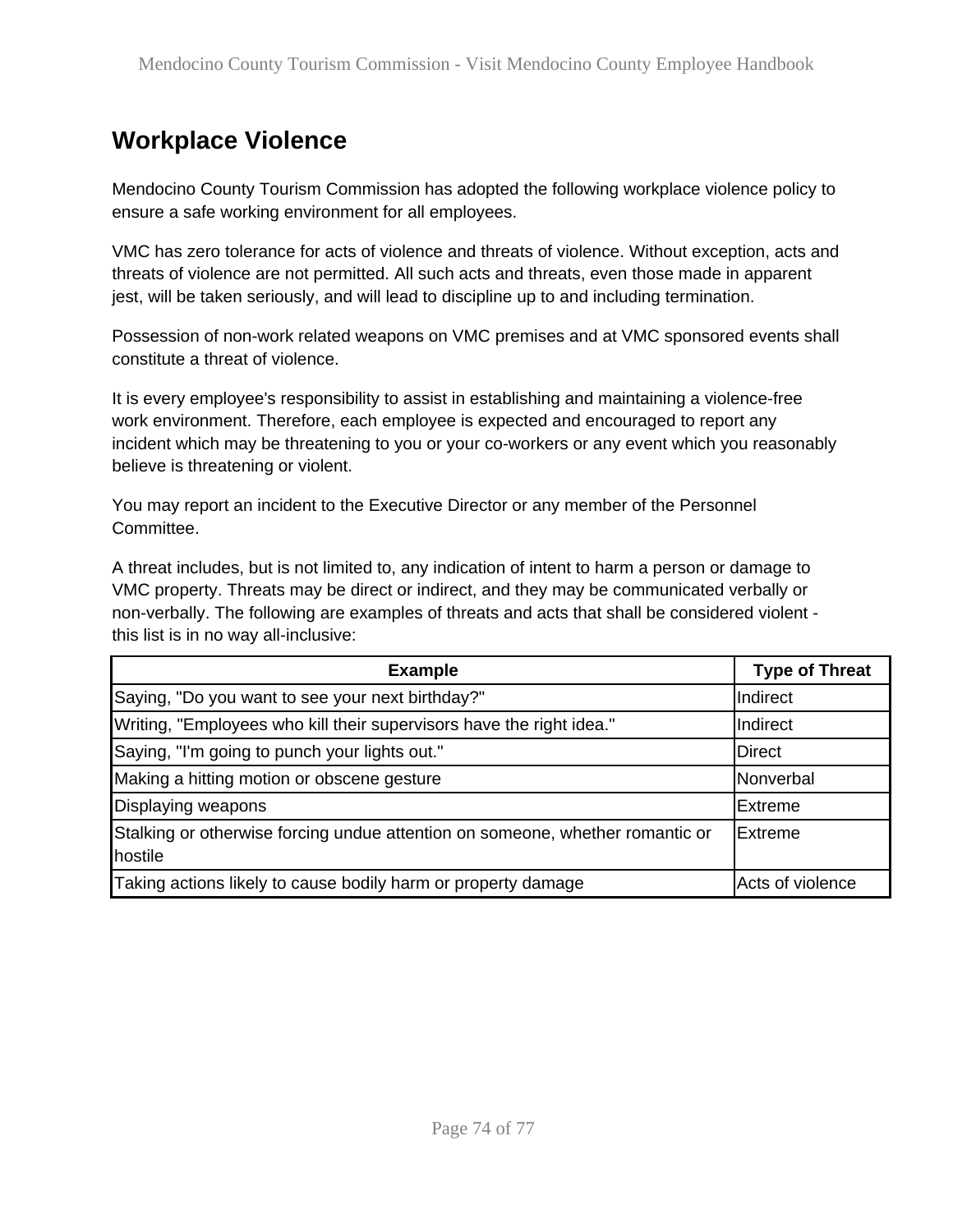## **Cell Phone Use Policy**

It is VMC policy to comply in all respects with State law. Drivers are prohibited from holding and operating handheld wireless telephones while driving a vehicle. Drivers may only use their cell phones while they are driving if the phones are mounted on their dashes and are set up for voice activation or hands-free use. Systems that are embedded in the vehicle and installed by the manufacturer are exempted. Drivers may use their hand to activate or deactivate a feature or function of the device with a single swipe or tap, as long as the device is mounted so that it does not hinder the driver s view of the road.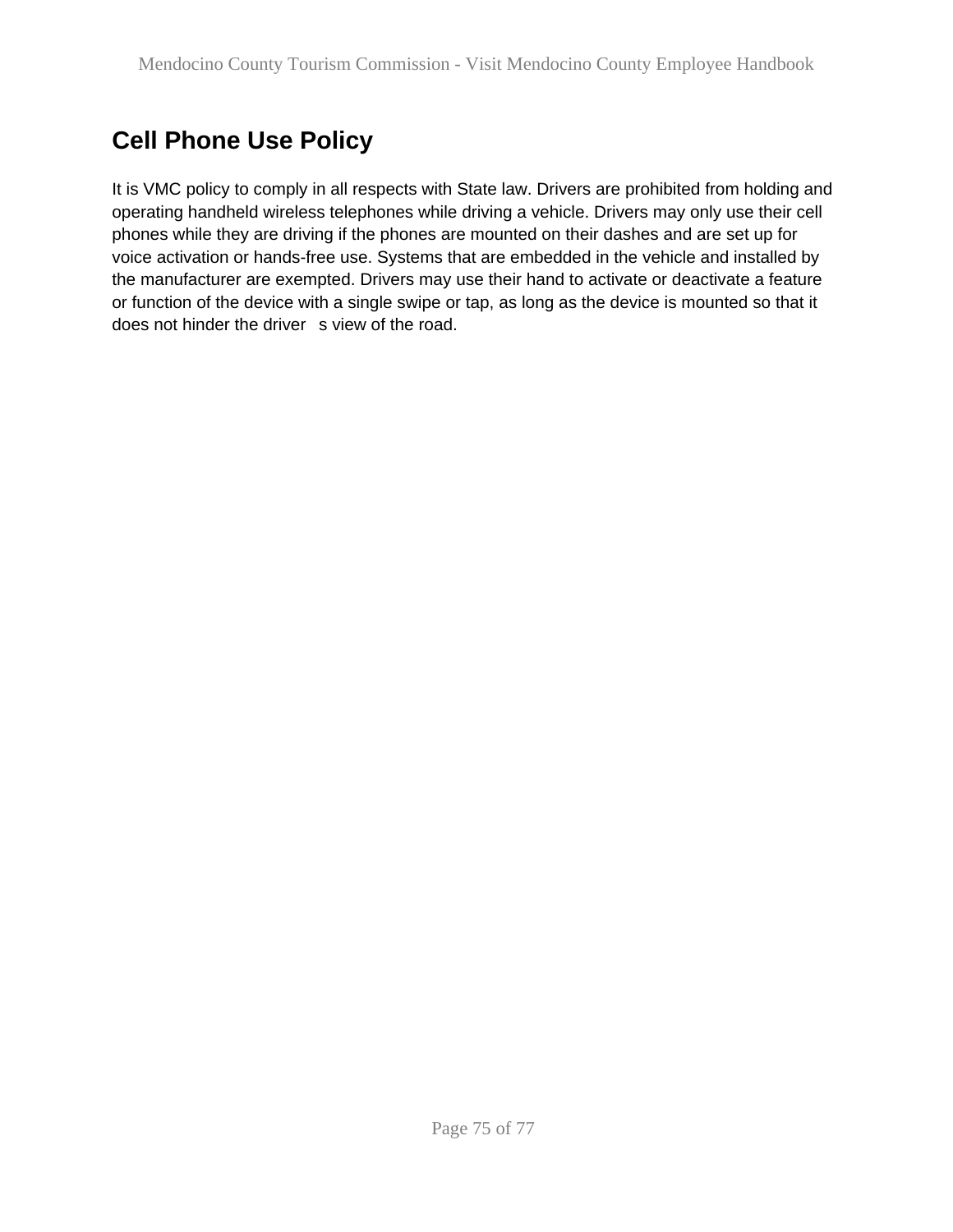Mendocino County Tourism Commission - Visit Mendocino County Employee Handbook

# **Confirmation of Receipt**